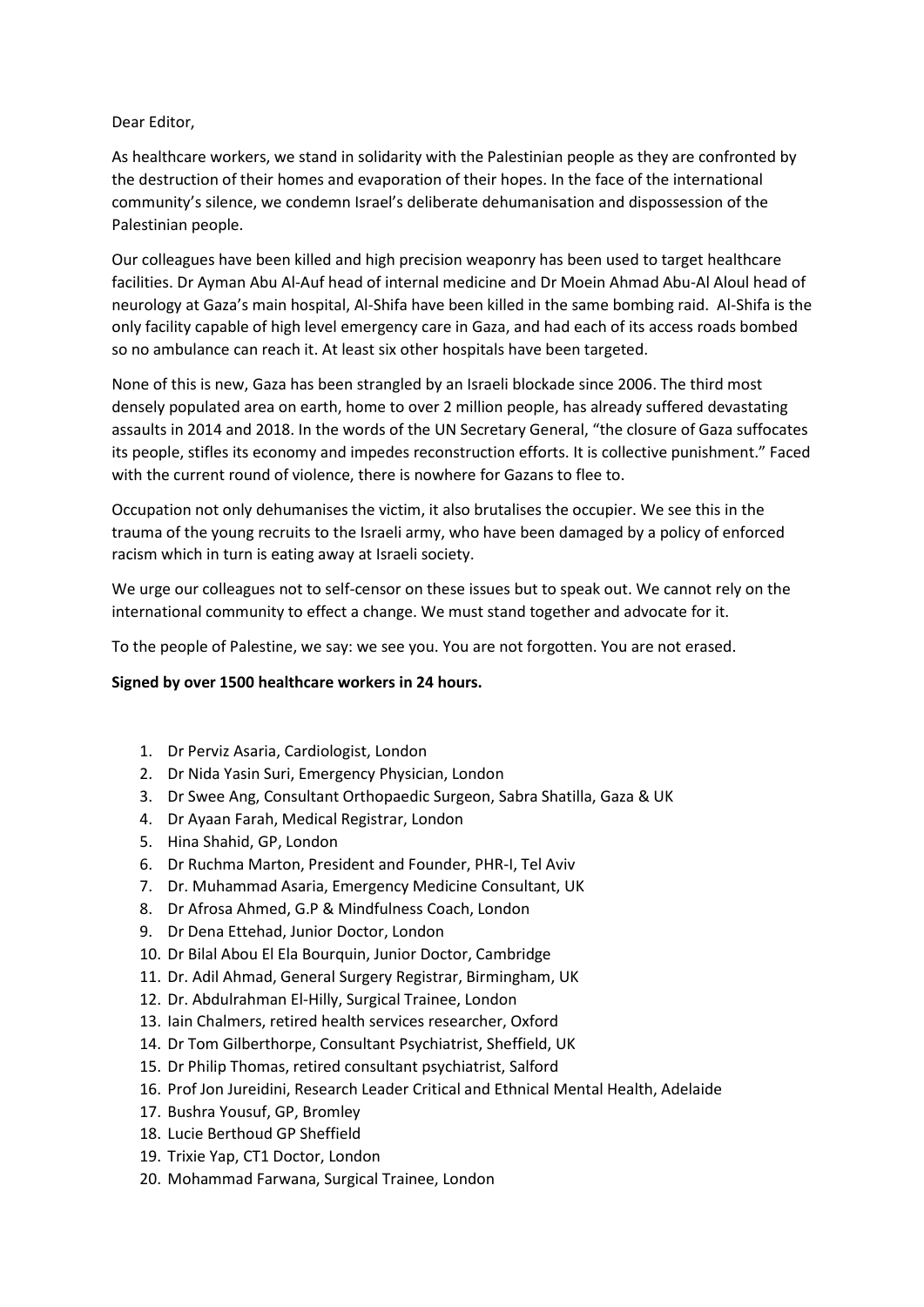- 21. Chris Blacktop, Registered Mental Health Nurse, london
- 22. Hany Zayed, Consultant Vascular Surgeon, London
- 23. Dr Heather Macpherson, junior doctor, London
- 24. Jamila Sherif, GP, London
- 25. Majdoulene kerish, Jerusalem
- 26. Faheem Malik, Doctor, Oxford
- 27. Gene Feder, Professor of primary care, Bristol
- 28. Khalika Hasrat, doctor, London
- 29. Dr Luke Baxter, junior doctor, London
- 30. Saania Bhatti, GP, London
- 31. Tanya Haj-Hassan, Paediatrician, Philadelphia
- 32. Issy Marks, Doctor, London
- 33. Rumman Ahmed, Consultant Interventional Radiologist, London
- 34. Shona Chan, doctor, Belfast UK
- 35. Kamran Baig , Consultant Cardiac Surgeon, London
- 36. Kamilia El-Farra, consultant gynaecologist, Essex
- 37. Shairbanu Zinna, Pediatrician, Los Angeles
- 38. Zahraa Sawafta, Dentist, Norwich.
- 39. Coral Jones, GP, London
- 40. Misbah Ali, GP, Amersham, Buckinghamshire
- 41. Nausheen Khan, Civil Servant, London
- 42. Jane Edge GP Bristol
- 43. Dr Tara Stewart, GP, Zürich
- 44. Dr Faheem Chothia, GP Trainee, Warwick
- 45. Mosleh Raddadi
- 46. Dr Aaminah Verity, GP, London
- 47. Komal Bhabra, Dentist, London
- 48. Abdullatif Aydin, Surgical Trainee, London
- 49. Saadia Noreldeen Harlow consultant O&G
- 50. Ibtihaal Hussain, Dentist, London
- 51. Mohamed Abdelhalim, Vascular Surgery Registrar, London
- 52. Kirran Rasul Consultant Manchester
- 53. Dr Amedine Duret, London
- 54. Dr Nailah Nisar MBChB MRCGP DRCOG General Practitioner
- 55. Hamad Alsuhaibani, Interventional Radiologist, Riyadh
- 56. Shadi Basyuni, Surgeon, Cambridge
- 57. Rakay khan, Anaesthetic trainee, London
- 58. Steve Thompson Paramedic Coventry
- 59. Dr Tomasz Pierscionek, Psychiatrist, London
- 60. Ahmad Nasser, GP, Derby
- 61. Rebecca knights, Radiographer, London
- 62. Azra Khan, GP, London
- 63. Dr Sakina Rumani, Oral & Maxillofacial Surgical Trainee, Birmingham
- 64. Mohamed Mohamed, Cardiology Registrar, Birmingham
- 65. Dr Michel Alhilani, FY2 doctor, London
- 66. Joseph El- Jabbour
- 67. Mohamed Elnemr, Registrar, London
- 68. Dr Kate Robson, GP registrar, Bristol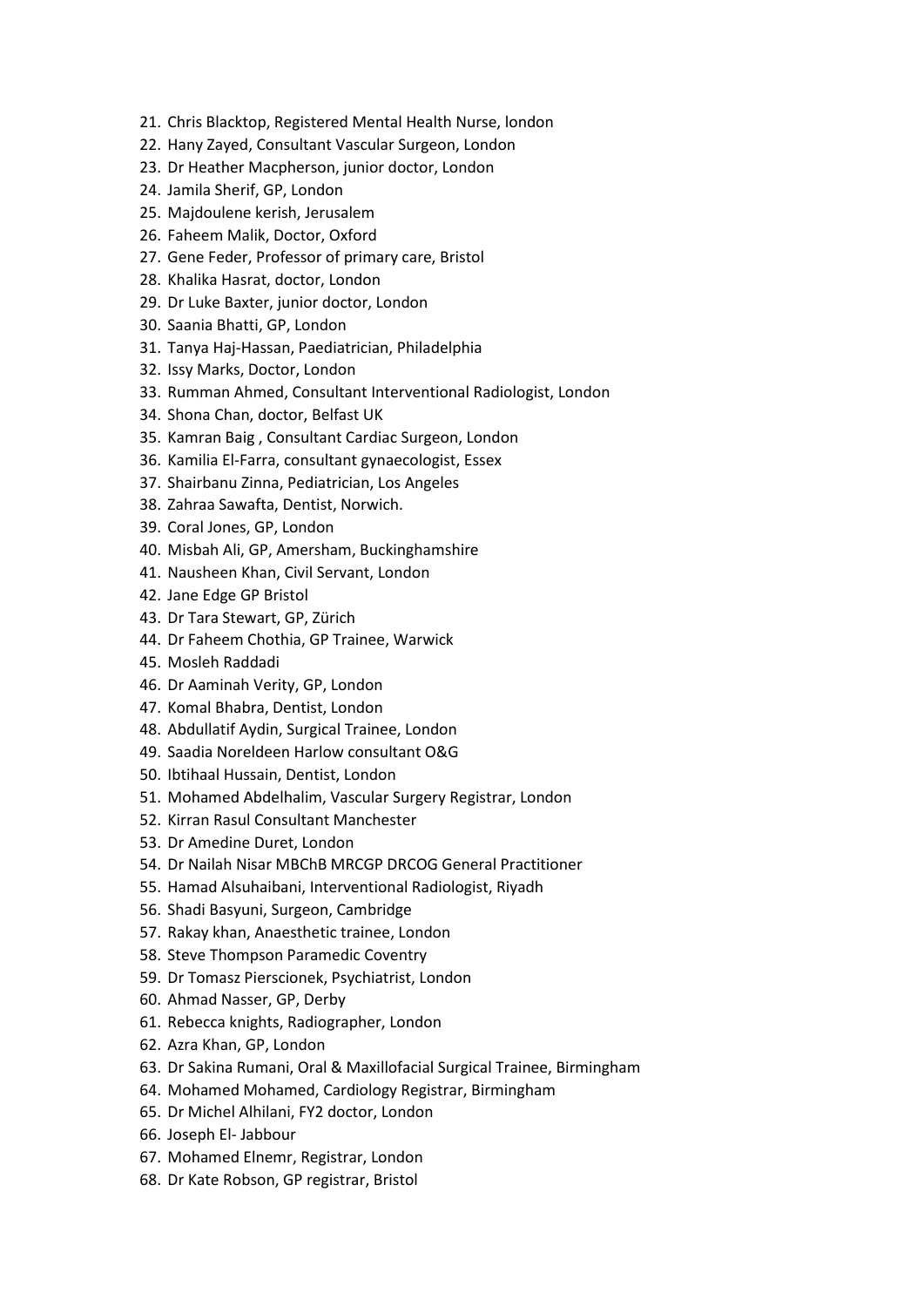- 69. Asif Patel, student, Cambridge
- 70. Dr Eric Windgassen, Consultant Psychiatrist (retired), Manchester
- 71. Shajeel Khan, ED Consultant, London
- 72. Sukaina Hirji, GP, Hertfordshire
- 73. Dr Kumail Versi, Paediatrician, London
- 74. Shereen Al-Khabouri GP Newcastle
- 75. Ali Syed Healthcare Specialist
- 76. Bob Baigrie, surgeon, Cape Town
- 77. Natasha Valiallah, GP Registrar, London
- 78. Ms. Ann McCormack,orthopaedic registrar, East Sussex.
- 79. Bakir Al-Dulaimy, Junior Doctor, Kent
- 80. Mohammed Bakir, Doctor, London
- 81. Dr Osman Dar, Consultant Public Health Medicine, London
- 82. Richard Harrington, general practitioner, Thame UK
- 83. Sepideh Shahidi, dentist, London
- 84. Dr Muhammad Bahrin, Medical Registrar, Boston
- 85. Ms Kanza Ahmed, Consultant in Global Public Health, London
- 86. Aisha Bachelani
- 87. Mohammed Wargui, Principal Consultant, Didcot
- 88. Mina Al Shalchi, Radiology Registrar, London
- 89. Farhana Jagani, Pharmacist, South London
- 90. Dr Rebecca Inglis, Intensive Care, London
- 91. Elizabeth Morley, Aberystwyth
- 92. Dr A Majid Katme, Retired Psychiatrist , UK
- 93. Dr Riffat Majeed, GP,Watford
- 94. Mohamed Bhamani, GP, Bradford
- 95. Dr Nadia Khalid, GP, London
- 96. Dr Zahida Ahmad, General Practitioner, London
- 97. Arif Khokhar, Cardiology, Italy
- 98. Athar Fatemi, banker, London
- 99. Shafi Balal, medical surgeon, London
- 100. Mahid Choudhury, FY2, Manchester
- 101. Hassaan Waqar, Junior Doctor, Birmingham
- 102. Sarah Zaher, Consultant Ophthalmologist, London
- 103. Lamiz Fayker, Doctor. London,UK.
- 104. Dr Fatemeh Geranmayeh , Neurologist, London
- 105. Dr Afsheen Khaku GP London
- 106. Haseena Oomar, Analytic Consultant, London
- 107. Kimia Godazandeh, UCL Medical Student, London
- 108. Rory Malik Chambers, Dentist, Chesterfield
- 109. Dr.Shrouq Zaidan, Dentist, Doha- Qatar
- 110. Mohammed Hatata, Clinical Oncology Fellow, Wrexham
- 111. Maria Ahmad, medical student, Birmingham
- 112. Dr Omar Al-Qubaisy, Family physician, Doha
- 113. Loay Rahman, Doctor, London
- 114. Engel Mthunzi, CT1 general surgery, London
- 115. Ilhaam Abud . General Practitioner. Doha
- 116. Jameela Ahmad, beautician London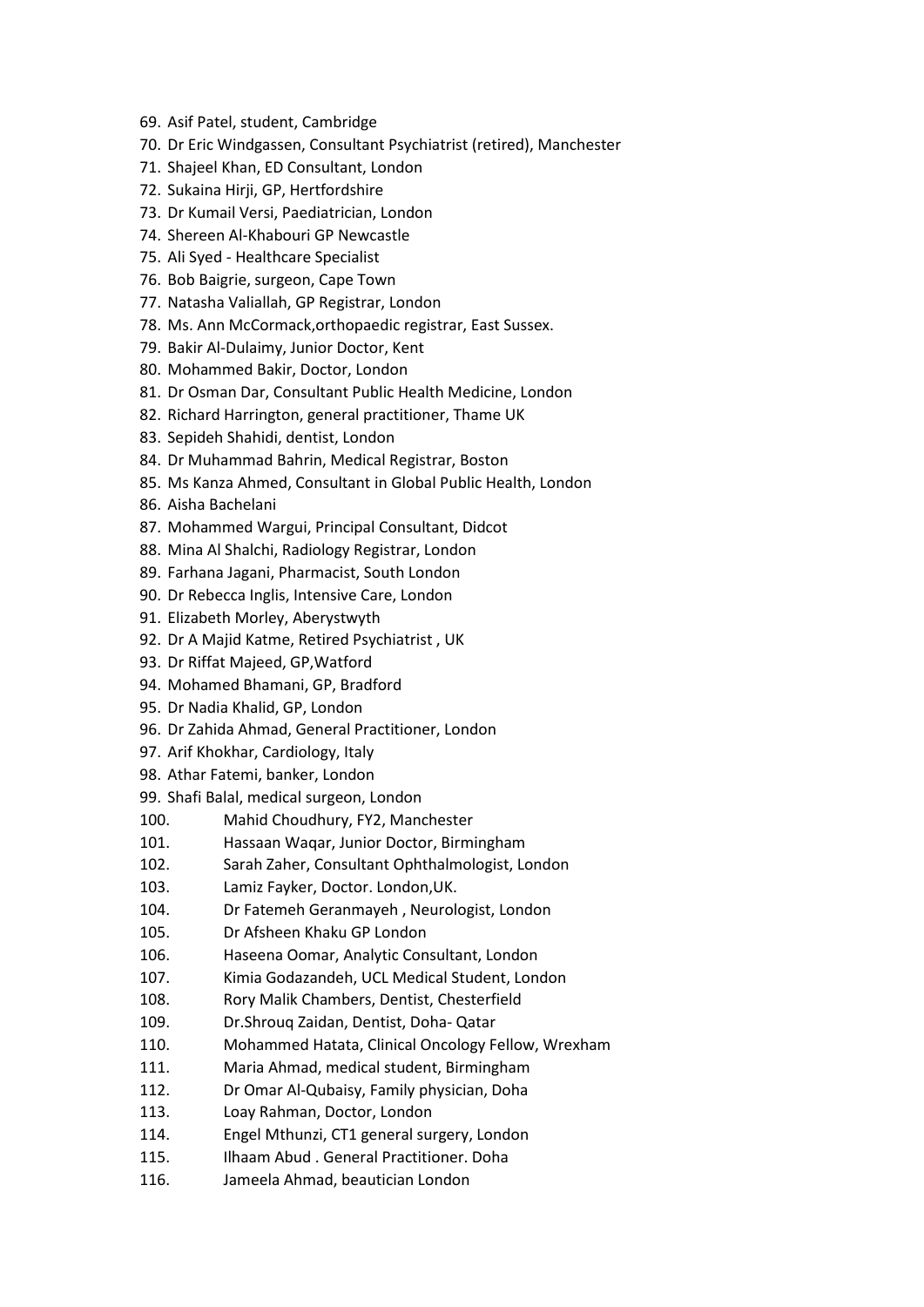| 117. | Alex Salva Macallan                                                        |
|------|----------------------------------------------------------------------------|
| 118. | Dr Fatema Mamdani, GP, London                                              |
| 119. | Frances Ridgway, speech therapist, London                                  |
| 120. | Mohammad Sarwar, Surgical Trainee, Bradford                                |
| 121. | Dr Robina Mohammad Gp locum, Maidstone                                     |
| 122. | Yusra Mahmood, GP, London                                                  |
| 123. | Dr Shahan Nizar                                                            |
| 124. | Ahsan Khan, Cardiology Registrar, Birmingham                               |
| 125. | Sabeen, NHS doctor, London                                                 |
| 126. | Zainab Bagha, medical doctor, mombasa                                      |
| 127. | Oyinade adeshina medical student newcastle                                 |
| 128. | Dr rana tawil family medicine consultant qatar                             |
| 129. | Saif Khan, Network Engineer, London                                        |
| 130. | Reem khamis                                                                |
| 131. | Zoe Kelly, Medical Student, Newcastle Upon Tyne                            |
| 132. | Dr Laila Caunhye, GP, East Midlands                                        |
| 133. | Dr Tasawur Hussain, GP, Birmingham                                         |
| 134. | Sarah Jawad, Infectious Diseases Registrar, London UK                      |
| 135. | Phoebe Lyons, Medical Student, Newcastle upon Tyne                         |
| 136. | Rehan Ahmad, Accountant, Birmingham                                        |
| 137. | Abdul Ravalia Consultant Anaesthetist London                               |
| 138. | Tay Munir GP London                                                        |
| 139. | Rahma Yunus, Pharmacist, Nairobi.                                          |
| 140. | Rabeia Javid, Cardiology Registrar, Leeds                                  |
| 141. | Siddiqa Ibrahim, Medical student, Newcastle upon Tyne                      |
| 142. | Hisham Newashi, Helath promotion manager, Mosul                            |
| 143. | Sufyan baradia medical doctor Nairobi                                      |
| 144. | Wasim Akhtar                                                               |
| 145. | Dr Aisha Mohamed, Nairobi                                                  |
| 146. | Dr. Saade Abdallah, Public health, Mombasa                                 |
| 147. | Hibba Quhill, Ophthalmologist, London                                      |
| 148. | Dr Chibanzi Mwachonda, Medical Practitioner, Nairobi                       |
| 149. | Daanish Kanji GP Manchester                                                |
| 150. | Dr Myra Malik, Anaesthetist, London                                        |
| 151. | Safwaan patel, FY1 doctor, Birmingham                                      |
| 152. | Naheed Azhar                                                               |
| 153. | Dr Mahmuda Rahman GP Registrar London                                      |
| 154. | Besma Musaddaq, Radiologist, London                                        |
| 155. | Andrew Thompson, Retired, Birmingham                                       |
| 156. | Dr Zack Hassan, Clinical Fellow, Edinburgh                                 |
| 157. | Nadia Hassan, Clinical Research Practitioner, London                       |
| 158. | Samira Ezzati, Dentist                                                     |
| 159. | Fahmida khan, Scientific Lead NIHR & PhD Candidate University of Cambridge |
| 160. | Sophia Ali, clinical Officer, Nairobi, Kenya                               |
| 161. | Dr Jon Shaffer, Retired Consultant Physician, Manchester                   |
| 162. | Rayhan Chaudhry, Foundation Doctor, London                                 |
| 163. | Tarak Chouari, General Surgery, London                                     |
| 164. | Moin Saleem, Professor of medicine, Bristol                                |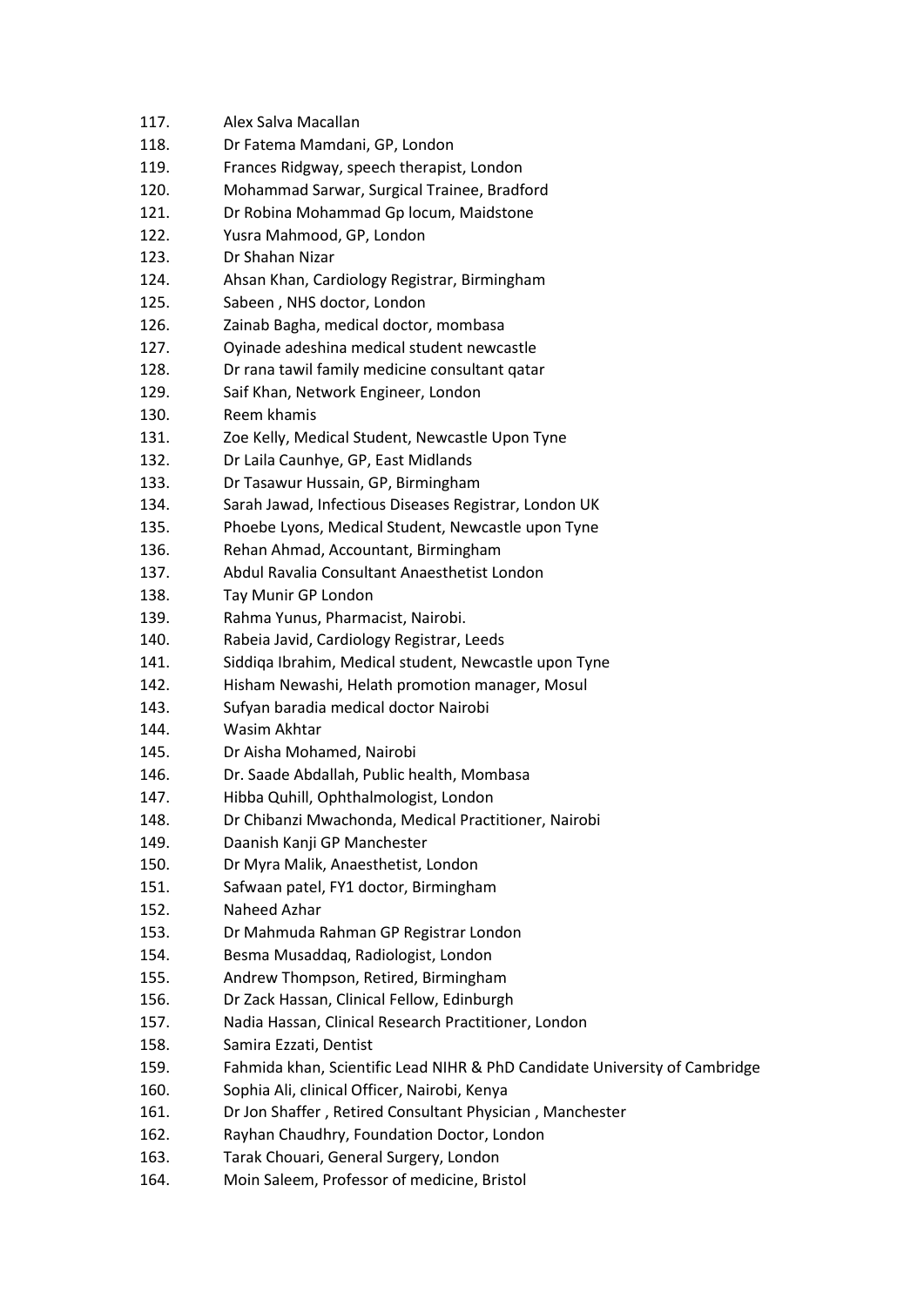- 165. Dr. Summer Elshenawy, Neonatologist, Atlanta
- 166. Cassi Perry, Psychotherapist & RN, Oxford/ Banbury
- 167. Dr Shahid Merali, Clinical Senior Lecturer Lead for Primary Care Education Aston Medical School, Principal General Practitioner, Birmingham UK
- 168. Souhad Yousef, Cardiology fellow, London, UK
- 169. Dr Fatima Ismailjee, General Practitioner, London
- 170. Narmeen Taha, Consultant, London
- 171. Benjamin Massariol, HR Manager, Mosul
- 172. Sameen Nassar, medical student, Newcastle upon Tyne
- 173. Yasmeen Oomar, retired, durban
- 174. Aisha Islam, PhD Student, Newcastle upon Tyne
- 175. Myriam Nicolet, Psychologist, Switzerland
- 176. Mustaf Haji, Public Health Professional, Leeds UK
- 177. Rasheeda Al-Ameri Physician. Doha
- 178. Muna Omar, Doctor, Mombasa
- 179. Zaynab Al-Lami
- 180. Mr Nashat Siddiqui, Consultant Trauma & Orthopaedic Surgeon, London
- 181. Shireen Hilmi, dentist, London
- 182. Ruhiya Amin, Berkshire
- 183. Ammar Siddique, L&G trader, Doha
- 184. Khalid Hussain, Consultant Radiologist, Birmingham
- 185. Najib Rahman, Consultant Respiratory Physician, Oxford
- 186. Azhar Malik doctor London
- 187. Dr. Sheraz Hassan
- 188. Fasiha Khan, Solicitor, London
- 189. Saba Bokhari, Doctor, Greater Manchester
- 190. Manal, Clinical fellow paediatric surgery, London
- 191. Birame faye
- 192. Lyn Prendergast
- 193. Raidah Haider, GP registrar, Solihull
- 194. Dr Ahmad Abou-Saleh, Consultant Diabetologist, Newcastle
- 195. Tahera Dewji clinical practionet Milton Keynes
- 196. Ahmed Abidia, Consultant Surgeon, Essex
- 197. Farah Ashraf, london
- 198. Yasmeen Anwar, NHS Doctor, Oxford
- 199. Nighat Hasnain
- 200. Dr Siddiq Pulakal, Consultant, Manchester
- 201. Tania Rufai doctor
- 202. Esther Gitahi, pharmacist, Nairobi
- 203. Omar Abdel-Mannan, paediatric neurology registrar, London
- 204. Dr.Rukia M. Aden. Paediatrician. Nairobi.
- 205. Dr Qaiser Malik Clinical Director Consultant Radiologist, Essex
- 206. Dr Shairana Naleem, Occupational Medicine Doctor, London
- 207. Dr Rohail Malik, General Practitioner, Sandhurst
- 208. Professor Shafi Ahmed
- 209. Dr Jacinder Chahal, Surgical Trainee, London
- 210. Ahmad Hammad Hassan, JCF Acute Medicine, Addenbrooke's, Cambridge.
- 211. Dr Harriffudin Juli, Emergency Medicine trainee, Derby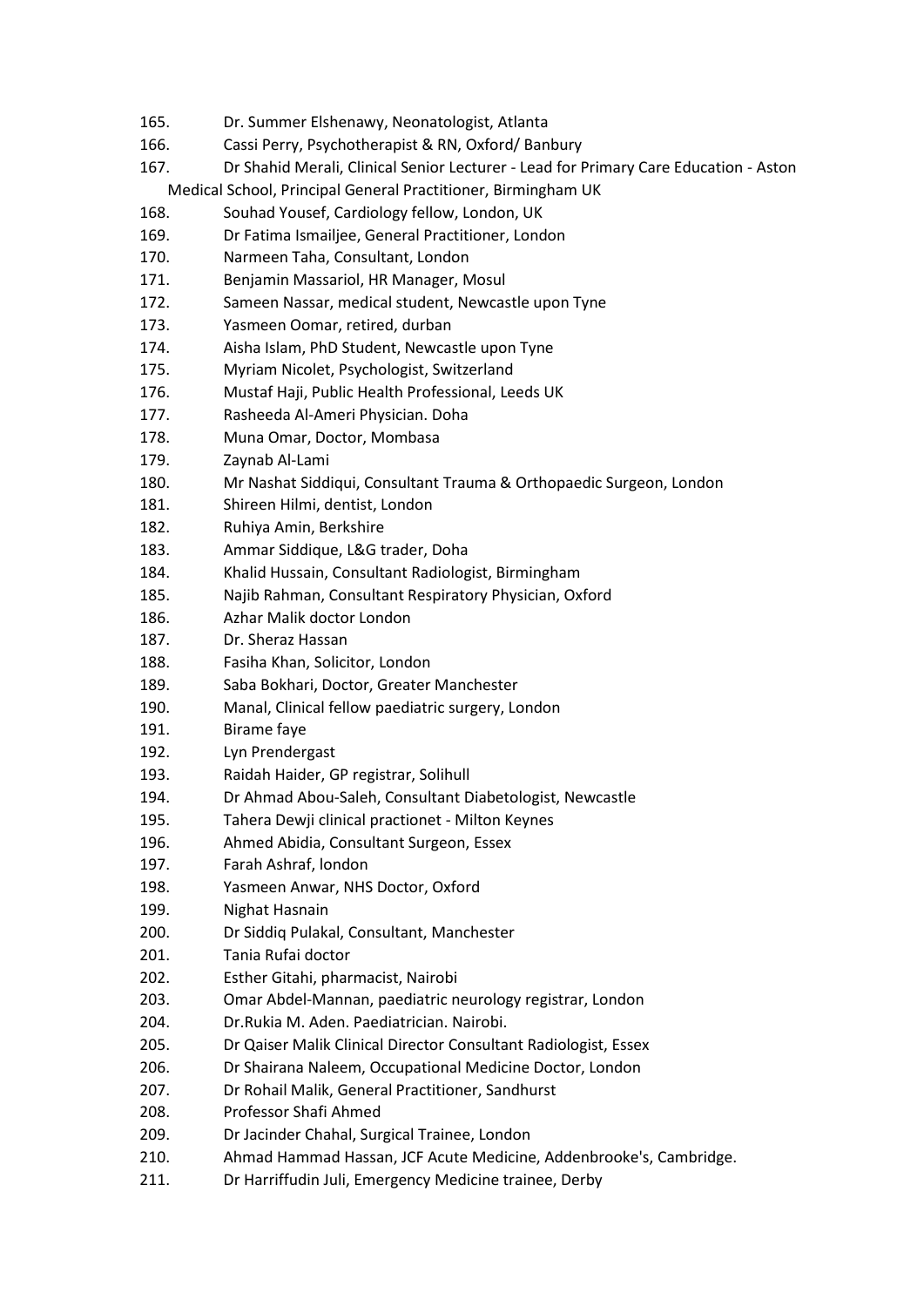- 212. Dr Ammara Choudry GP Berkshire
- 213. Professor Shafi Ahmed
- 214. Imran Khan, doctor, Leicester
- 215. Zainab Sawafta, doctor, Cambridge
- 216. Emma Runswick, Doctor, Greater Manchester
- 217. Dr Ammara malik london
- 218. Paola Manduca
- 219. Asad Khan, Consultant Respiratory Physician, Manchester
- 220. Fizzah Choudry, Consultant Cardiologist, London
- 221. Tahir Mahmud, Doctor, Manchester
- 222. Rashid Amir, Radiologist, Birmingham
- 223. Shahid Rasul, consultant Radiologist, Ayrshire and Arran
- 224. Alexis Iliadis, Trauma & Orthopaedics Consultant, London
- 225. Huda Alghafagi, Advanced Clinical Practitioner, London
- 226. Alison Scouller Retired Midwife Cardiff
- 227. Saffi Ahmad, GP Registrar, London
- 228. Naveed Shaikh, Consultant Orthopaedic Surgeon, London.
- 229. Dr Adeel Syed, Consultant Radiologist, London
- 230. Zainab Halane pharmacist london
- 231. Prisila Ahmed, Doctor, London
- 232. Dr Nick Haslam
- 233. Dr Sharifah Z S A Jalil, Consultant O&G, Bangor
- 234. Dr Afifa Alihassan, Junior Doctor, London
- 235. Deborah Harrington, consultant obstetrician,Oxford
- 236. Ali Nakash,doctor.London /UK
- 237. Kadar Abdulsalam Pharmacist, Liverpool
- 238. Yahya Abu-Seido, Doctor, Wrexham
- 239. Ismahan Ciftci Neonatal Nurse, Nursing Activity Manager, Switzerland
- 240. Dr Adnan Jasim, ED consultant, University Hospital of Derby and Burton
- 241. Omar Ahmed, Anaesthetic trainee, Birmingham
- 242. Ahmad Nasir, CT2 T&O, London
- 243. Samina Bibi, Pharmacist, Manchester
- 244. Burhan Rashid- retired doctor- Kirkuk
- 245. Brenda Kelly, Consultant Obstetrician, Oxford
- 246. Sophia Naz, Consultant Rheumatologist, Manchester.
- 247. Dr Ayshea Hameeduddin, Consultant Radiologist, London
- 248. Abdul Munshi, Consultant Radiologist & Interventional Radiology, London
- 249. Manoj Ramachandran, Consultant Orthopaedic Surgeon, London
- 250. Munazzah zaidi ,doctor ,Islamabad
- 251. Dr. Syed Babar , Doctor , London
- 252. Tahira Zubair, clinical Pharmacist, London
- 253. Tharanika Ahillan, Medical student, UCL
- 254. Dr Maryam Ahmad, GP registrar, London
- 255. Mr Riyadh Almasharqa
- 256. Saqib Ali, Dentist, London
- 257. Rahit Jamil Pharmacist London
- 258. Wajiha Munir, Scientist, Manchester
- 259. Sabahat Ather, Radiologist, Saudi Arabia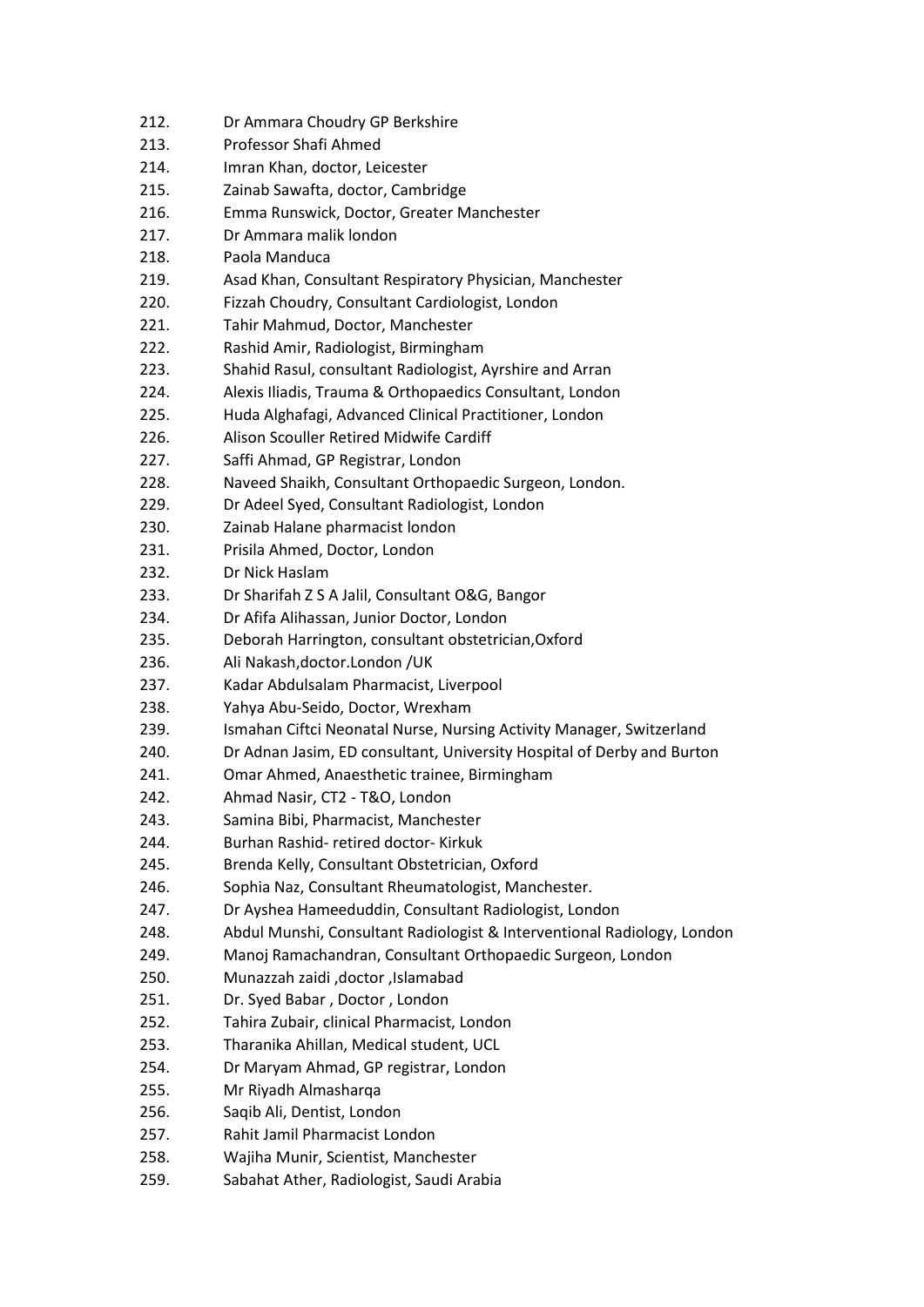| 260. | ali zaman, doctor, london                               |
|------|---------------------------------------------------------|
| 261. | N Rasheed - Radiologist- London                         |
| 262. | Diane, Rosier, Admin, Mosul                             |
| 263. | Samee Ahmad. GP. London.                                |
| 264. | Farhia Affi, Dr, kenya.                                 |
| 265. | Dr Hannah Kingwell, Junior Doctor, Wrexham              |
| 266. | Ali Noorani, Doctor, London                             |
| 267. | Dr A Khokhar cardiologist. Essex                        |
| 268. | <b>ABDUL-RAHMAN EL-ISSA</b>                             |
| 269. | Bethan Parry, Doctor, Wrexham                           |
| 270. | Aisha Kadernani                                         |
| 271. |                                                         |
|      | Rola shamlak .physiotherapist. London Uk                |
| 272. | Dr Sharifah Z S A Jalil, Consultant O&G, Bangor         |
| 273. | Tariq Hussain, GP, Birmingham                           |
| 274. | Dr Samir Naseef, GP Manchester                          |
| 275. | Shameen Dow doctor Cheshire                             |
| 276. | cyrine salameh                                          |
| 277. | Dr Asif Saifuddin Consultant Radiologist. London        |
| 278. | Dr Syed Naqvi                                           |
| 279. | Dr Alexia Farrugia, Radiologist, Essex                  |
| 280. | Dr Muhammad Hanif, Consultant Radiologist, Chelmsford   |
| 281. | Sarah Khan, Pharmacist, Oldham                          |
| 282. | Dr Iftikhar Mahmood, physician, London, United kingdon  |
| 283. | Kim Ang, Lecturer, Singapore                            |
| 284. | Zafar Mahmood, HR Advisor, London                       |
| 285. | Hashim Adnan-Khan, Medical Student, Newcastle upon Tyne |
| 286. | Nahed Chalabi, Ophthamic Nurse, London                  |
| 287. | Homa Arshad Orthopaedic Consultant, London              |
| 288. | Dr Bulale Ali GP trainee (St3)                          |
| 289. | Dr S Ahmed, Consultant Radiologist, London              |
| 290. | Sayed Azher Hussein / RNOH Employee London              |
| 291. | Khawaja Shahabuddin, Consultant Radiologist, London     |
| 292. | Sana Ullah Chester                                      |
| 293. | Raad Tohala - Doctor - Mosul-Iraq.                      |
| 294. | Asal Al Samarrai surgeon cardiff                        |
| 295. | Nahed.chalabi, Ophthalmic Nurse, London                 |
| 296. | Hemesh Jariwala 560 Chorley New Road Bolton             |
| 297. | Taleb Jeddy, consultant surgeon. Chelmsford UK          |
| 298. | Muhammad Rahim Khan, Respiratory Consultant, Wakefield  |
| 299. | Hiba Sher Khan                                          |
| 300. | Halima shahid, teacher, London                          |
|      |                                                         |
| 301. | Muhammad Rahim Khan, Respiratory Consultant, Wakefield  |
| 302. | Munther Aldoori                                         |
| 303. | Shokri Othman, nurse, London                            |
| 304. | Noor khan                                               |
| 305. | Badar Ul Haq, Doctor, Riyadh                            |
| 306. | Dr Ahmed Shah, Consultant Radiologist, Windsor UK       |
| 307. | Asad Bokhari- Doctor Manchester                         |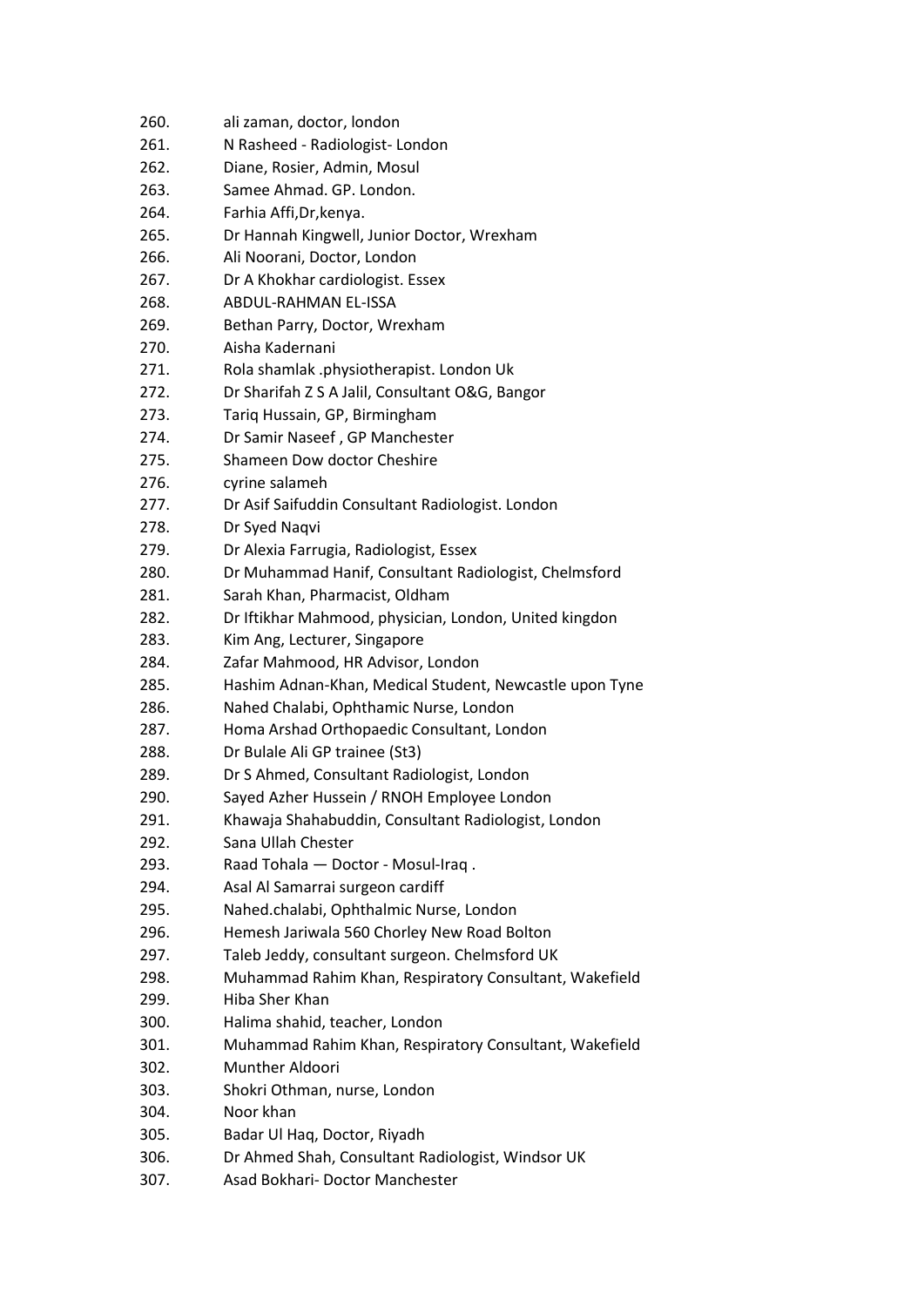- 308. Mr Mohammad Hawari, Consultant Thoracic Surgeon, Nottingham
- 309. Mohsin Iftikhar
- 310. Amy Li, Medical student, Newcastle upon Tyne
- 311. Ghassan Alami, Orthopedic Surgeon, Amman
- 312. Zaigham Mahmood/Dr
- 313. Ibtihaj Al Aloosi
- 314. Dr wajid hassan Consultant physician Qatar
- 315. Claudia Maizen, consultant orthopaedic surgeon, London
- 316. Mohammed Sajid, Doctor, Birmingham
- 317. Mateen Arastu trauma surgeon coventry
- 318. Mohamed Helal, Urologist, London
- 319. Ghizal fatima, Assistant professor, lucknow india
- 320. Dr Mustafa Ali, Ophthalmology Registrar, Birmingham
- 321. Dr Layan Akijian, Neurologist, Amman
- 322. Dr Nailah Nisar MBChB MRCGP DRCOG General Practitioner
- 323. Hifz Aniq, doctor, Liverpool
- 324. Salma Khan, Pharmacist, London
- 325. Dr Taroub Khoury
- 326. Sana Aniq, Doctor, Liverpool
- 327. Salma Hasanin , United Kingdom , Basildon
- 328. Dr George Akijian, consultant internal medicine, Amman
- 329. Layal El Asir, Consultant Oncoplastic surgeon, Amman-Jordan
- 330. Kashfa Hussain, Radiologist, Jeddah
- 331. Zakareya Habbal. Consultant surgeon, Erbil
- 332. Adil Alkufaishi Sheffield, retired
- 333. Sarah McMahon, Consultant Orthopaedic Surgeon, London
- 334. Lina Hussain healthcare assistant London
- 335. Ali, Noorani, Doctor, London
- 336. Khadija Warfa, Gynecologist, Nairobi
- 337. Mohammad Atiqullah, Emergency Doctor, Al Bahah
- 338. DR SAFDAR QADRI, GENERAL SURGEON, ALKHARJ
- 339. Uzayr Akudi, Junior Doctor, Batley
- 340. Sara AlSaqqa
- 341. Khwaja khan Consultant Radiologist Bolton
- 342. Farkhanda Ahmed doctor Albaha
- 343. Mehrunissa Noorani, Gynaecologist,Karachi Pakistan
- 344. Magde Albarade, Anaesthetic, Birmingham
- 345. Iman Almabhooh
- 346. Kiran Rahim, Paediatric Registrar London
- 347. Melissa Tang, Neurologist, Melbourne, Australia
- 348. Rehan Zaidi, London
- 349. Dr Beenish Hanif
- 350. Salman Waqar, GP, Buckinghamshire
- 351. Rawya Charif , Doctor, London
- 352. Dr. Zakiuddin Mohammed, Speciality Doctor, London
- 353. Muhammad Khan, Psychiatrist, Leeds
- 354. Umar Memon, IT professional, Adelaide
- 355. Ruby Gad, GP Registrar, London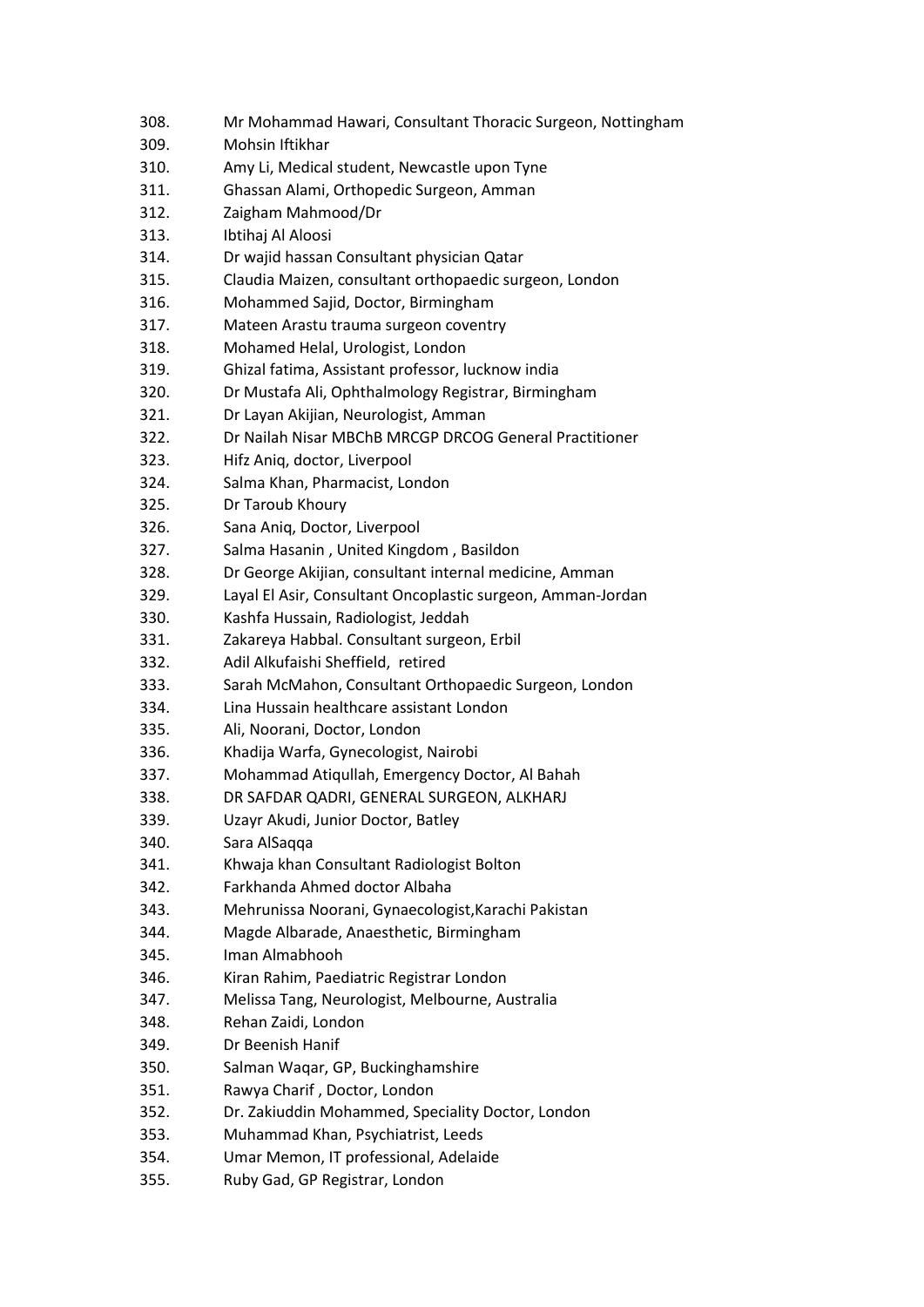- 356. Dr Katherine Harris, Paediatric Clinical Fellow, Cardiff
- 357. Samar Al-Rawi, consultant anaesthetist, Southampton
- 358. Lenka Cervenova, doctor, Slovakia
- 359. Anish Patel, Pharmacist, London
- 360. Hamza Elgendy, Radiology Trainee, Leicester
- 361. Dr Muhammad Imran butt, Lahore Pakistan
- 362. Kimberlin Andrade, pharmacist, new Malden
- 363. Dr Ikhlaq Rana
- 364. Dr Shiba Hameed, United Kingdom.
- 365. Irene Faiman, Assistant Psychologist, London
- 366. khoo, medical doctor, London
- 367. Sadaf Raza, Cardiology Registrar, Manchester
- 368. Dr Shazad Khan Malik, GDP, London
- 369. Christina khoo , singapore
- 370. Javid Atcha. Local government Officer, Bolton
- 371. Nazmeen Bibi, Midwife, Birmingham
- 372. Aurangzeb Aurakzai, Plastic Surgeon, London ,
- 373. Ali Bilal , cardiologist , England
- 374. Adel Ahmed
- 375. Dr M T Haider
- 376. Dr Earim Chaudry, Medical Director, London
- 377. Duha Shellah, Medical Student, Nablus, Palestine
- 378. Dr Najib Seedat, General practitioner , London
- 379. Dr.Fatima Moinuddin
- 380. Karim Kalaf, Director, London
- 381. Dr Mahwish Farzana, radiologist, Lahore
- 382. Mohamed Helal, Urologist, London
- 383. Ahmad dowedar
- 384. Caitriona Dynan
- 385. Zeenat Goburdhun
- 386. Dr Sunna Aslam, GP, Manchester
- 387. Dr Usman Mohammed, GP, Manchester
- 388. SYEDA QURATULAIN DOCTOR
- 389. Nima Heidari, Orthopaedic Surgeon, London
- 390. Habib Mujahid. General Physician. Hafar al batin. KSA
- 391. Dr Hiba Sher Khan, Doctor, London
- 392. Carol Hage London
- 393. MUHAMMAD KASHIF, DOCTOR, ALBAHA
- 394. Fathima Shyma Fazal General Practitioner Bromsgrove
- 395. Sarah Russell, Executive Assistant, London
- 396. Tariq Hussain, GP, Birmingham
- 397. Shaida Zaman, Solihull West Midlands, staff nurse
- 398. Fateha Begum, House wife, London
- 399. Shaheda Khanom teacher, London
- 400. Dr Khalid S Khan, Consultant Psychiatrist , Birmingham
- 401. Dr Emer Kilbride, infectious diseases doctor, London
- 402. Sadaf Zia. House wife . Sargodha. Pakistan
- 403. Sumaiya Qamar . student ... Rawalpindi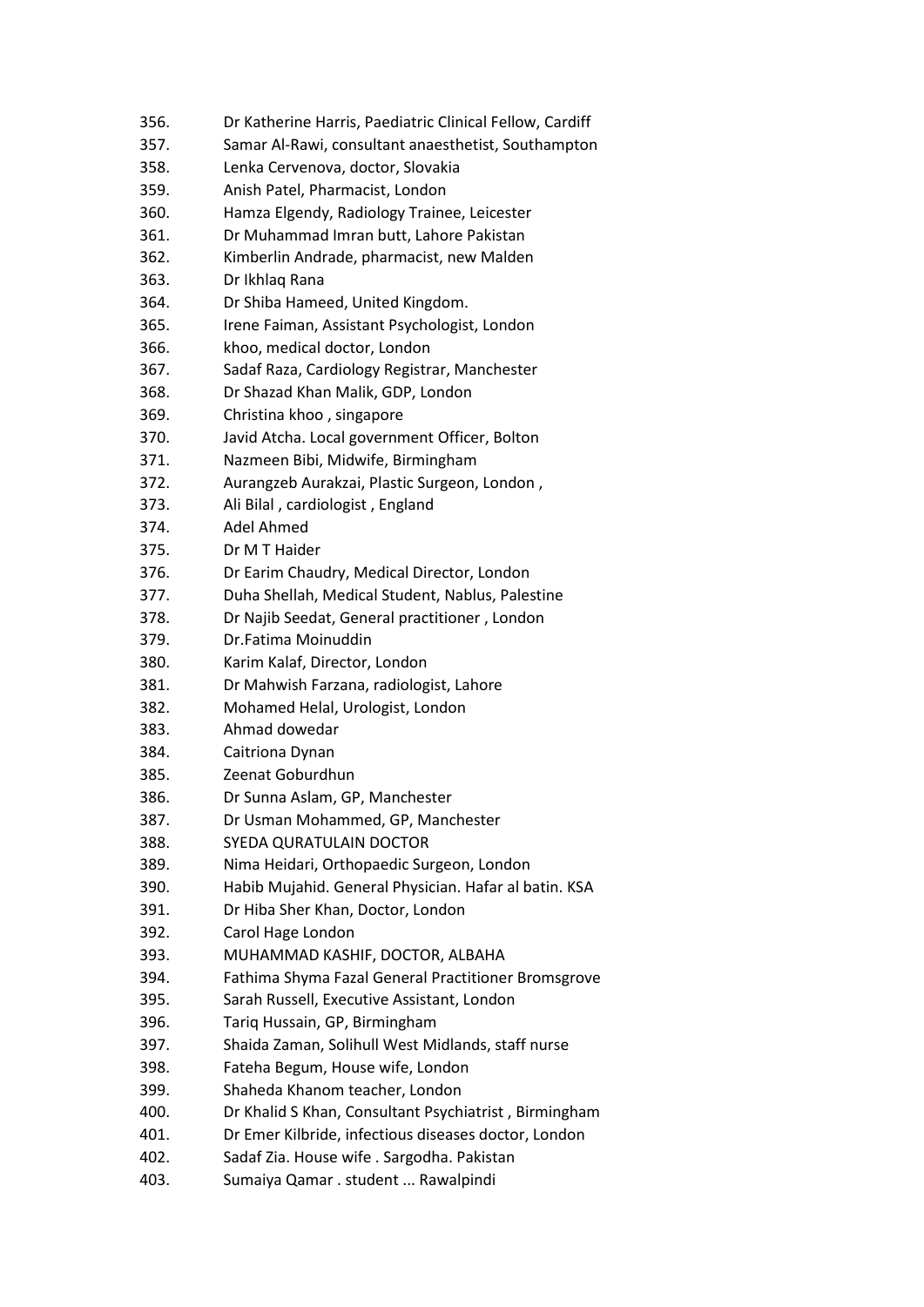404. Dr. Jamila Headley, MSc PhD, Chief of Staff/Public Health Expert, San Juan, Puerto Rico 405. aoife fitzgerald, doctor, oxford 406. Sami, Timimi, Consultant Psychiatrist, Lincoln, UK 407. Dr Bushra Abdelqader, Core surgical trainee, Northampton 408. Qamar Majeed, Radiographer, LAHORE Pakistan 409. Asad Aldoori retired Beaworthy 410. Dr Maryiam yasin doctor London 411. C.Adada,Registered Nurse,London 412. Ikrah amjad, medical student, Newcastle 413. Dr Dalia Sayed, Emergency Medical Registrar, London 414. Christine Ladyman, retired R.N., Norfolk, UK. 415. Dr Uzma Asif, University professor, Jeddah KSA 416. Dr noman mutloob 417. Jason Barton, Foundation Trainee, Wrexham 418. Dr Usman Buhari, GP Essex 419. Dr Khalid Al-Kufaishi, Dentist, Sheffield 420. Mary Kelly, Paediatric Physiotherapist, Gloucester 421. Junaid Karim Great Yarmouth 422. Abdulla Jawed, consultant orthopaedic surgeon, Hereford 423. Dr nasra adan,paediatrician 424. Bahaa Madi,consultant Physician,Barnsley 425. Jennifer Cohn, Infectious Disease physician, Geneva 426. Ammarah Dabhad. Pharmacist. Wolverhampton. 427. Nidal Abdul aziz prof.in anastasia from the Royal college of aneasthesit Sweden 428. Mohammad Alassaf, Surgeon, Amman, Jordan 429. Dr Mohammed Omer Anwar, GPST2 Doctor, Slough. 430. Mona Yekezare, Dentist, London 431. Neha Lalani, Dentist, Worthing 432. Søren Kudsk-Iversen, Anaesthetic Registrar, Oxford 433. Nik Khairul Husain, Consultant Anaesthetist, Surrey 434. Fatima Loonat 435. Nadeem Tehami, Hospital Dr, Southampton 436. Dr R Nadeem Ahmed , Consultant Anaesthesia and Intensive care ,London 437. Ahmed Elbeleehy, Anaesthetist, Leicester 438. Dr Naseer Haboubi, Consultant Rehabilitation Medicine, Nottingham 439. Prof Colin Green, Medical Education, London 440. Dr Z Bachelani, GP, London 441. Shereen Khalk, Doctor, Suffolk 442. Joseph O' Neill, retired NHS doctor, Wales 443. DR Jameel Atiea, retired physician, sutton coldfied 444. Dr a Anwar consultant gynaecologist, UK 445. Lin el-jishi, dentist, bristol 446. Nicholas chua, doctor, london 447. Hannan Imran, Dentist, London 448. Reem Farwana, Doctor, London 449. Yasmin Jaffer, Slough 450. Dr Farzana Begum, anaesthetics trainee, UCLH london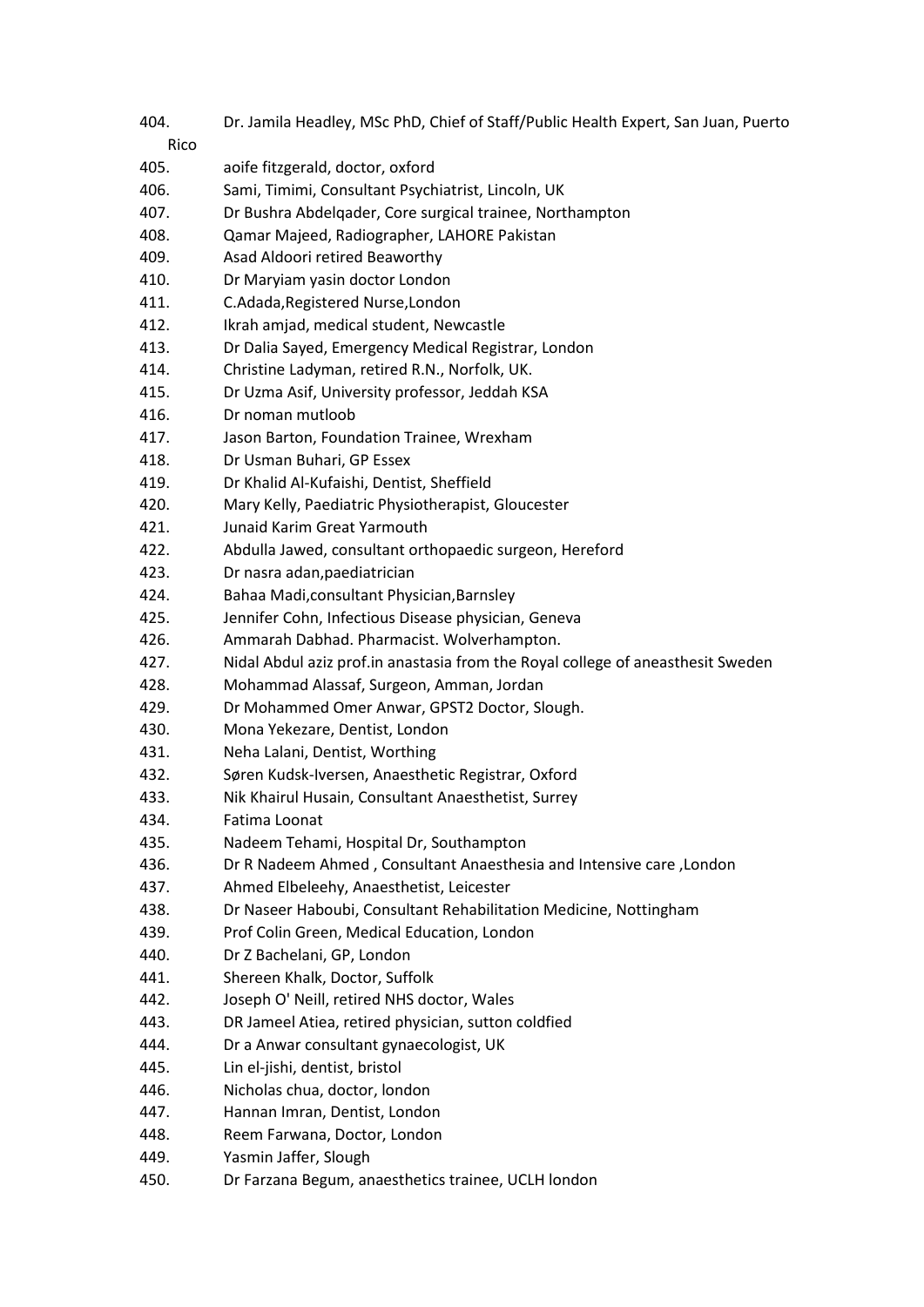- 452. Liz Wyatt, Emergency Doctor. Tasmania, Australia.
- 453. Matt Evans, Nurse, Nottingham
- 454. Dr. William Yip, Consultant Paediatrician, Singapore
- 455. Ahsan Bhatti, ophthalmology registrar, Swansea
- 456. Rashid Ahmed, Teacher, Pretoria
- 457. Ouafa Choufani
- 458. Ramzi Tabbalat, Cardiologist, Amman/Jordan
- 459. Nassera Banu, retired consultant Bodelwyddan, North Wales
- 460. Abdul Badi Abou-Samra, Chief Quality Officer, Doha
- 461. Natasha Valiallah, GP Registrar, London
- 462. Jomana Madieh, F2 doctor, London
- 463. Mohammad Salim, Orthopaedic surgeon, Stockton-on-Tees
- 464. Nadeem anwar psychiatrist sydney
- 465. Sadiya Malik , pharmacist, London
- 466. Mohamed Emara , Gp , Stoke on Trent, UK
- 467. Rahaf Elgonaid, GP, Reading
- 468. Mohammed Hamdan, General surgeon, Reading
- 469. Zubair Mohamed, Doctor, Kochi
- 470. melody shirazi dentist london
- 471. Dr James Mawdsley, Junior Doctor, London
- 472. Nadin Jallad, Doctor, Leicester
- 473. Dr Rathi Guhadasan, Paediatrician, Laos
- 474. Salma Khan, Doctor, Margate
- 475. Dr Sameer Momin GP Melbourne
- 476. Ferdous Abdeen
- 477. Aladdin Alhussaini, psychiatrist, Oman
- 478. Muhammad Shaikh, Dr, Bedford.
- 479. Rand al-hindawi, pharmacist, London
- 480. Maryam Zaman, Dentist, Birmingham
- 481. Lubna Hamid, Self employed, Birmingham
- 482. Shahbaz Ahmed, Hospital doctor, Dartford
- 483. Fatima Zahra Denideni, Pharmacist, London
- 484. Dr Shazeea Mohamed Ali, Consultant Geriatrician, Melbourne, Australia
- 485. Adam Bailey, Gastroenterologist, Oxford
- 486. Dr Lauren Bailey, Geriatrician, Oxford
- 487. Aneesa Qamar. Birmingham UK.. social worker
- 488. Dr Reham Jusub, General Practioner, Manchester
- 489. Asma'a al-hindawi, pharmacist, London
- 490. Dr Sana Osman, Anaesthetic Registrar, London
- 491. Saima ahsan, paediatrician, Londo
- 492. Dr Amjad Mahmood London
- 493. Khalid Mohamedfaris, Orthopaedics SHO, London
- 494. Umreen ahmed, pharmacist, London
- 495. Mohammad Ayubi , doctor, melbourne
- 496. Carolyn Baigrie
- 497. Shazia aslam
- 498. Muhaned Al-Hindawi, Pharmacist, london

<sup>451.</sup> Ayaan Baloch, Risk Management, London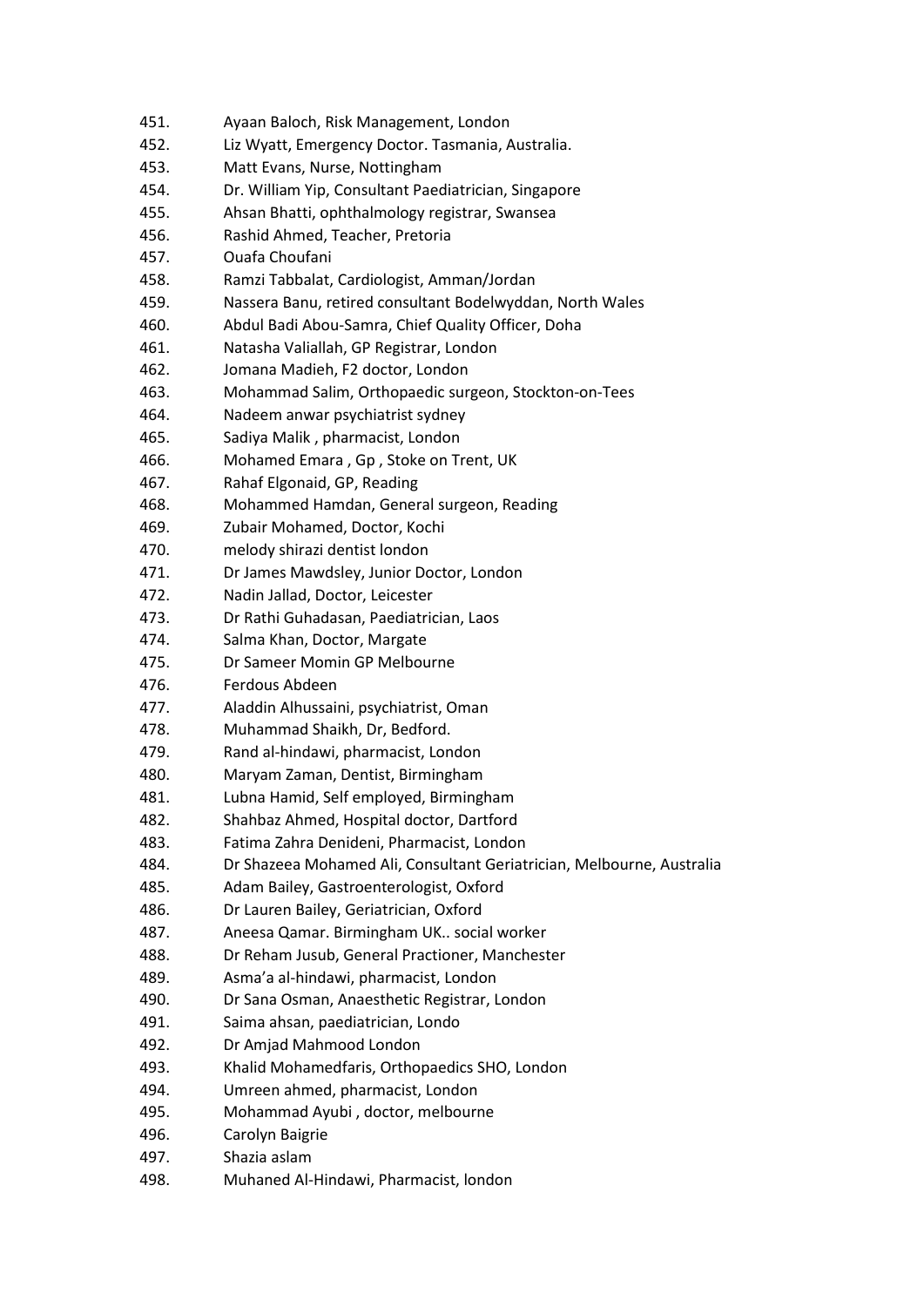- 500. Carolyn Baigrie Histopathologist Cape Town
- 501. Perween Khan BCC SCP
- 502. Amira, tax manager, Berkshire
- 503. Florent Planché, Director of Administration, Luang Prabang
- 504. Dr Rasheedah Bankole , consultant psychiatrist , manchester
- 505. Rubina Aniq GP Liverpool
- 506. Dr Robina Omar , GP , Manchester
- 507. Kezia Spence, Gynecologist, New York
- 508. Arif Bashir Lecturer Bolton
- 509. Liesl Jobson, Writer, Cape Town
- 510. Shahd Mobarak, Doctor, Manchester
- 511. Dr Babur Yusufi, Rotherham
- 512. Dr Saima Khan GP South Yorkshire
- 513. Rida Serroukh, Test Engineer, London
- 514. Violet Asfour, Gaza, jordan
- 515. Sarah Cutting, Registered Nurse, Darwin
- 516. Tasnia Khan, GP trainee, London
- 517. Madhav Dave, Junior Doctor, Manchester
- 518. Salma Rehman , Paediatrician, Bedford
- 519. Riyad Aladassi, Registered Nurse, Melbourne
- 520. Ngozi Erondu, Epidemiologist, London
- 521. Dr Shazia Hafeez GP, London
- 522. Dr Wajeeha Jaffer, GP Partner, Hertfordshire
- 523. Dr Shadab Hussain Doctor. Reading
- 524. Dauod Shantir GP LONDON
- 525. Shajeel Khan, ED Consultant, London
- 526. Saleem Sabir. (GP -Middlesbrough Uk)
- 527. Aniqa shakur, tax advisor, reading
- 528. Hassan Rehman, Doctor, Stoke on Trent
- 529. Alya Omar Dentist London
- 530. Ahmad Salahuddin, Doctor, London
- 531. Dorchester faiza shaid
- 532. Chris Evans, Visiting Professor, University of Sheffield
- 533. Noshaba Faris Rtd doctor orpington
- 534. Rubia Khawaja, Accountant, Chelmsford
- 535. Yasmin Begum General Practitioner Luton
- 536. Faizal Sameja, Specialty Doctor, London
- 537. Rhianon Hutcheson, Registered Nurse, Alice Springs
- 538. Suniya Iqbal, Psychology graduate, Reading
- 539. Hannah Caller, paediatric doctor, London
- 540. Magdalena Michalska Medical Doctor Szczecin
- 541. Ahmed SIDDIQI doctor
- 542. Dr Huda Badri, Respiratory Consultant, Manchester
- 543. Aleem Husain, Medical student, Birmingham
- 544. Vienna Lstadt Student London
- 545. Dr Khaled Abdel-Aziz, Consultant Neurologist, London
- 546. Zahra Akram, Family Therapist, London

<sup>499.</sup> Dr Hassan Elhassan, Consultant Radiologist, London, UK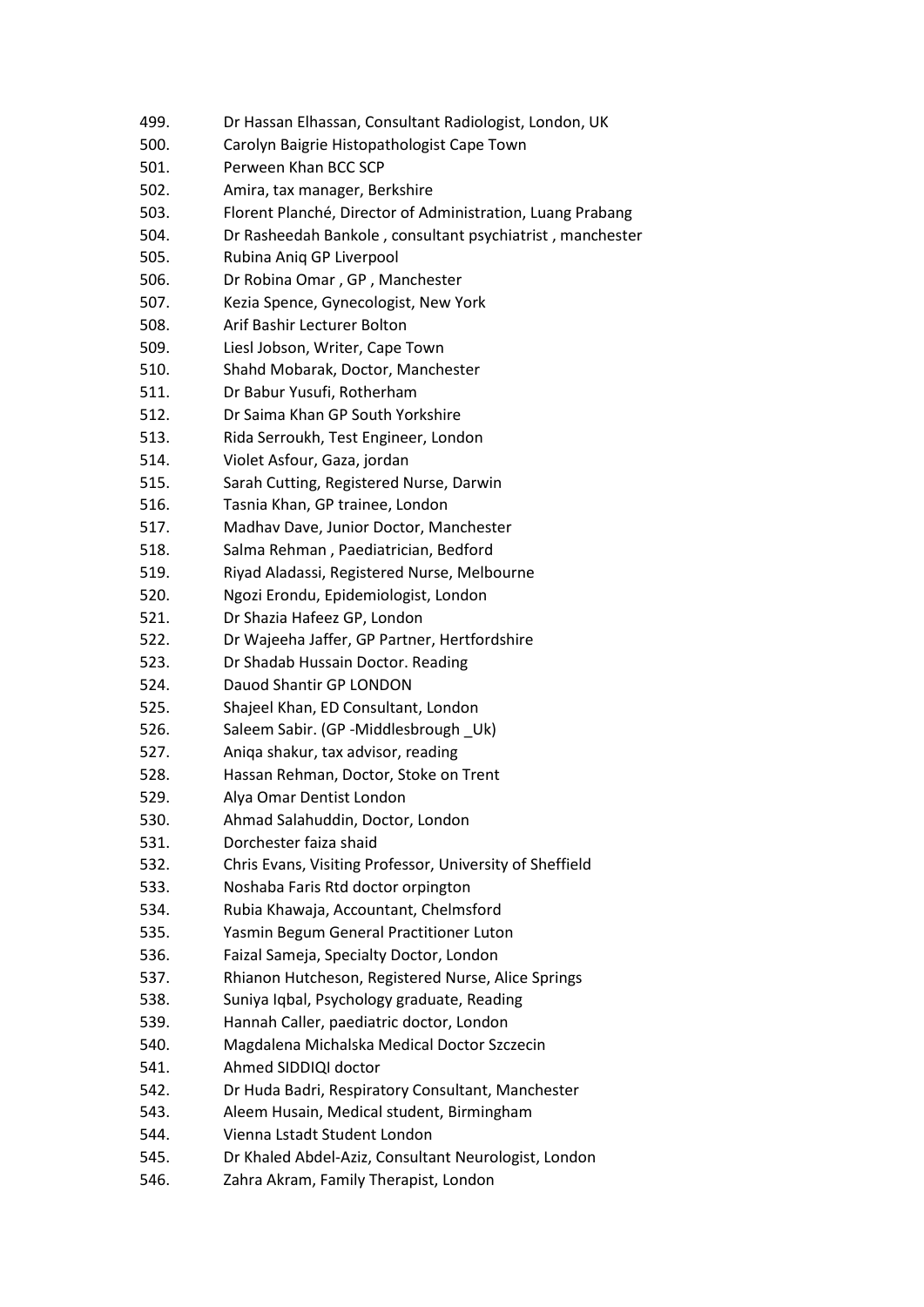- 548. Ayesha Aziz,General Practioner, London
- 549. Hawra Badri, Doctor, Manchester
- 550. Jo-anne Carlyle
- 551. Ali aldaghmin
- 552. Mariyum Islam, Medical Student, Birmingham
- 553. Cathy Thomson, Physiotherapist, Guildford
- 554. Khadija Amla, Speech and Language Therapist, Greater Manchester
- 555. Hamnah Azam, Oral Surgery Dentist, Birmingham
- 556. Mohamed Elhams, Consultant Acute Physician, Edinburgh
- 557. Shehla Ansari , Optical assistant, London
- 558. Ella Tuohy, Nurse, Darwin, Australia
- 559. Touria El Haddaoui, Unemployed, London
- 560. Dr Reem Farwana, Junior Doctor, London
- 561. Sobia khan doctor england
- 562. Ayad Shakir consultant in Anaesthesia and pain management. London.
- 563. Sabina Hanoman-Singh
- 564. Fatma Bensaad
- 565. Safa El-Ghazoini, Physician Associate, London
- 566. Mohammed Suleman youth worker Birmingham
- 567. Dr Henna Khan Fellow of RCOG London
- 568. Dr. Rebekah Morris, Foundation doctor, London
- 569. Asim Mirza, Pharmacist / CEO, London
- 570. Hashim Samir, Consultant Radiologist, Carmarthen
- 571. Mai Altous, Doctor, Victoria, Australia
- 572. Syed, Fatimi, Doctor, Najran
- 573. Mohammed Ibrahim Hossain, GP Trainee, Leicester
- 574. Muhammad Talha, Sharurah, Najran, KSA
- 575. Farah Hassan-Rashid, restored healthcare worker, London don
- 576. Hamid Khan, Gastroenterologist,, Wrexham
- 577. Palwasha Gul, doctor, quetta
- 578. Dr Bisher Kawar, consultant Nephrologist, Amman, Jordan
- 579. Mariam binte Alias, teacher, Singapore
- 580. Ayesha Aziz,General Practioner, London
- 581. Asma sarwar, doctor, london
- 582. Thyn thyn geriatrician Barnsley
- 583. Yasmeen salloo, ta, walsall uk
- 584. Eliza Davison, CT1, London
- 585. Maqsoodnoorani
- 586. Dr Ahmed Salamat Consultant Haematologist, Glangwili General Hospital
- 587. Dr Mohammad Hussain, Psychiatrist, BIRMINGHAM
- 588. Rukhsana Yousaf, pharmacist, Huddersfield
- 589. Nadia Bashir GP London
- 590. Dr Haroon Yaqub Psychiatry Registrar, Cambridge
- 591. Samina Ahmad Solicitor Slough
- 592. Hasina ullah,London
- 593. Dr Altaf Saherwala
- 594. Dr Haneef Ahmad Qamar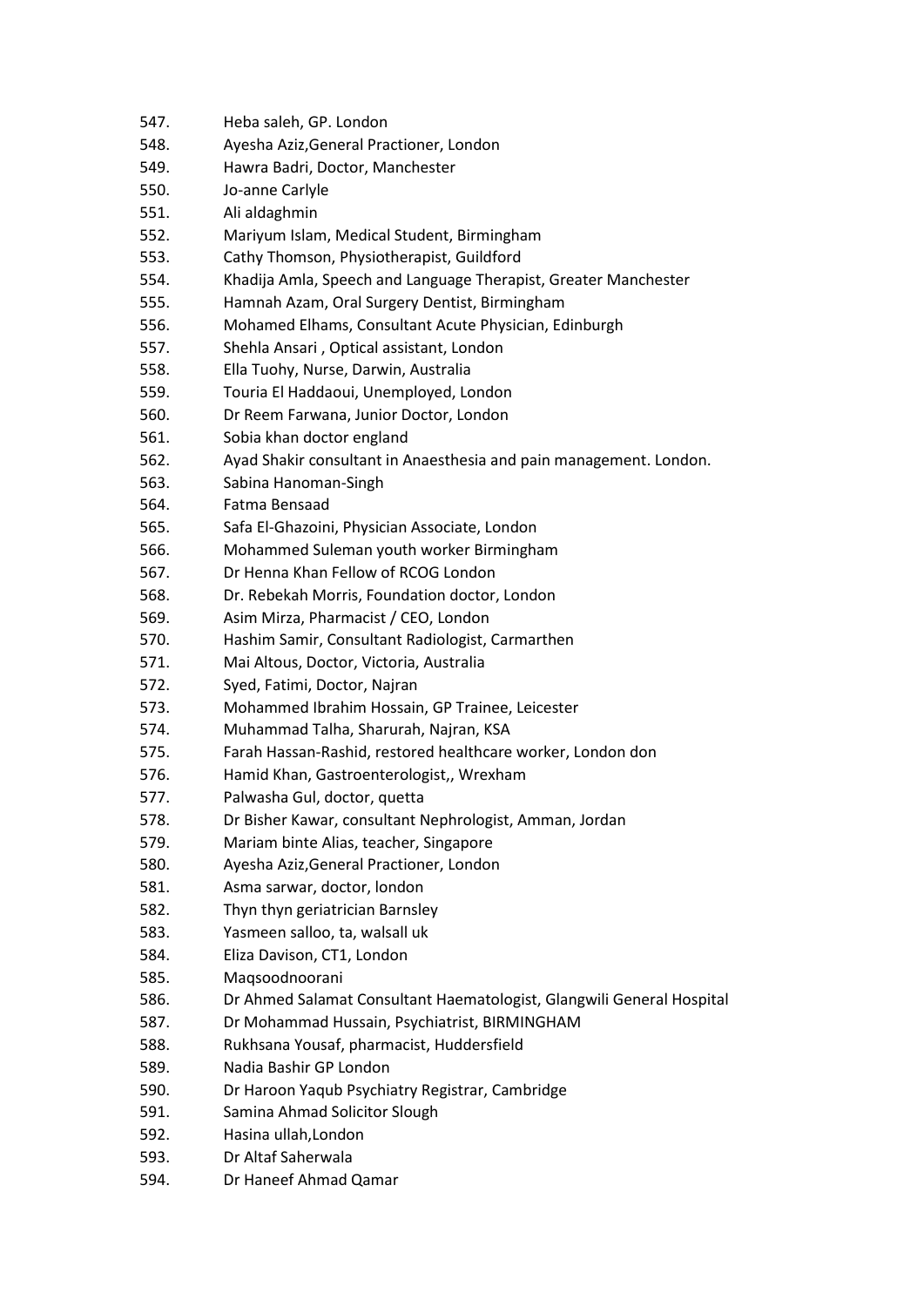- 596. Aliya Patel, dentist, manchester
- 597. A Nabi, GP, UK
- 598. Umar Patel, Consultant Psychiatrist, Bolton, UK
- 599. Aasia Butt
- 600. Omar Zibdeh, Doctor, London
- 601. Abid Hussain, Consultant anaesthetist, Huddersfield
- 602. Rubina Chaudary. Auditor. Birmingham UK
- 603. Herman De Ley, Emeritus Professor, Ghent University
- 604. Mary Mclachlan, Consultant Obstetrician and Gynaecologist, Halow, UK
- 605. Dr Fatima Ramkhoda, Dentist, London
- 606. Craig Delavari Consultant Anaesthetist, Melbourne
- 607. Abu Ebrahimsa,Manager,London
- 608. Shimaila Ali, GP. Chorley
- 609. YUNUS. Khanji
- 610. Anar Rysmukhambetova, Kuala Lumpur
- 611. Amélia Shehadeh, paediatric emergency medicine consultant
- 612. Dr Mazhar Chaudri, Consultant Respiratory Physician, Dudley, West Midlands
- 613. Rachael Moses, Physiotherapist, London
- 614. Aishaa Islam , GP, Wakefield
- 615. Taher Atcha
- 616. Imran Saeed, Congenital Cardiac Surgeon, Leicester
- 617. Hamdia Ashraf, Trainee Pharmacist, Manchester UK
- 618. Abu Ebrahimsa,Manager,London
- 619. Mr M. Najem, Surgeon, Edgware
- 620. Amina Ndope, Pharmacist, Nairobi
- 621. Iman Hassan, Trust grade doctor, Nottingham
- 622. Jo Ireland retired london
- 623. Dr Adel Tawil, Haematologist, London
- 624. Errum mumtaz, GP, Nottingham
- 625. Beverlyn Wamatuba, midwife, Nairobi
- 626. Ali Zaman, Optomtrist, London
- 627. Hasan Zeb, Medical student, Birmingham
- 628. Dr Aysha Khan, Registrar, Bournemouth
- 629. Juiliana Hamzah, Medical Doctor, Manchester
- 630. Abdus salam, Psychologist, Peshawar Pakistan
- 631. Vipul Patel, Pharmacist, Preston
- 632. Rana teacher birmingham
- 633. Rizwan Mahmood, hospital doctor, Birmingham
- 634. Naseem. Sheikh ( specialist Biomedical Scientist)
- 635. Siti Sarah Mohd Nor, Doctor, Liverpool
- 636. TC Goh, doctor, Singapore
- 637. Wajid Hussain, Doctor, Isle of Man
- 638. Sulayman Ayub, Medical Student, Birmingham
- 639. Gillian Best, community nurse, london
- 640. Zaid Al-Fagih, Doctor, London
- 641. Muhammad athar,doctor,lahore
- 642. Intesar Nur, medical student, Birmingham

<sup>595.</sup> Naushad Karim, radiologist, Manchester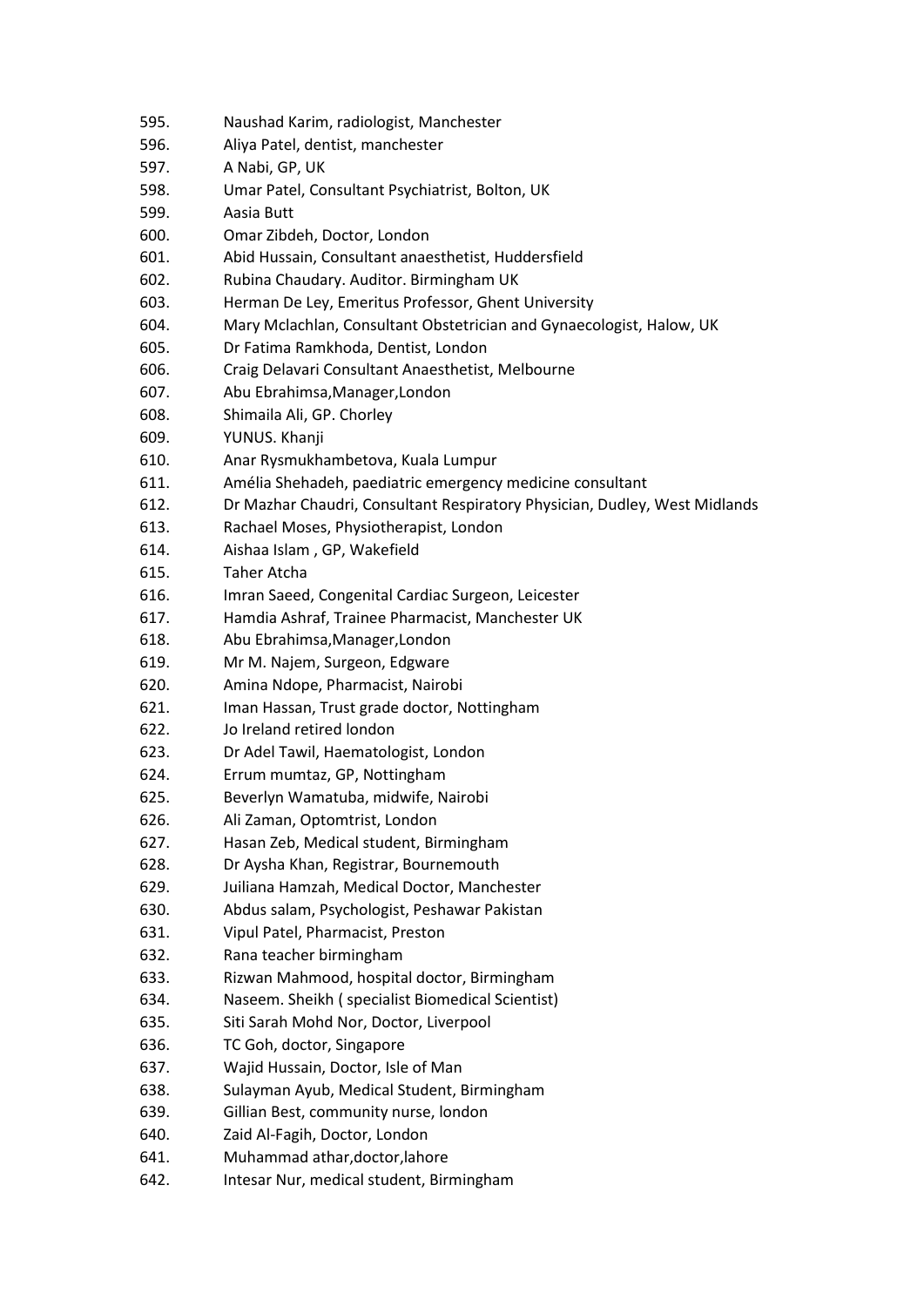- 643. Nic Baigrie, C.O.O, Cape Town
- 644. Dalal Osman, Coach, Reading
- 645. Dr Usman Maqsood. Consultant Physician, Birmingham
- 646. Tehseen Khan, GP, London
- 647. Ellen Ben Abba, ICT Trainer, London
- 648. Mahnur Khan, London, Foundation Doctor
- 649. Zohra Haiderkhan, medical student, Birmingham
- 650. Nadia Shehadeh, Human Rights Campaigner, London, UK
- 651. Syed Alam, Doctor, Karachi
- 652. Sabina Omar, Teacher, London
- 653. Barbara Iqbal, Retired, Manchester
- 654. Jennani Magandran, Obstetrics & Gynaecology SpR, Drogheda
- 655. Jennifer Baigrie. Retired teacher. Cape Town.
- 656. Oyintariela Laindon, Nurse, Manchester
- 657. Emma Dunton, Family Therapist, Newington
- 658. Hajirah Saeed, Physician, Boston
- 659. Nicole Uhlick. Registered Nurse, Edmonton
- 660. Ubaida Rostom, Pharmacist, England
- 661. Rajia Khatun
- 662. Jude Asfour, Dermatologist, Amman, Jordan
- 663. Muzy Francoise retired London
- 664. Halima Ahmed ,homemaker,London
- 665. Ruth Calland, Chair of the British Jungian Analytic Association, London
- 666. Farooq Hassan
- 667. Randa zaid CEO London
- 668. Dr Aneesa Taimoor O&G
- 669. Irfan Sayed GP London
- 670. John Puntis, Paediatrician, Leeds
- 671. Huzefah Ahmed, Doctor, Dewsbury
- 672. Mariam sidat self-employed Blackburn
- 673. Ghulam Nabi
- 674. Aoife Nechowska, FY2, London
- 675. Yazan Suradi, Neurologist, Amman
- 676. Marc Cosyns, Family Medecine UGent
- 677. Dr Aaliya Najib GP Birmingham
- 678. Muhammad Al-Dalla Ali, Doctor, Edinburgh
- 679. Maryam Merali, Solicitor, London
- 680. Shanavaz Ali, Engineer, Manipal
- 681. Jan Baker, psychotherapist, London
- 682. Dr. Mae AlGhawas, Medical Oncology PGY4, Vancouver, Canada
- 683. Sarah Abada, 4th year medical student, Birmingham
- 684. Muhammad Ikram/Consultant Intensivist/Stockton on Tees
- 685. Anne Burley, Retired, London
- 686. Dr Mohammed Khanji, Consultant Cardiologist, London
- 687. Lolwa Al-Obaid, St. Louis
- 688. Muhammad Mannan Rossendale
- 689. OMAIR adnan
- 690. Shaida shafi social worker birmingham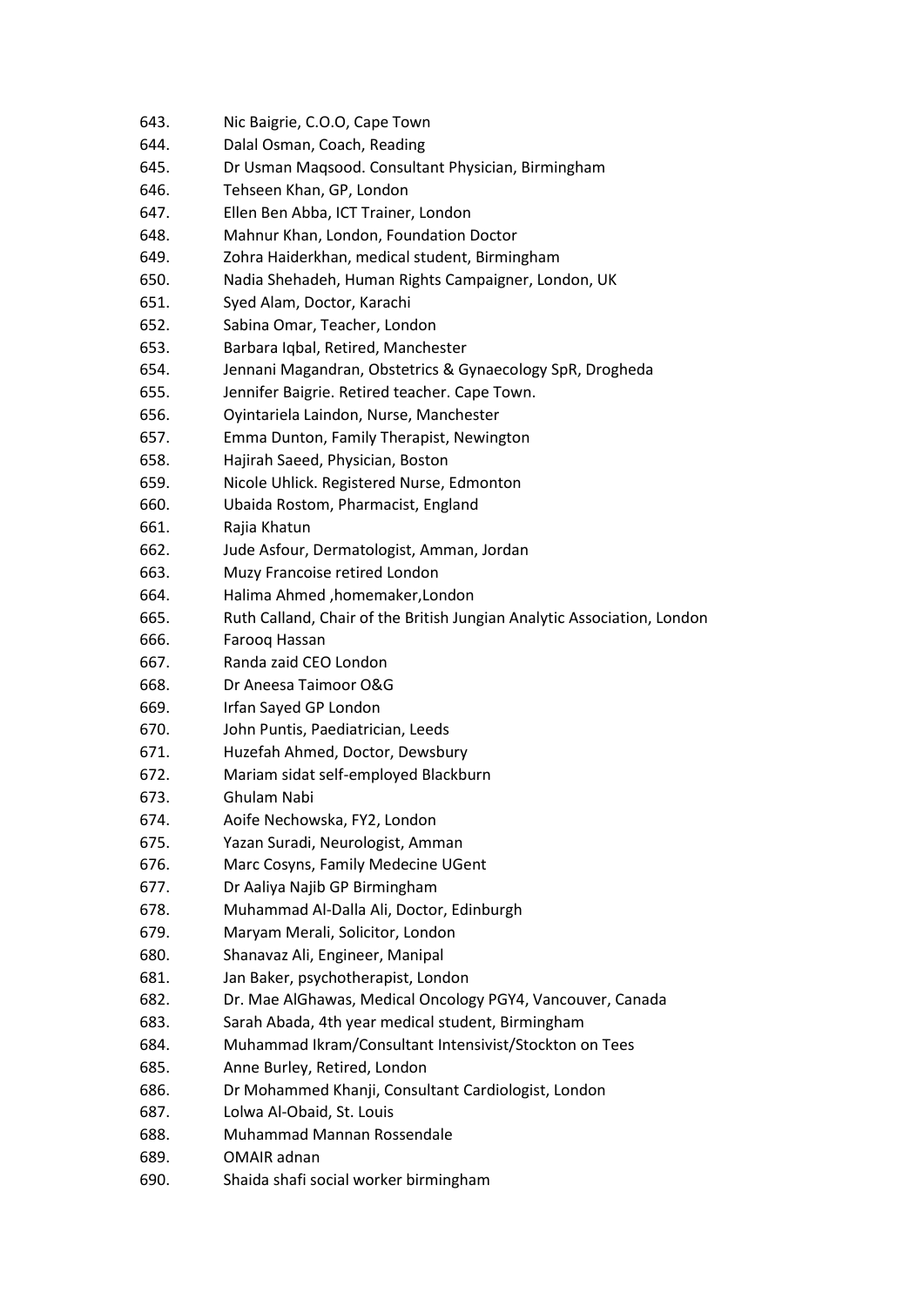- 691. Abdulkarim Zurgani, Doctor, London
- 692. Dina Shamaileh , MD lnternist , Amman
- 693. Khawer Ashfaa
- 694. Idris Patel. Postman. London
- 695. Ili Suhaimi, GP, Glasgow
- 696. Dalal balish Birmingham
- 697. Qasim Bhatti, GP, Birmingham
- 698. Hajra Ashraf, Surgeon, London
- 699. Sahar Anwar, trainee business info system analyst, Bucks
- 700. Afreen hayat, Doctor, Reading
- 701. DR. Bagus Riyono, Psychology Lecturer, Universitas Gadjah Mada, Yogyakarta-

Indonesia

- 702. Abdullahi Abdullahi
- 703. Michael Barnes, Retired, Watford UK
- 704. Raghad jaradat, internal medicine specialist, Irbid, Jordan.
- 705. Sajida malik ,pakistan .Doctor
- 706. Dr Daniel McQueen, Consultant Psychiatrist, London.
- 707. Razan Alkhouri,MD
- 708. Esther Gigger, registered nurse, Darwin, Australia
- 709. Hiba Barghouthi, MD , Nephrologist, Amman- Jordan
- 710. Zohra Ismail-Panju, GP, Watford
- 711. F bizzari solicitor London
- 712. Hannah Merrill, Specialty Doctor Acute Medicine, Salford.
- 713. Abdullah Chaudhry, SIS MSc student, London
- 714. Fatima Khalid, Respiratory Registar, Warrington
- 715. Dr Reham Nasereddin, Internist, Jordan
- 716. Irum khayyam
- 717. Muhammad Ayub
- 718. Musa Sharkawi
- 719. Milton Pena, retired orthopaedic consultan, Salford
- 720. CarlaEleonora Ciccone , gynegologist, Avellino o
- 721. Jonathan Murphy, doctor, derry
- 722. Haider Manzar, Doctor, London
- 723. Kate Marie Boyle, Family Medicine, Cork, Ireland
- 724. Emma Reinhold, GP, Winchester
- 725. Maysoon Shafiq, Chaplain, HUDDERSFIELD
- 726. T Shaheen
- 727. Fatemeh Geranmayeh, neurologist, London
- 728. Dr Eric Windgassen, Consultant Psychiatrist (retired), Manchester
- 729. Wael ali
- 730. Zahira Cajee ANP Essex
- 731. Abdulaziz AlJassim Medical Oncology Fellow, Ottawa
- 732. Nosheen Khan
- 733. Medical Student
- 734. Khaled bizanti; paediatric consultant; London
- 735. Fauzia Anjum, Doctor, Lahore
- 736. Jan De Maeseneer, Family Physician, Ghent, BELGIUM
- 737. Crona kelliher GP Galway, Ireland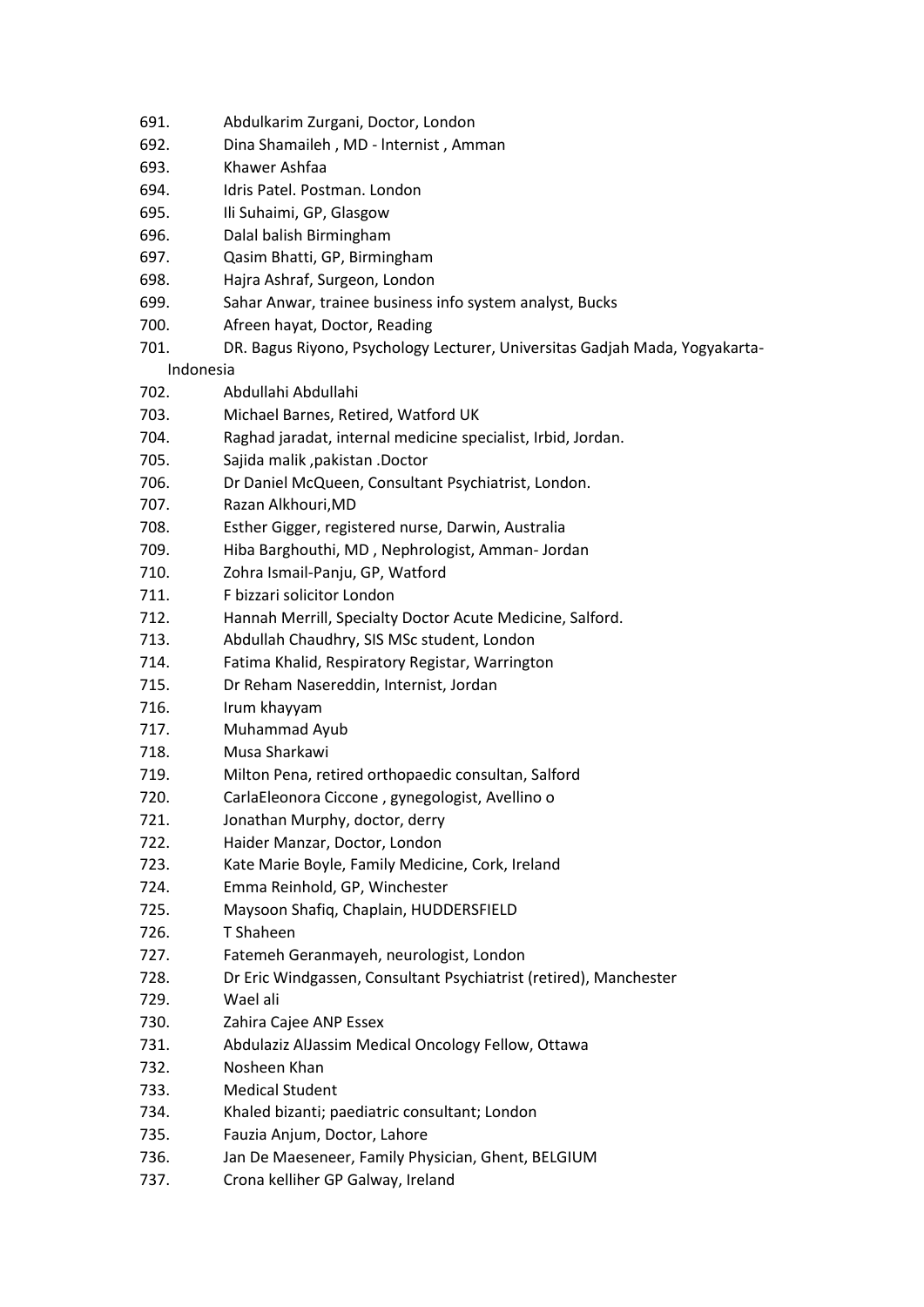- 739. Ayah Atiyah, doctor, Cheltenham
- 740. Mohamed Ibriak, doctor, Manchester
- 741. Kari Wright , doctor , Surrey
- 742. Jennifer Young, FY2 Doctor, Hull
- 743. Maisha Shahjahan, SHO, Coventry
- 744. Razi Khan. Telford
- 745. Aiman Aslam, 5th year Medical Student, University of Cambridge, UK
- 746. Doctor Roxana , Birmingham
- 747. Tayyib Ali, Dental Student, Nottingham
- 748. Felicity de Zulueta, Emeritus Consultant Psychiatrist in Psychotherapy, London
- 749. Vanessa Salam Doctor London
- 750. Abrar Almulla, consultant physician, Bristol
- 751. ruhulamin moosa
- 752. Dr Subali Nallamala, GP, London
- 753. R Begum London
- 754. Fatemah Alyaqout, Internal Medicine, Montréal/Kuwait
- 755. Mahomed Omar, Optometrist, Leicester
- 756. Abed atieh, clinical Fellow, Nottingham
- 757. Matthew Kavanagh, Assistant Professor of Global Health, Washington, DC
- 758. C mcmanus designer london
- 759. Paquita de Zulueta GP academic
- 760. Paul O'Brien
- 761. Mohamed Helal, Urologist, London
- 762. Hasan Naveed; Surgeon; Guildford
- 763. Fauzia Adnan Lecturer
- 764. Kit Byatt, independent doctor, Hereford
- 765. Zia Kiani
- 766. Aatif Husain, Major Trauma Fellow (Doctor), London
- 767. Omar Khalaf surgeon Amman
- 768. Khwaja Nizam uddin (Hospital Doctor in Edinburgh)
- 769. Rachel Jenkins, Professor Emeritus, Kings College London
- 770. Dr Saad Siddiqui, Consultant Radiologist, Peshawar
- 771. Taha Amir, Junior doctor, London
- 772. Amir Malkawi, Consultant Surgeon, Amman
- 773. Shezad khan, local Authority London
- 774. E Soydan, project manager, London
- 775. Tehreem Adnan, London
- 776. Dr Yasmeen Hasnain, Doctor, Milton Keynes
- 777. Dawn Knight, RMN, Bristol
- 778. Tooba Khan, Doctor, Dubai
- 779. Imad Sakran consultant surgeon Baghdad
- 780. Quratulain Shah, radiologist, Islamabad
- 781. Israr Fazal, Engineer, Nottingham
- 782. Nor Syuhada Ahmad Soobni, Medical Lecturer (Psychiatry), Selangor, Malaysia
- 783. Ayan Basu Doctor London
- 784. Izzati Wahab, FY2 Bradford Royal Infirmary, Bradford
- 785. Habib Arain Health care assis.

<sup>738.</sup> Fozia manzoor, doctor, lahore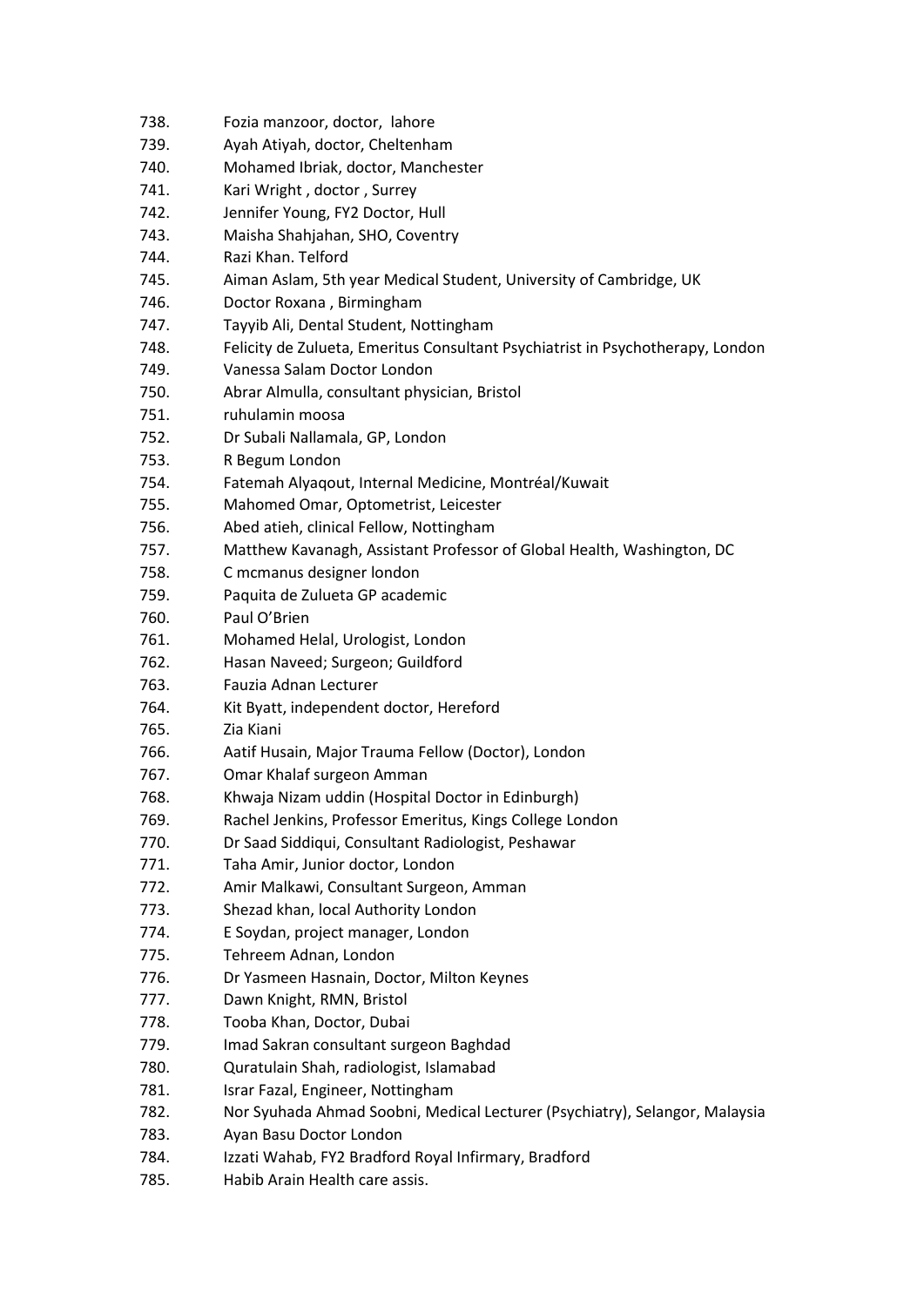- 786. Dr.Zalikha Ilyas, GP, London
- 787. Moutaz El kadri, Liverpool
- 788. Dr A. Rahman, Older Adult Psychiatrist, Highlands, UK
- 789. Bayan Abdul-Hadi, Psychiatrist, Irbid
- 790. Uzma Sarwar GP luton
- 791. Ahmed Habib, Thoracic surgery consultant,Wolverhampton
- 792. Abdul salam Birmingham
- 793. Jutsnara Hussain. Early years practitioner. London
- 794. Arjun Chandna, Doctor, London
- 795. Omar Almasri, consultant neurologist, Plymouth
- 796. Osama Hamarneh, ENT Consultant, Amman, Jordan
- 797. Mahmoud Elsakhawy, Consultant Intervention Radiologist Romford UK
- 798. Shabana Syed doctor watford
- 799. Luthfun Nessa
- 800. Aliaa F. khaja orthopaedic surgeon Kuwait
- 801. Dr. Mina Mariam, Radiologist, Islamabad.
- 802. Peter Bates, orthopaedic surgeon, london
- 803. Bruce George, General Surgeon, Oxford
- 804. Yusuf Lunat (retired) London
- 805. Pramod Achan Surgeon London
- 806. Ouafa choufani female Muslim chaplain
- 807. Tim Peters, Medical Registrar, London
- 808. Lily Gartry, Optometrist, London
- 809. Amal Elkafrawy, Doctor,Altrincham
- 810. Mebs . Royalmail . London
- 811. Mr Jonathan Ward, Consultant Orthopaedic Surgeon, London
- 812. Livio Di Mascio, Orthopaedic Surgeon, London
- 813. Sandeep kumar radiologist new delhi india
- 814. Jehan Helou librarian UK
- 815. Shalina Begum, Teacher , London
- 816. Farah Hussain, GP, London
- 817. Ateeq Ali, Advisor, Riyadh
- 818. Ahmed Tawfeeq,specialist physician,Abu Dhabi
- 819. S Dar, Doctor, Bradford
- 820. Fatima Awais, medical student, Peshawar
- 821. Professor Henry Houlden, Consultant Neurologist, NHNN, London UK
- 822. Dr Emer OConnor, Medical Officer, London, UK
- 823. Savile Town, Dewsbury
- 824. Huma Nazir, medical student, peshawar
- 825. Dr. Aung Minn, Medical Officer, Birmingham
- 826. Dr Farhat mahmood
- 827. Mr Faddy Kamel, General surgery registrar, London
- 828. Donald Saunders, retired Optometrist, COLWYN Bay , North Wales
- 829. Dr. Thomas Bourinaris, Clinical Fellow NHNN, London
- 830. irum khawaja dentist rochdale
- 831. Dr. Helai Osmani, medical officer, London
- 832. Pharmacist, Dewsbury
- 833. Dr. Nevil Pavithran, Medical Officer, London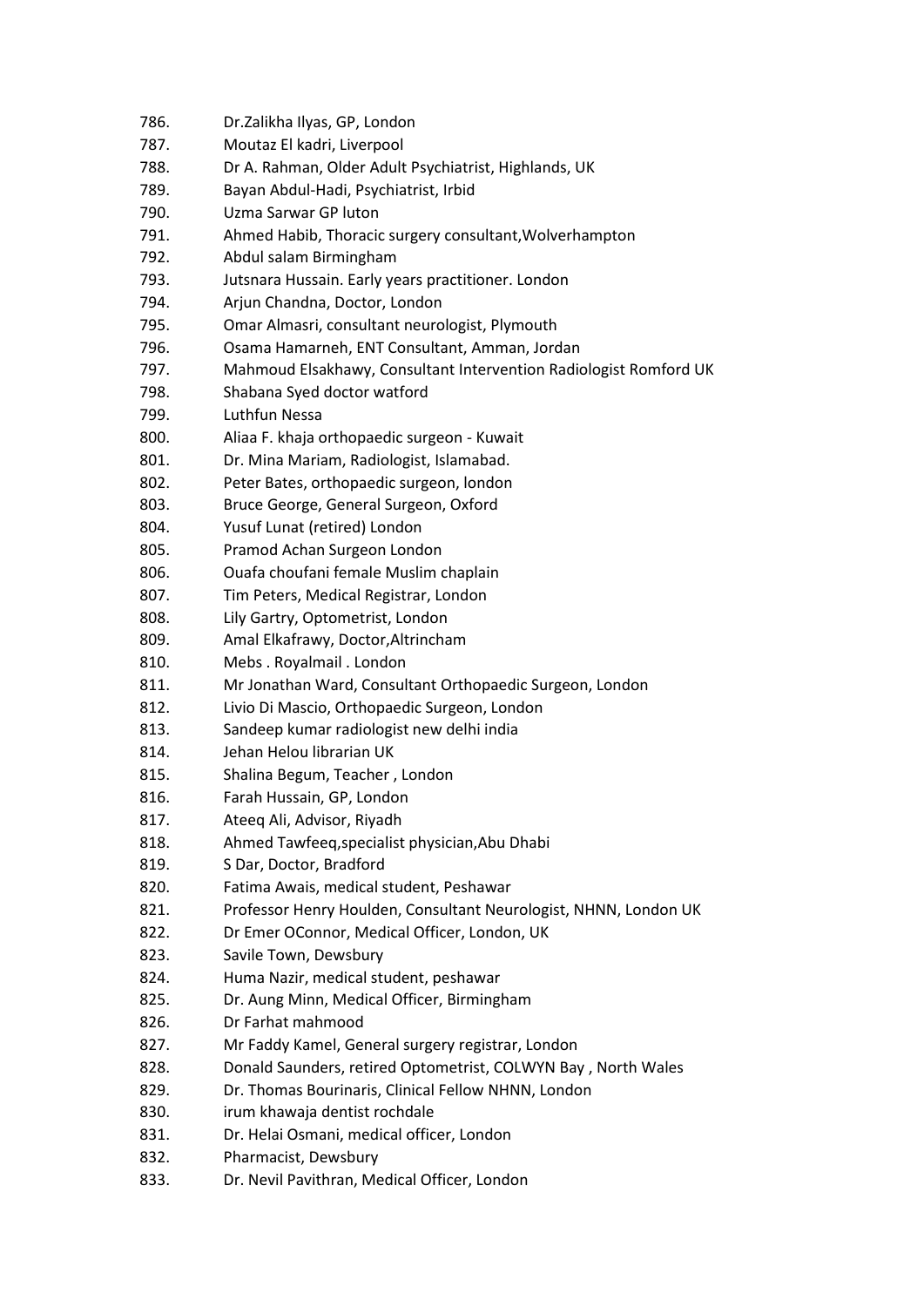- 834. Iram Shaikh-Abbasi, physician, oak brook
- 835. Dr Al-Bakri, Specialty Doctor Anaesthetist, Solihull, UK
- 836. Yousuf Bhikha, Pharmacist, Dewsbury
- 837. Mohamed ,radiologist ,Chennai
- 838. Mohammad Masei Haji aqha mohammad, SHO , london
- 839. Khadija Chowdhury, Doctor, Manchester
- 840. Ala Ali , Consultant Gastroenterologist , UK
- 841. Dr. Abubakar Rauf , Radiology Resident , Lahore Pakistan
- 842. Dr Richard Bischoff, Paediatrician, Bulawayo, Zimbabwe
- 843. Bridget Ellacott, nurse, Corpus Christi, Texas
- 844. Haleema, London
- 845. Sana Iqbal, Clinical Pharmacist, Stockport
- 846. Mohammed Alghoul, physician, Amman
- 847. Hamzah Ahmed, GP trainee Wakefield
- 848. Asif patel
- 849. David Cranston Consultant Surgeon Oxford
- 850. Ziad Farah, Rheumatology Consultant, London
- 851. Aimen sajjad, student, Pakistan.
- 852. Mohamed K Rahman, Consultant Haematologist, Warrington
- 853. Ilan Pappe, lecurer, Exeter, UK
- 854. Dr J Ananthan, Doctor, Cambridge
- 855. Fara Khan ,school nurse admin, London
- 856. Nozomi Takahashi, molecular biologist, Ghent
- 857. Yasmeen Khan, clinical psychologist, chicago
- 858. Khondker Hossain. Orthopaedic Surgeon Sheffield UK
- 859. Atia Azmi, GP
- 860. Khaled Dawas Surgeon London
- 861. Zahraa Habeeb, nephrology fellow, Edmonton
- 862. Dr Hamed A Lawal, General Practitioner, London
- 863. Michel Vanhoorne, Retired professor of occupational and environmental health, Ghent University
- 864. Fidaa wishah . Pediatric radiologist. Phoenix . Arizona
- 865. Liaqat natha GP , Bolton
- 866. Dr. Haya Malhas, Emergency Physician, Kuwait City
- 867. Amina Rashid Doctor U.K.
- 868. Salim Patel, Retailer, Bolton UK
- 869. Zobia Begum, housewife, Birmingham
- 870. Gul meena
- 871. Maryam Naeem, Pharmacy student, Birmingham
- 872. Asma Fischer Child Neurologist Augusta GA , USA
- 873. Asima Rashid(Doctor, London)
- 874. Hina Akram, Clinical Psychologist, London
- 875. Soffia Khursheed doctor Islamabad
- 876. Paola Canarutto, physician, Lure (France)
- 877. Tabassum Tabby Kabeer
- 878. Natalie Shoreman, Systemic Psychotherapist & Family worker, London
- 879. Abdur rahman
- 880. Lucio Nitsch, M.D. Professor Emeritus, Napoli, Italy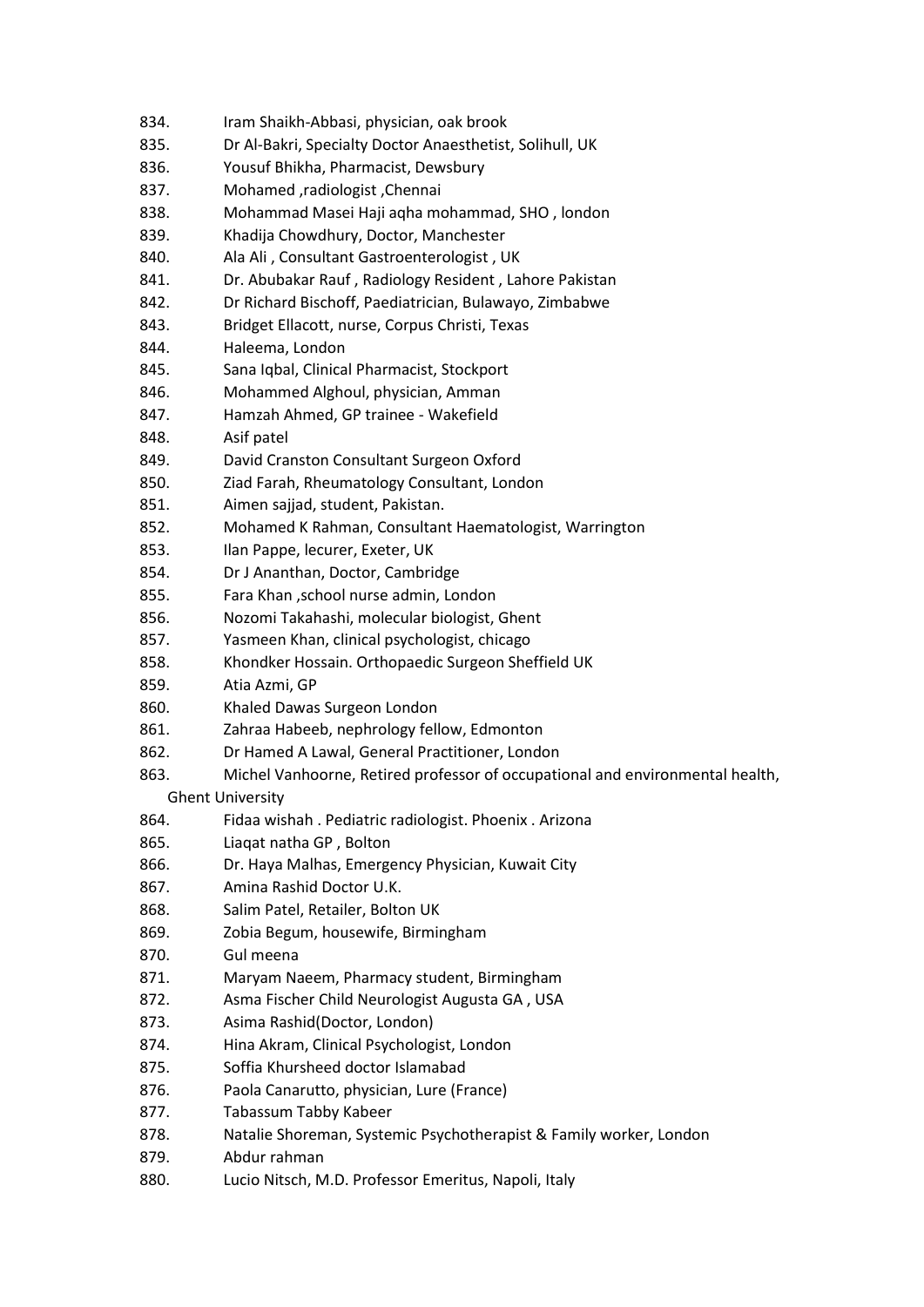- 882. Mariam Salie, Clinical Psychologist, Cape Town South Africa
- 883. Syed Kabeer, Surgeon, UK
- 884. Suhaila Kiyani South Woodford
- 885. kausar ashfaq RADIOLOGISTS Karachi
- 886. Dr Suhair Shebani Consultant Paediatric Cardiologist Glenfield Leicester
- 887. Riaz Chutoo, GP, UK
- 888. zanish Asif, Orthotist, Wah Cantt
- 889. Shazia kausar assistant director district health authority rawalpindi
- 890. Razia Begum Optometrist Coventry
- 891. Zaid Bin Shahbaz, Shahbaz Ali Khan, Doctor, Lahore
- 892. Mahnoor Butt, doctor, gujrat
- 893. Dr Saad Mustafa HO at CPTH lahore
- 894. Nick Maynard, Consultant Surgeon, Oxford
- 895. Ejaz Nabi, Pharmacist/ Consultant, Westcliff On Sea
- 896. Wasidah Shahfudin, Student, Sepang
- 897. Iman taha. Engineer. Windsor, Ontario
- 898. Zulaikha Zulaikha, home maker, Birmingham
- 899. Caitriona Logan, Consultant Radiologist, Ireland ital
- 900. Shakeel Ahmad
- 901. Mohammed Shamea
- 902. Mohammed Shafiq Moriwala, security officer, Leicester
- 903. Annemarie Young, Writer, Cambridge
- 904. Abdullah allayla doctor Mosul
- 905. Hafshah Khan GP London
- 906. Dr. Indi Trehan, Pediatrician, Seattle
- 907. Athar Fatemi, Banking/internal auditor, London
- 908. Sana Ahmed Consultant Physician Rawcliffe
- 909. Asad Khan, Doctor, Lincoln
- 910. Stop violence on Palestine
- 911. Mohammad Aslam Doctor Southend on Sea
- 912. DR HUSNAIN FAROOQ, doctor, Lahore
- 913. Shahid Sharif , Doctor, Reading
- 914. Derek Soon, neurologist, Singapore
- 915. Sayeda Nahar, Intercalating Medical Student, St. Albans
- 916. Aminah Siddique, Pharmacist, Watford
- 917. Mr. Sabah Al-Mukhtar Lawyer London
- 918. Yasmin Surti, Senior Programme Lead, Leicester
- 919. Anees Sharif, Hospital Doctor, Swansea,
- 920. Samar khan, doctor, Wolverhampton
- 921. Dr Nusrat Jabeen GP Luton
- 922. Liana Shengelaia, Doctor, Tbilisi
- 923. Nabila Khan, student, Milton Keynes
- 924. Farhaana Surti, Medical Student, Leicester
- 925. Ayesha Naseem
- 926. Ellen Siegel Registered Nurse, Washington DC
- 927. Mohammed Shafiq, General Practitioner, Stoke-on-Trent
- 928. Engineer Aamir Mairaj, Lahore, Pakistan

<sup>881.</sup> Bashar Abdeen, Doctor, London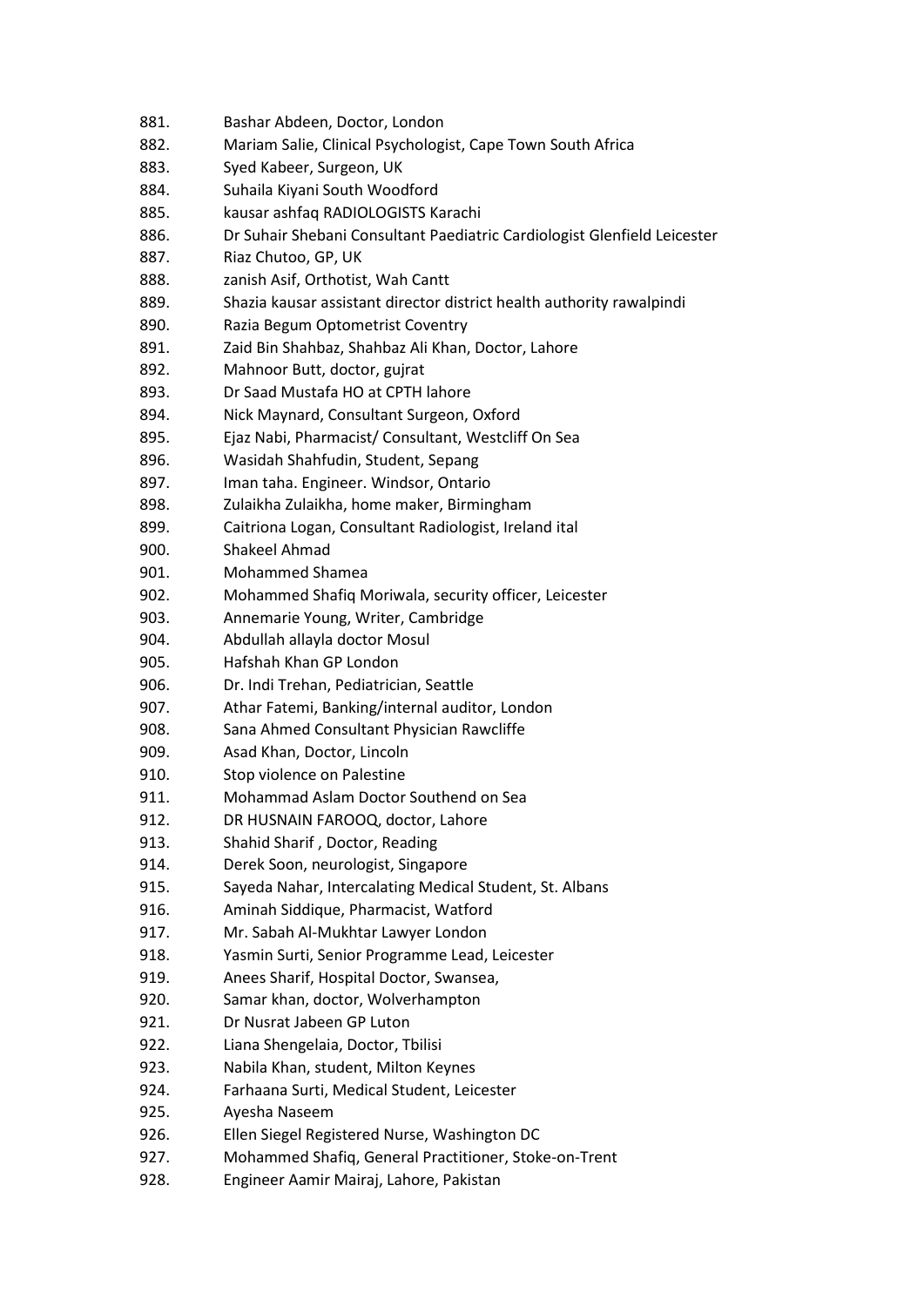- 929. Ahmad Attia, Junior doctor
- 930. Mohammed Asif Chaudry, Consultant Cancer Surgeon, London
- 931. Enam Haque, GP, Manchester
- 932. Maha tanveer, doctor
- 933. Ky Lyn Tan, Doctor, London
- 934. Natasha Abdul Aziz, Consultant Obstetrician & Gynaecologist, London
- 935. NASREEN Akhtar, Social Care Manager. Birminggam
- 936. Chantal Cameron Retired teacher Ipswich
- 937. Ushna Javaid, 2nd year MBBS student, Muzaffarabad
- 938. Saima humayun Islamabad
- 939. Dina Alami, Ultrasound Technologist, Boston
- 940. Beth McElroy, Anaesthetics and ICU, Cheltenham
- 941. Riffat Qadeer, dentist, london
- 942. Ameen Kamlana, GP, London
- 943. Gynecologist obstetrician
- 944. Maryam Saleem, GP Trainee, London
- 945. Ali Arshad, Consultant Surgeon, Southampton.
- 946. Lisa Ryan , GP , Galway
- 947. Rana adnan medical professional. Rawalpindi
- 948. Dr Shahnaz Ahmad, London
- 949. Stephanie Curtis, Consultant Cardiologist, Bristol
- 950. Dr shahida pediatric nephrologist Lahore
- 951. EVA PAPAKONSTANTINOU, CONSULTANT OBSTETRICIAN AND GYNAECOLOGIST,
	- LONDON
- 952. Mands La, IT, St. Paul
- 953. Tahir Pervez Abbottbad Pakistan
- 954. James B, doctor, London
- 955. Martin Kemp, Psychoanalyst, London
- 956. Wafa Khan, Doctor, Surrey
- 957. Dr Iqra Aslam Medical officer,Okara Pakistan
- 958. Zahra Haq/Clinical Psychologist /Islamabad Pakistan
- 959. Dr Sadiyo Siad
- 960. Mohamed Abdellatif, surgical registrar, Kettering
- 961. Dr Ruhail Mir
- 962. Farrukh khan
- 963. Sultan Alqassìmi Director Sharjah Zuae
- 964. Raghida Ibrahim
- 965. Yamen Jabr, Clinical Fellow, Ipswich
- 966. Nasir Ameer, Cardiologist, Southend-on-Sea
- 967. Marie kershaw doctor Birmingham UK
- 968. Naheed Mir, Consultant Radiologist, London
- 969. Sumayyah Khan
- 970. Hans Lee, Doctor, Tunbridge Wells
- 971. Azhar Iqbal consultant microbiologist Manchester
- 972. Nazia Ahmed, doctor, london
- 973. Yasmin Ismail, Consultant Cardiologist, Bristol
- 974. Shabier Hayat
- 975. Fatima Manjra, Charity Sector Analyst, Gloucester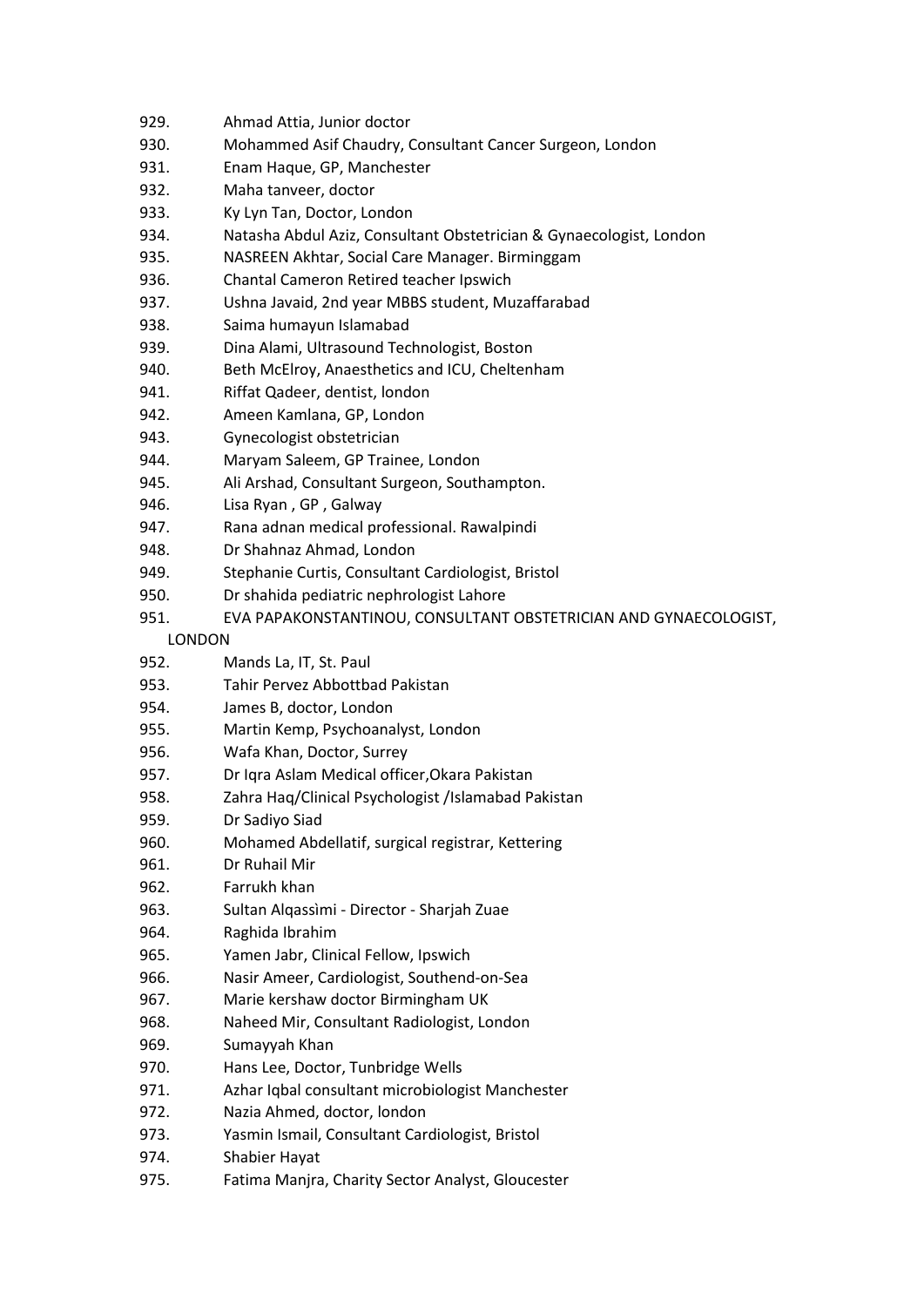- 977. Jamila Kassam, Research physiotherapist, London
- 978. Bruce-Malcolm Nobrega
- 979. Navaede Siddiqui, GP, Watford
- 980. Nadia Haji London
- 981. Margaret Gear. Physiotherapist. Shetland, U.K.
- 982. Dr. Parsa Amin, Psychiatry doctor, London
- 983. Dr Zahra Al Asaadi, Maxillofacial surgery registrar, Southampton
- 984. Dr Nasim Mahmood, Consultant General Paeditrcian, Liveroool
- 985. Yousra Djouidee, Doctor, Exeter
- 986. Taslim Aarbi, Doctor, Prescot
- 987. Shabi Ahmad Consultant Urologist Birmingham
- 988. Mohamed Didi, Docto, Liverpool
- 989. Furqan Basharat, Consultant Paediatrician, Stoke-on-Trent, UK
- 990. Muhammad Umar, doctor
- 991. Sara, Ahmed, Student, Birmingham
- 992. Mo Jamal, Engineer, Liverpool
- 993. Fahad Ahmed Doctor Brighton
- 994. Hawa Aswat, Doctor, Leicester
- 995. Sarah rizeq, doctor, tunbridge wells
- 996. Linda Bairkdar, Birmingham, doctor
- 997. Dr Mohamed Khalifa, Consultant, London
- 998. Hiba Peracha, GP, Derby
- 999. Helen Dillon, Consultant in Infectious Diseases, Warwick.
- 1000. Mohammed Qureshi
- 1001. Raisa Ahmed, Paeds doctor, Lincoln,
- 1002. Ai Lien Djie, Mental Health Counselor, Amsterdam
- 1003. Catrin Jones General Surgery Registrar Glasgow
- 1004. Mohammad Durrani, doctor,london
- 1005. Norbert Andersch, Consultant Neurologist/Psychiatrist, Praelo, Italy
- 1006. Samia Shehadeh, Psychologist, London
- 1007. Morsal Mohammad teacher London
- 1008. Al-Dujaili Dhiya, Pharmacist
- 1009. Tim Fox , Doctor and Psychotherapist, Essex
- 1010. Dr Catherine Houghton, Consultant Physician, Bury
- 1011. Dr Shahid Kausar, Hospital Doctor, Birmingham UK
- 1012. Saadia Hayat GP Wakefield
- 1013. Amr Abushawaly, surgical registrar, Bedford, UK
- 1014. Saad Obaid Ul Islam, Student, Islamabad
- 1015. Dr Amel filali, infectious diseases , Belgium
- 1016. Lindsey M McKenna Maxwell, Paediatrician, Glasgow
- 1017. Moneba Bashir, Nurse, Manchester
- 1018. Shameq Sayeed, General Practitioner, Oxford
- 1019. Quadeer Ahmad . Psychiatrist. Birmingham
- 1020. Hammad Shaikh, GP, London
- 1021. Shireen Siddiqui, London, GP
- 1022. Saba urooj, doctor, multan
- 1023. Abdel-Hamid Hamed

<sup>976.</sup> Dr Uswa bint e Akram, Nutritionist, Lahore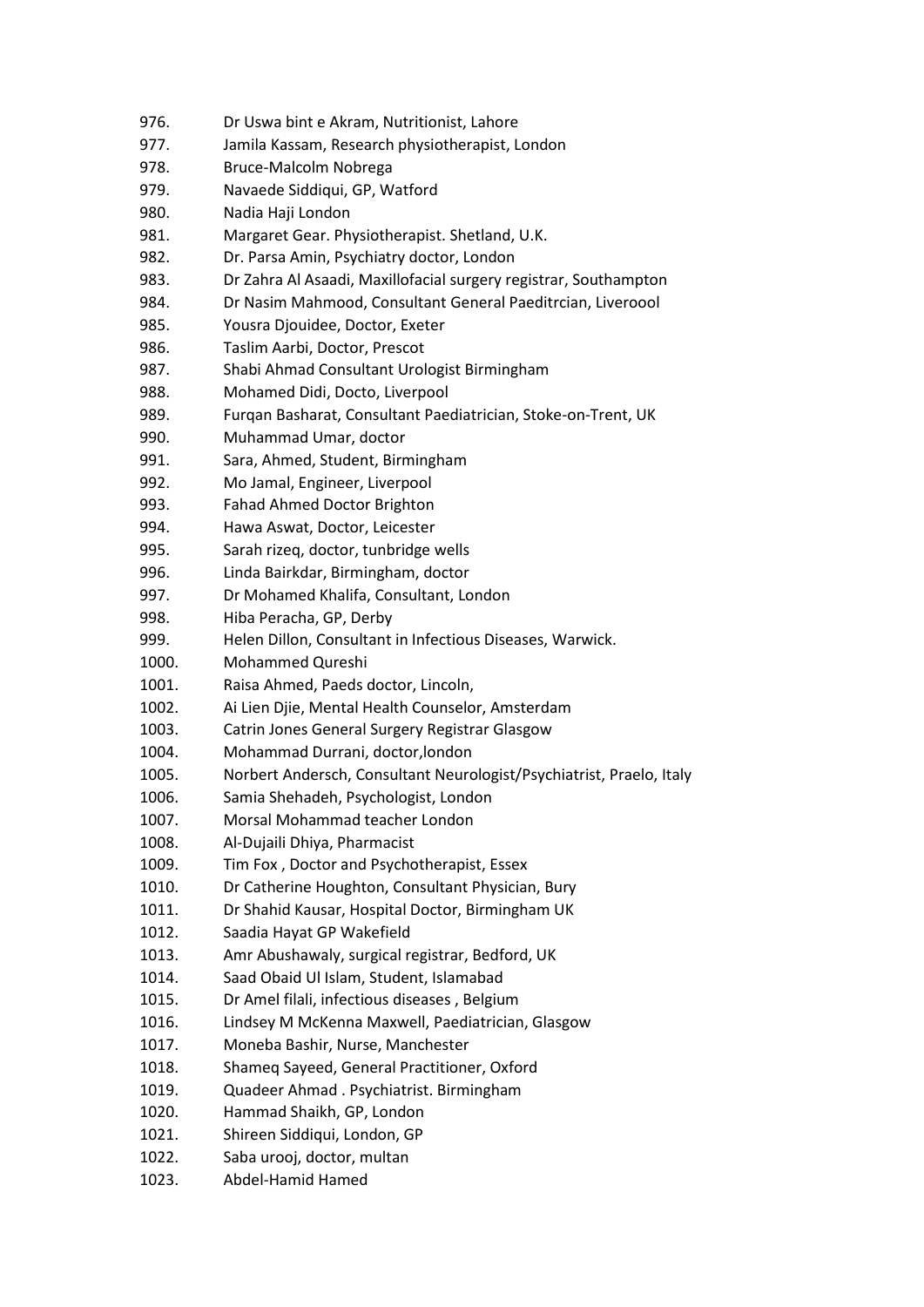| 1024. | Sue Cariss, Retired, Settle,                                                         |
|-------|--------------------------------------------------------------------------------------|
| 1025. | Diana Culbertson, Physician Assistant, Seattle                                       |
| 1026. | Dr Sobia Noor, medical officer, Wah cantt                                            |
| 1027. | Khaula Ali, doctor, Glasgow                                                          |
| 1028. | A Hayat, GP Wakefield                                                                |
| 1029. | Y.Mustafa,Doctor,Cairo                                                               |
| 1030. | Fauzia Zafar doctor Cheltenham                                                       |
| 1031. | Kashif Sarwar, GP, Leeds                                                             |
| 1032. | Ghassan Nounu, Senior Lecturer, Bristol                                              |
| 1033. | Noman Qayyum, Doctor, stoke On Trent                                                 |
| 1034. | Dr Rouaa Saeed, GP, Manchester                                                       |
| 1035. | Umair khan                                                                           |
| 1036. | Teresa Bailey, Child Psychotherapist, London                                         |
| 1037. | Iffath Ahmed, Dentist, London                                                        |
| 1038. | Reda Afifi, retired medical consultant, Somerset                                     |
| 1039. | Rachel Cole, foundation doctor, London                                               |
| 1040. | Noman Shaikh                                                                         |
| 1041. | Syeda Farah Farzana, Doctor, Manchester                                              |
| 1042. | Linda Kateeb, educator, Chicago, IL USA                                              |
| 1043. | Brigid Keenan, writer, London                                                        |
| 1044. | Dr Nida Anjum GP North Wales                                                         |
| 1045. | Kirstie Paton, teacher, London                                                       |
| 1046. | Dr. Nida Anjum, GP, North Wales                                                      |
| 1047. | Fatin Sammour, Doctor, Surrey                                                        |
| 1048. | Dr Shamil Yusuf, Cardiologist. Coventry                                              |
| 1049. | Iram Saeed Haematologist London                                                      |
| 1050. | Dr Khalid Mahmood, Consultant Cardiologist, Birmingham                               |
| 1051. | Dr Sebastião Viola, Consultant Psychiatrist, Cardiff, UK                             |
| 1052. | Dr Muhammad Suhail Asghar, Bristol                                                   |
| 1053. | Khadijah Gangat, Optometrist, Leicester                                              |
| 1054. | Hanah Nasri, Clinical Researcher, Boston                                             |
| 1055. | Dr Saadia Waqas, Riyadh                                                              |
| 1056. | Chanda Hussain, advanced specialist Scientist                                        |
| 1057. | Muhammad Patel, Audiologist, Leicester                                               |
| 1058. | Maysoon Sutherland, therapist, Edinburgh                                             |
| 1059. | Shifa Rostom Ajlani, Dentist, Liverpool                                              |
| 1060. | Altaf Hussain, Physician, Islamabad Pakistan                                         |
| 1061. | Hussain Karim                                                                        |
| 1062. | Dr Rabya Sayed, Nephrologist, Reading                                                |
| 1063. | W AL-SAKKAF, Haematology Consultant, Bristol                                         |
| 1064. | Ruby satti. Scientist, bristol                                                       |
| 1065. | Raquia bano, doctor coventry                                                         |
| 1066. | Deema Emar                                                                           |
| 1067. | Abdul Alsaleh, consultant Neurologist, Bristol                                       |
| 1068. | Dr Billal Patel. Consultant Interventional Cardiologist, Blackpool Victoria Hospital |
| 1069. | Sajad Hayat, Cardiologist, Doha                                                      |
| 1070. | Dr. Altaf Hussain, Physician, Islamabad                                              |
| 1071. | DR MOHAMMAD AZAM, Salisbury                                                          |
|       |                                                                                      |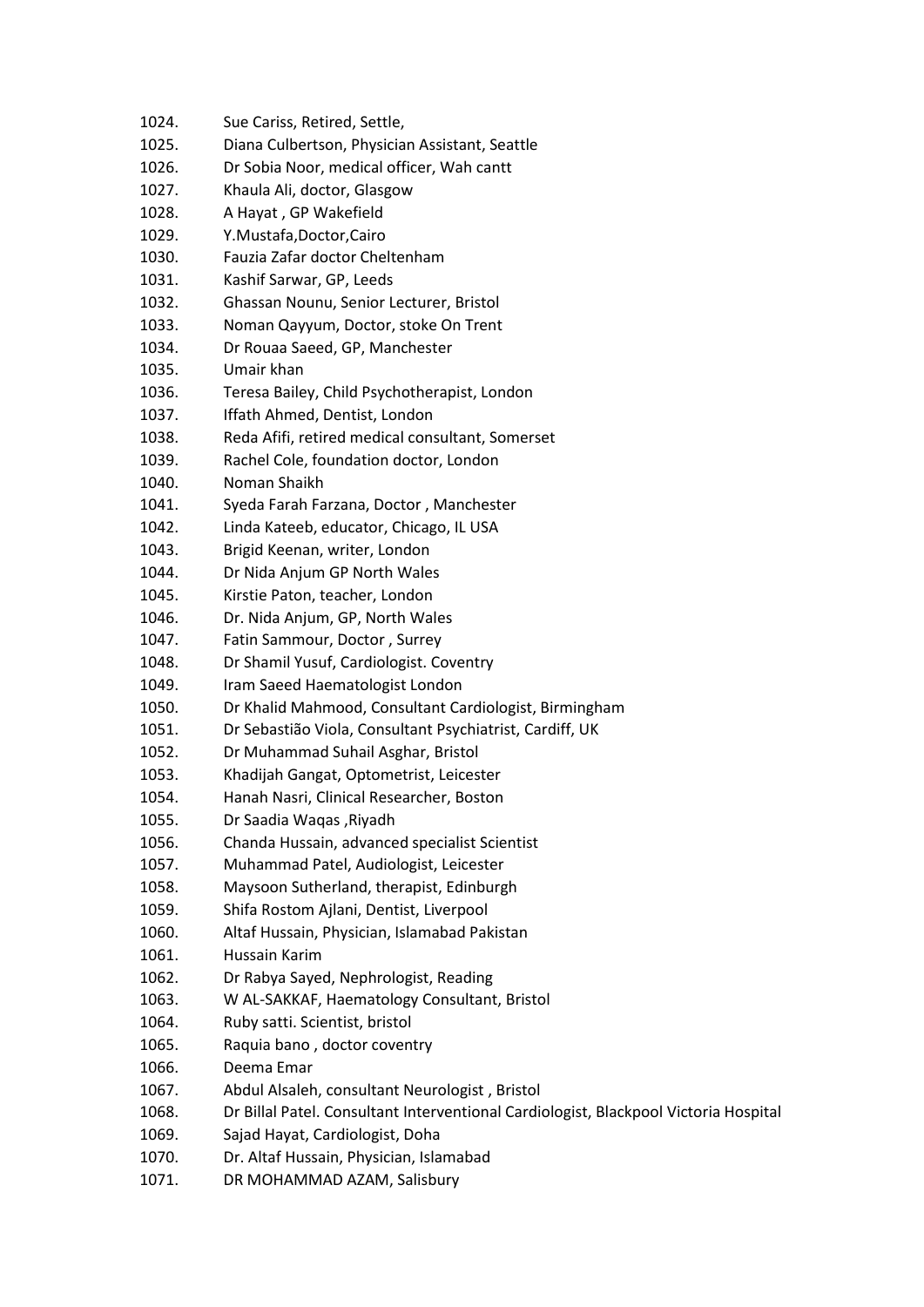| 1072. | Deema Emar                                                                |
|-------|---------------------------------------------------------------------------|
| 1073. | Aleem Khand, consultant cardiologist, Liverpool, uk                       |
| 1074. | Dr Philippa Whitford, MP, Troon                                           |
| 1075. | Dr Hisham Nizar London                                                    |
| 1076. | Muhammad Majeed. Doctor, Merseyside                                       |
| 1077. | Ashfaq Rafiq Patel, Chaplain, Blackpool Teaching Hospitals                |
| 1078. | Wasim bari                                                                |
| 1079. | Sultan Ramzan, Cardiac Physiologist, Birmingham                           |
| 1080. | Tahira Khan, GPST3, West Sussex                                           |
| 1081. | Adila iqbal dr slough UK                                                  |
| 1082. | Zeenat Rahim - Recruitment specialist, Newbury U.K.                       |
| 1083. | Sarfaraz adam. GP.                                                        |
| 1084. | Hamid sheikh, consultant oncologist, manchester                           |
| 1085. | Mohamed Abbas, cardiology registrar, Blackpool                            |
| 1086. | Kelly, Raihani, family liasion, London                                    |
| 1087. | Aseef Yehiyan                                                             |
| 1088. | Mohammed Saqlain Siddiqui, Medical Student, Birmingham                    |
| 1089. | Shehrazad Halawa, consultant obstetrician and gynaecologist, Plymouth     |
| 1090. | Hunada Droubi pediatrician Saudia Arabia                                  |
| 1091. | Jane Crawley, Paediatrician, Oxford                                       |
| 1092. | Dr. Mohamad Alfaham, Consultant Radiologist, Liverpool                    |
| 1093. | Prof Faizel Osman, Consultant Cardiologist, Coventry                      |
| 1094. | Ahmed Elhefnawy, doctor, Blackpool                                        |
| 1095. | Dr Mohammed Al-Zubayel, Junior Doctor, Stoke                              |
| 1096. | Pam Wortley Retired GP Sunderland                                         |
| 1097. | Samantha sadoo doctor London                                              |
| 1098. | Safia Rahman teacher Azamgharh UP INDIA                                   |
| 1099. | Ayesha Rahmat, Med student, Kolkata                                       |
| 1100. | Dr. Sarah Moxon, assistant professor, London                              |
| 1101. | Fawwaz Arikat Surgeon Wales                                               |
| 1102. | Ahmed Shafi, Surgical trainee, cambridge                                  |
| 1103. | Philip Gothard, Doctor, London                                            |
| 1104. | Dr Aamir Iqbal, General Practitioner, London                              |
| 1105. | Safia Rahman Teacher Azamgarh UP INDIA                                    |
| 1106. | Brooke Maddux, psychiatrist, FRANCE                                       |
| 1107. | Jane Hirst, Obstetrician, Oxford                                          |
| 1108. | Razia Kennedy                                                             |
| 1109. | Amir Kaki, Physician, Detroit MI                                          |
| 1110. | Dr Imran Syed Consultant Interventional Radiologist London                |
| 1111. | Mariam Choudhry, Doctor, London                                           |
| 1112. | Dr Jack Milln, Specialist Registrar in Endocrinology and Diabetes, London |
| 1113. | Dr Aishah Anwar, GP, Newcastle Upon Tyne.                                 |
| 1114. | Yusuf musa, Consultant,                                                   |
| 1115. | Ruth Curry, Consultant in Obstetrics and Feto-maternal Medicine, Oxford   |
| 1116. | Niloufer Bhagwat advocate Mumbai                                          |
| 1117. | Retired Professor of National Programme Chicago                           |
| 1118. | Inas Ahmed, Consultant Anaesthetist, Lincoln                              |
| 1119. | Dr Sohail Shahzad GP London                                               |
|       |                                                                           |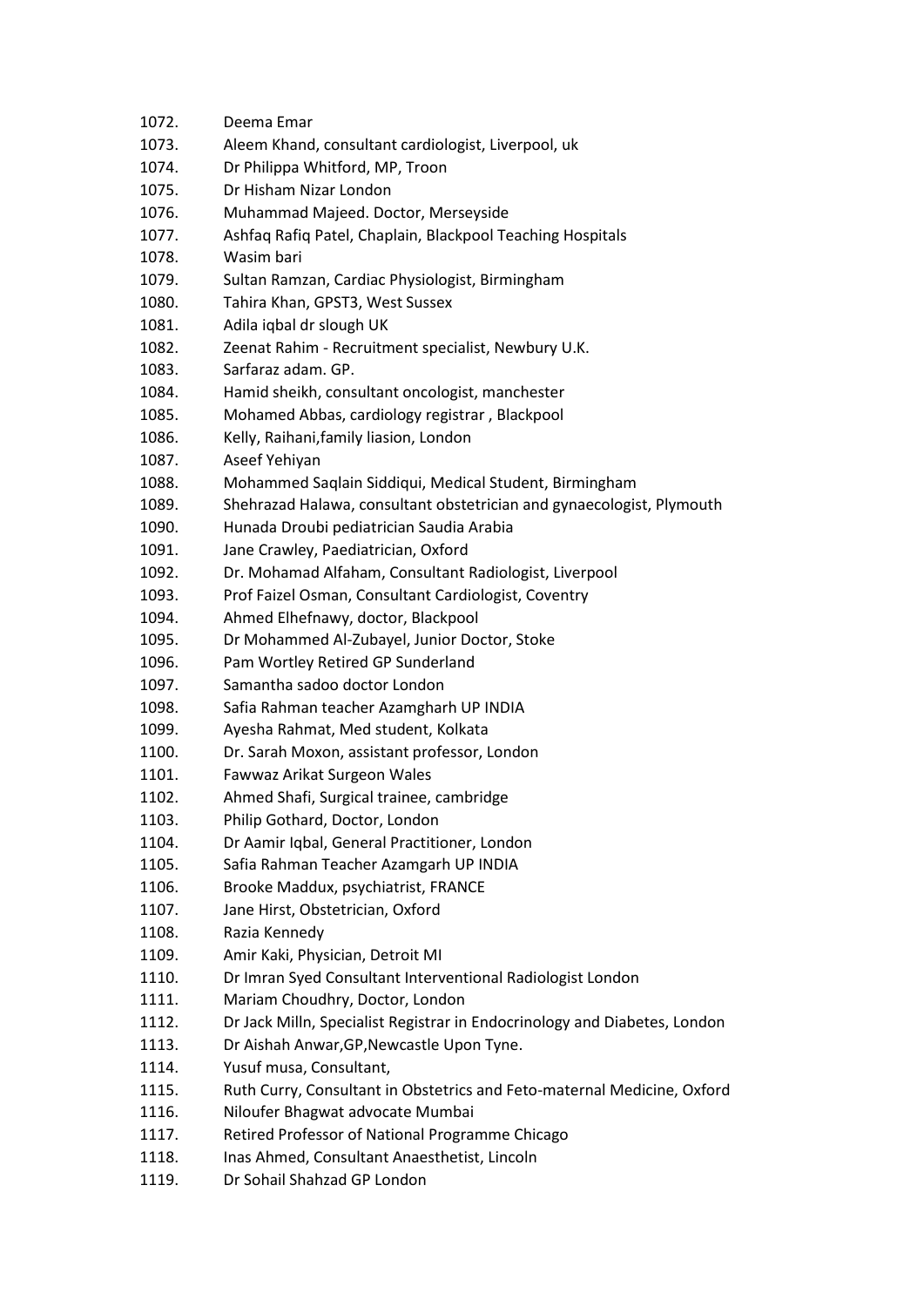| 1120. | Cally Tann, Associate Professor, London                       |
|-------|---------------------------------------------------------------|
| 1121. | Mohammad Haris, Doctor, Bradford                              |
| 1122. | Dr. Iffat Tahirah, Doctor, Coventry                           |
| 1123. | Leanne smith                                                  |
| 1124. | Jean Bowyer, Paediatricin, London                             |
| 1125. | Danya Qureshi, Obstetrics and Gynaecology ST1, London         |
| 1126. | Ayman Alatta, Doctor, Blackpool                               |
| 1127. | Dr. Nazeer Upanal, Oncologist, Brisbane Australia             |
| 1128. | Kamran jamil, sales, Baltimore                                |
| 1129. | Uways Ibrahim, Allied healthcare professional, Preston        |
| 1130. | Dr Hossam El Gendi                                            |
| 1131. | Mohammud emrit pharmacy assistant. Newport                    |
| 1132. | Andrew McArdle, Paediatrician, London                         |
| 1133. | Dr Angelo Stefanini, Public Health Physician, Bologna (Italy) |
| 1134. | Jill Halstead, clinics lead podiatry and dental, Leeds, UK    |
| 1135. | Kourosh Sabour, UK                                            |
| 1136. | Ibrahim Meah, NHS Mental Health Chaplain, Sunderland          |
| 1137. | Jo Wong, doctor, UK                                           |
| 1138. | Hesham Abdalla Consultant Paediatrician, Walsall              |
| 1139. | Faiz Ali, Consultant Gastroenterologist, South Wales          |
| 1140. | Helen Allott, Obstetrician, Reading                           |
| 1141. | Hannah Mitchell pediatrician Philadelphia USA                 |
| 1142. | Mujahida Ibrahim                                              |
| 1143. | Muhammad Mubashar, hospital consultant, Manchester            |
| 1144. | Muhammad Naeem doctor West Midlands                           |
| 1145. | Azath Kamil Mohamed Lafir, Psychiatrist, Luton                |
| 1146. | Raafe Iqbal, Cardiologist, wahcantt                           |
| 1147. | Veronica Miller, consultant obstetrician, Kxford              |
| 1148. | E Idris                                                       |
| 1149. | Alaa Alia                                                     |
| 1150. | Ruchi Joshi, Doctor, Walsall                                  |
| 1151. | Dr Elhosseyn Guella, Cardiology Registrar, Manchester         |
| 1152. | Dr Sally Turner; Consultant Radiologist, Walsall              |
| 1153. | Adil Alli, Pharmacist, Blackburn                              |
| 1154. | Mohamed Raheem doctor Oxford                                  |
| 1155. | Noor Mahdi, GP registrar, Manchester                          |
| 1156. | Sutton Coldfield (West Midlands)                              |
| 1157. | Dolil Miah, social worker, London                             |
| 1158. | Dr Sarfaraz Sobhani, GP, Oldham                               |
| 1159. | Baduruniza ibrahim, consultant physician, London              |
| 1160. | Ee Ying Ooi, Dentist, Bristol                                 |
| 1161. | Joanna Cooper GP London                                       |
| 1162. | Khadija Khanji, Pharmacist, Bolton                            |
| 1163. | MUHAMMAD ASGHAR, Ophthalmologist, Nantwich                    |
| 1164. | Dr Zohra Ali, Medical Oncologist, London                      |
| 1165. | Lyn Zimmo, Radiologist, Brighton                              |
| 1166. | Hashim Khan, MBBS student, Jhang                              |
| 1167. | Kursheed Khan, Doctor, London                                 |
|       |                                                               |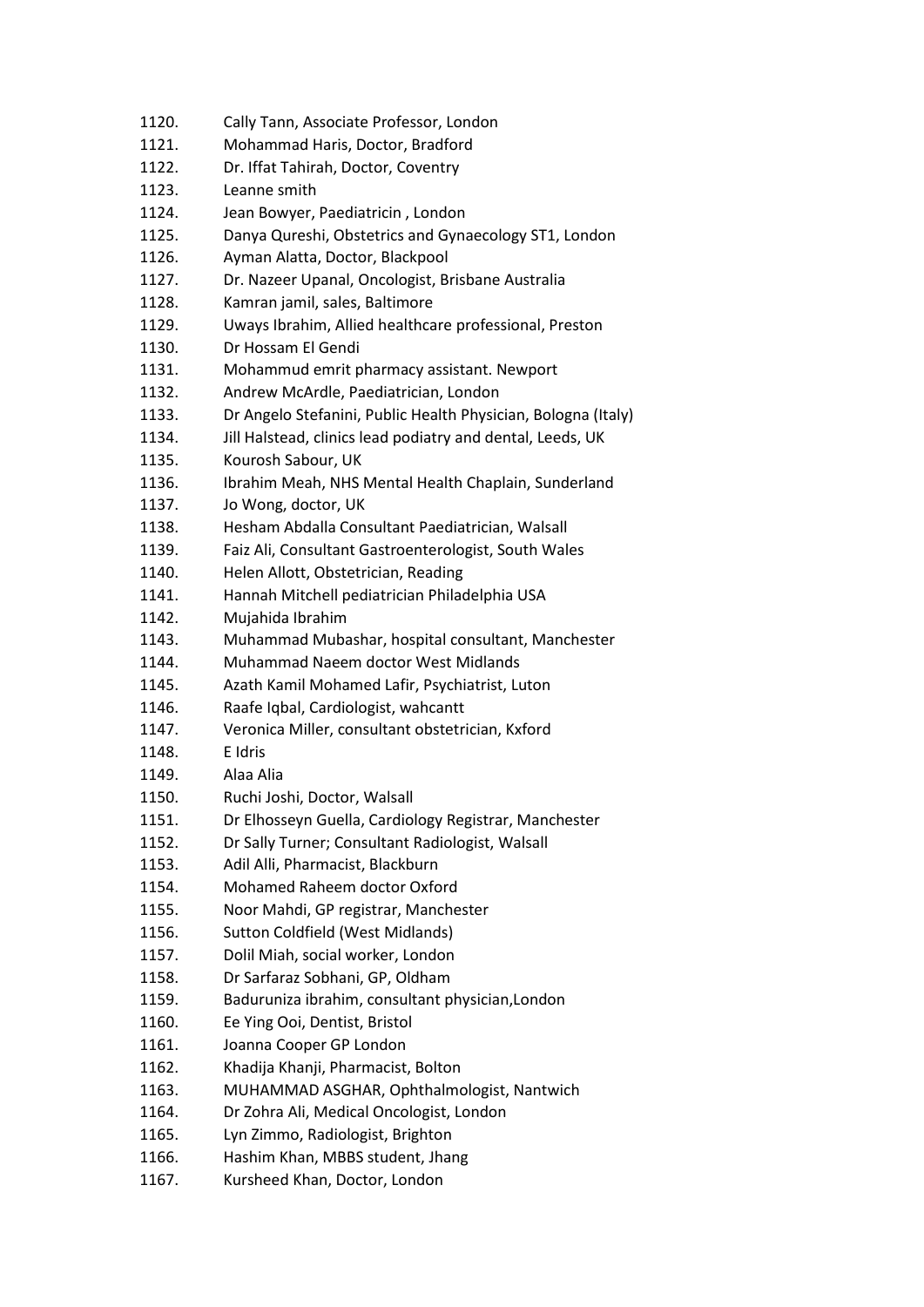- 1168. Dr Alex Laurie, Junior Doctor, Glasgow
- 1169. Huzaifa patel, Pharmacist, Preston
- 1170. Raouf salti surgeon Switzerland
- 1171. Ashraf Patel, pharmacist, Blackburn
- 1172. OMAR ISMAYL CONSULTANT PAEDIATRIC NEUROLOGIST ABU DHABI
- 1173. Nadia Sayeed, respiratory physician, walsall
- 1174. Vasanth Naidu, Internal Medicine Trainee, London
- 1175. Hussein Hassan
- 1176. Huda Mahmoud, Consultant, Birmingham
- 1177. Mohaned Egred Consultant Interventional Cardiologist, Newcastle upon Tyne UK
- 1178. M jawad, radiology, birmingham
- 1179. Mohammed Lakha Cardiac Physiologist Blackpool
- 1180. Farooq Shah, doctor, nottingham
- 1181. Nikolaos Karogiannis, Cardiologist, London
- 1182. Zeeshan Zulfeqar, Senior Clinical Pharmacist, Blackburn
- 1183. Hanny Anwar, Consultant Orthopaedic Surgeon, London
- 1184. Dr Pamela Miceli, Speciality Doctor in Geriatrics, Bournemouth
- 1185. W Afandi, Oral & Maxillofacial Surgery, Manchester
- 1186. Janice Luddington, Stoma Nurse Coordinator, Romford
- 1187. Shahid Khan, consultant physician, Hitchin
- 1188. Dr Muhammad Rashid, Doctor, Sheffield
- 1189. Hossam Elmahy, doctor, West Yorkshire
- 1190. Ferha Saeed London
- 1191. Shaheen Raza,Teacher, Newbury
- 1192. Kafi Osman, Doctor, Birmingham
- 1193. Muhammad Karbhari, Project Manager, Blackburn
- 1194. Ahmad Aljian, psychiatrist, Lancaster.
- 1195. Carla Schwanfelder, Paediatrician, Nuremberg
- 1196. Farida Chand, head chef, gloucester
- 1197. Aneeza Nadeem, Speech and Language Therapist, Manchester
- 1198. Nighat Ghazanfar, Gp trainee , Stevenage
- 1199. Hossam Elsayed, Consultant Cardiologist, Birmingham
- 1200. Ed MacLaren, obstetrician and gynaecologist exeter
- 1201. Hesham Abdelaziz- cardiology consultant- Blackpool
- 1202. Saja Alami, Economist, Boston
- 1203. Hamid Igbal, Doctor, Lahore
- 1204. Atef el-kholy ENT consultant Mancster
- 1205. Colonel Ann Wright, Retired US Army Colonel, Honolulu, Hawai'i
- 1206. Sajidah Ahmed, speech and language therapy assistant practitioner, greater

## Manchester

- 1207. Norah Ismail, Boston
- 1208. Paul Kelly, Belfast
- 1209. Isma Kazmi Doctor leeds
- 1210. Abdullah Hanoun, Surgeon, Manchester
- 1211. Khadija Amla, Specialist Speech and language therapist, Greater Manchester
- 1212. Omar Aldaleel Consultant Paediatrician Coventry
- 1213. Dr Abeer Shaaban, Consultant Pathologist, Birmingham
- 1214. Dr Ammaarah Hafejee, Doctor, London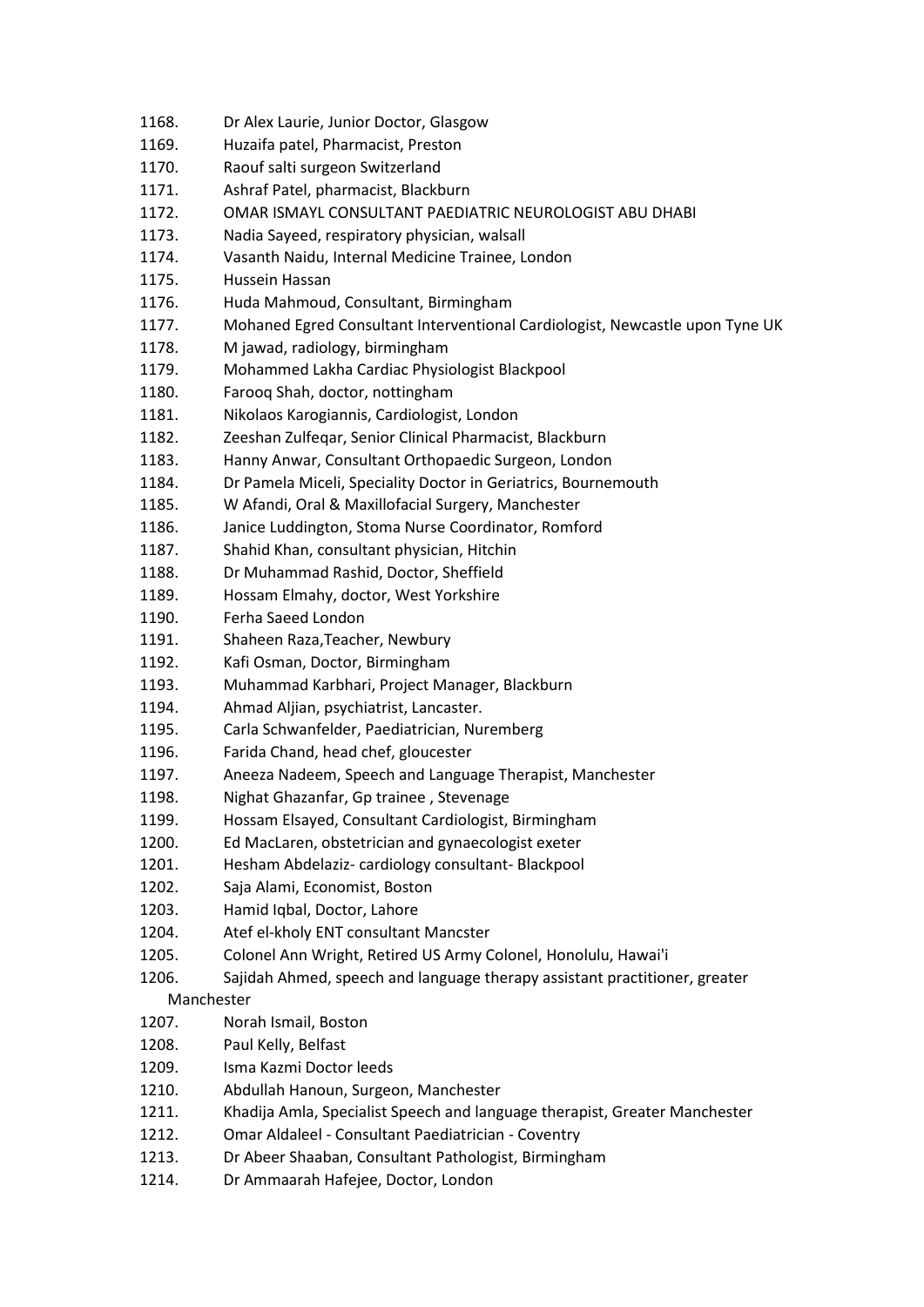- 1215. Dirk Rastomjee, GP, Oxford
- 1216. Roza Zobedey, Pharmacist, London
- 1217. Tarek Mostafa, Anaesthestist, Manchester
- 1218. Mymuna Hussain, Podiatrist, London
- 1219. Muhammad Shaheen, IT Engineer, London
- 1220. Moosa Ali, University Student, London
- 1221. Mohammed Hassan, Eye Surgeon, Barnsley
- 1222. Stephen Odogwu, consultant surgeon, Sutton Coldfield
- 1223. Dr Mosaad Elbanna, Cardiology SCF, Stevenage
- 1224. Donna McKernan Radiographer Belfast
- 1225. Sally Collins, Consultant Obstetrician, Oxford
- 1226. M J Addin, paediatrician, RUH, Bath
- 1227. Dr .Nabil El Mikatti. Retired consultant Anaesthetist .South Manchester teaching

hospital

- 1228. Mona Elshafie, doctor, Birmingham
- 1229. Jenny McKnight, radiographer, belfast
- 1230. Amy Gurung, Doctor
- 1231. Haitham Darwich Doctor Wakefield
- 1232. Irim Farooq, Radiographer, Bangor
- 1233. Bilal Bawamia, Cardiology Registrar, Newcastle Upon Tyne
- 1234. Ruth Outridge, Registered Nurse, MPHTM, Darwin
- 1235. Dr Maneeza Siddiqui, GP, High wycombe
- 1236. Donna Sherrard, Radiographer Belfast
- 1237. Mohammed Khan Manchester
- 1238. Sheeba Riaz, doctor, Manchester
- 1239. Suhail ahmed, doctor, liverpool
- 1240. Harris Hameed, Radiology Registrar, Glasgow
- 1241. Fahad Siddiqui, Doctor, Birmingham
- 1242. Mo Tahir, T&O Surgeon, London
- 1243. Ameena Tahir, NHS Assistant Psychologist, Coventry
- 1244. Claire Cooke, Radiographer, Belfast
- 1245. Shakeel mirza, field service engineer, Birmingham
- 1246. Sherif Elnikety, consultant Orthopaedic surgeon, London
- 1247. J Collins, Surgical Trainee, London, UK
- 1248. Jessica Perfetto, doctor, Philadelphia
- 1249. Esther Waterhouse, consultant in Palliative Medicine, Walsall.
- 1250. Andrew Karney, Retired, Hereford UK
- 1251. Waqar Khan Pharmacist Manchester
- 1252. Aizad Yusof, Consultant Anaesthetist, Birmingham
- 1253. Samina Chaudry Teacher Hillingdon
- 1254. Rehmani Jawad, Doctor, Walsall
- 1255. Ifat Idris, PA, London
- 1256. Fathima Hafsha Haroon Student Slough
- 1257. Musab Al-Musabi, orthopaedic registrar, wolverhampton
- 1258. Dr Abid Hussain
- 1259. Tarek Katbeh, consultant surgeon, Glasgow
- 1260. Farhana. MUHAMMAD,Therapist,London
- 1261. Halema Bi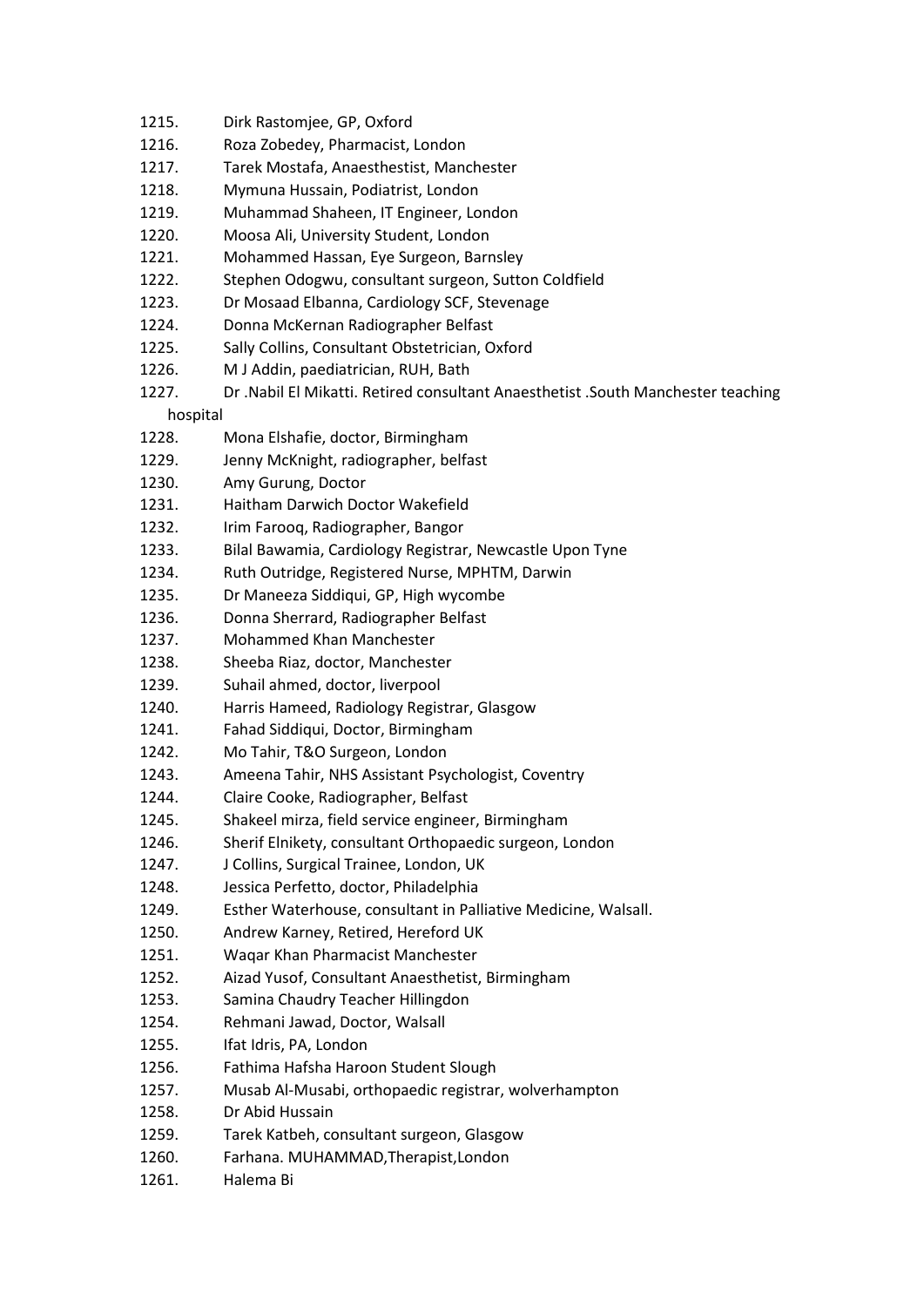| 1262. | Aaron Saini                                                   |
|-------|---------------------------------------------------------------|
| 1263. | Sunny Mehta, Dentist, London                                  |
| 1264. | Melissa Clee                                                  |
| 1265. | Husam Elbana, Surgeon, Barrow in Furness                      |
| 1266. | Tanya arif house wife london                                  |
| 1267. | Farhana Sharif, Doctor, Glasgow                               |
| 1268. | Sara Maki, Orthopaedic SHO, London                            |
| 1269. | Dr Diamond Merchant, Consultant Physician, Birmingham         |
| 1270. | Adil Siddiqui, Dr, Epsom                                      |
| 1271. | Mohamed Najjar, GP, London UK                                 |
| 1272. | Miss Martine Powell, Thornton Cleveleys, Cardiac Physiologist |
| 1273. | Imran Liaquat                                                 |
| 1274. | Anjan Bhaduri, Consultant Paediatrician, Walsall              |
| 1275. | Hossam Elsheikh, doctor, Manchester                           |
| 1276. | Khalda Wali, Solicitor Glasgow                                |
| 1277. | Faraz Wali, Student, Glasgow                                  |
| 1278. | Zahid Wali, medical student. Glasgow                          |
| 1279. | Christine Fullerton, Medical Student, Dundee                  |
| 1280. | Laraib Malick, GP, Birmingham                                 |
| 1281. |                                                               |
|       | Sajid Wali, Doctor, Nottingham/Glasgow                        |
| 1282. | Reem Abdelhadi Teacher London                                 |
| 1283. | Shelley Raveendran                                            |
| 1284. | Alaa Abou Farah, pediatrician, Zahle                          |
| 1285. | Fahad Hossain, Doctor, Walsall                                |
| 1286. | Meena Bhatia, Doctor, Oxford                                  |
| 1287. | Fathima Mansoor Doctor London                                 |
| 1288. | Carol McCarthy, Specialty Doctor, Glasgow                     |
| 1289. | Ahmed Qteishat, Consultant Urologist, Amman - Jordan          |
| 1290. | Howaida Alkabbani                                             |
| 1291. | Shameer Nijam                                                 |
| 1292. | Shamim Mughal, Retired NHS Staff, Leyton. UK                  |
| 1293. | Dr.Haroon Alimuhammad Retired GP London                       |
| 1294. | <b>Omer Sharif Doctor Huddersfield</b>                        |
| 1295. | Dr Katharine McDevitt, Paediatrician, Peterborough            |
| 1296. | Muhammad Javed, Doctor, Birmingham                            |
| 1297. | Raghu Krishnamurthy, Paediatrician, Walsall                   |
| 1298. | Azra Iqbal GP Walsall                                         |
| 1299. | Dina awad doctor manchester                                   |
| 1300. | Katie smith bristol                                           |
| 1301. | Bushra Riaz                                                   |
| 1302. | Ahmad Khlaf physician Toronto                                 |
| 1303. | Ahmad Abdullah, Rheumatologist, Vancouver, Canada             |
| 1304. | Hanif Mustafa, Consultant Cardiologist, Birmingham            |
| 1305. | Aamer Ullah surgeon Leicester                                 |
| 1306. | Mohammed Patel, Pharmacist, Preston                           |
| 1307. | Hassaan Sheikh, Orthopaedic Registrar, Sheffield              |
| 1308. | Noaman Rashid, Doctor, Basingstoke                            |
| 1309. | Zahra Allawi, Neurophysiologist, Oxford                       |
|       |                                                               |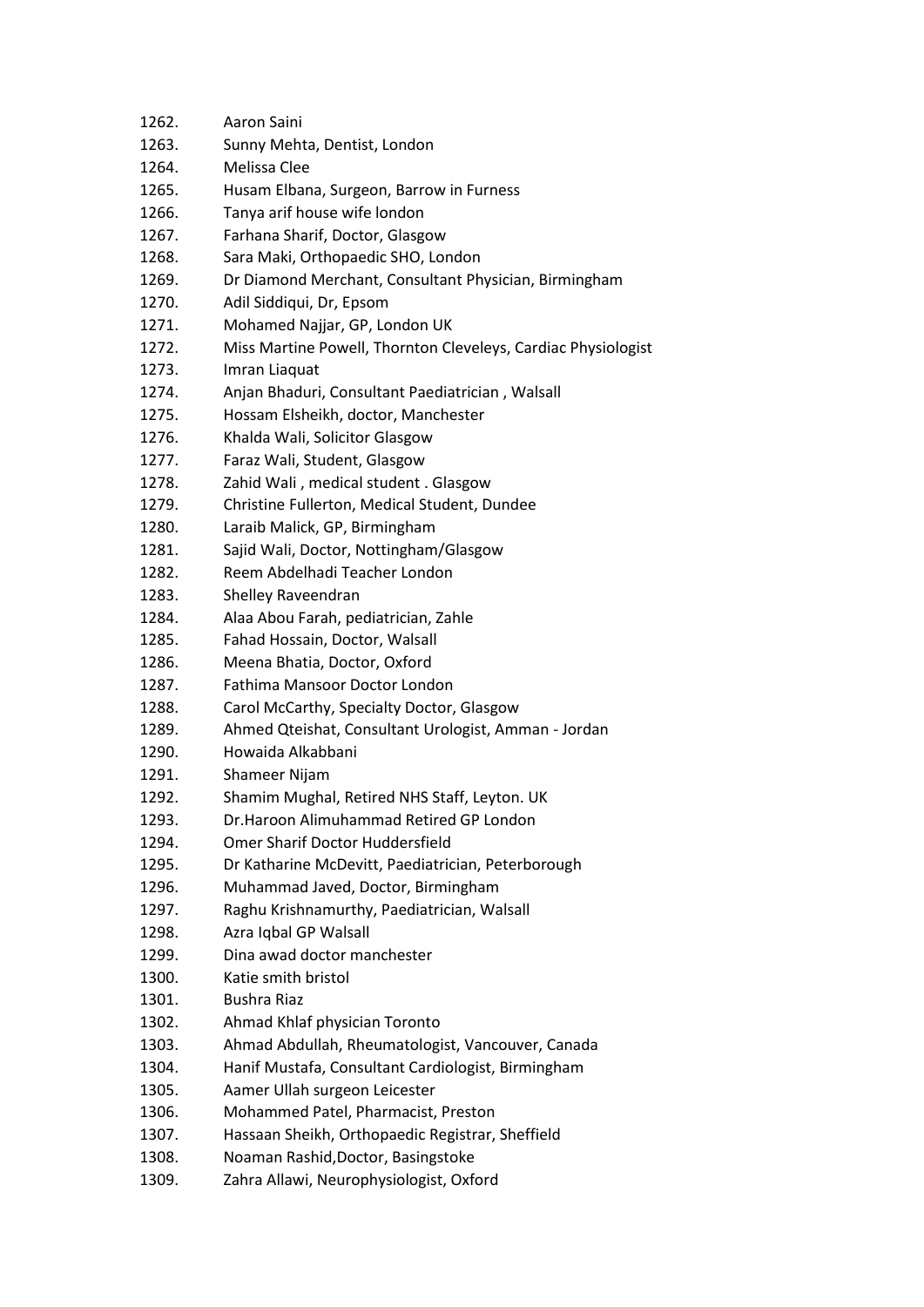1310. Aamina Syyed, Student, Glasgow 1311. Alaa Hamad - NHS Doctor - Rainham 1312. Dr Eilidh Hill, Physician, Glasgow 1313. Tom Baigrie CEO London 1314. Dr Muhammad Adrees From Glagow 1315. Noor Tariq, Oncologist, Liverpool 1316. Yara halabi melbourne Australia 1317. Mohamed Alama, Leicester, Cardiologist 1318. Muhammad Aamer Siddique, Paediatric Registrar, Northampton 1319. Asma Naseem, physician, manchester 1320. Ali Ahmad, Consultant Gynaecologist, Manchester 1321. Hamza Daudali, Medical Student, Glasgow 1322. Imran Ali, Doctor, Sheffield. 1323. Shazia Tazeen, support staff, Bristol 1324. dr jim dillon gp.liverpool 1325. Dr Tasneem Adam GP London 1326. Alison Baigrie Director London 1327. Charmilie Chandrakumar, Doctor, London 1328. Claire Laidlaw Doctor London 1329. Angus Baigrie, Marketing, London 1330. Dr Tarik Al-Kubaisy, Consultant Psychiatrist, Lincoln UK 1331. Michael Silva, Consultant Surgeon, Oxford, UK 1332. Avril Washington, Consultant Paediatrician, London 1333. Kirsty Craig, Medic Student, Glasgow 1334. Khazara Taqeer, occupational therapist, Manchester 1335. Sameh Mahmoud, Gynaecologist, Manchester 1336. Mohammed Fariduddin, Doctor, Walsall 1337. M Shahid bashir consultant salford 1338. Laura Johnson Nurse West Midlands 1339. Hajra Choksi, Pharmacist, Blackburn 1340. Michelle Patton, radiographer, Belfast 1341. Shazma Asim , Doctor, Scotland 1342. Jupleen Kaur, Medical Student, Glasgow 1343. Yaami Premakumar, Urology doctors, London 1344. Luma Hemami, pharmacist, London 1345. Inayah Zaheen GP trainee, London 1346. Dr Kath Sutherland, Anaesthetist, Gloucestershire 1347. Dr Hamid Sultan Consultant Physician UK 1348. Dany Jacob Pharmacist 1349. Samir Al-Chaghouri, Consultant Cardiologist, Lancashire 1350. Dr Mohamed Zuhair, cardiology registrar, London 1351. Sheraz Ahmad, Pharmacist, Bolton. 1352. Anna Abrahamsson, Medical Student, Glasgow 1353. Dr Adeel Aqil, Doctor, HUDDERSFIELD 1354. Dr M Syeda 1355. Millie Goldrick, Medical Student, Glasgow 1356. Yunus patel on-line fashion wholesalers London 1357. Ahmed Kamal Ophthalmic Surgeon Liverpool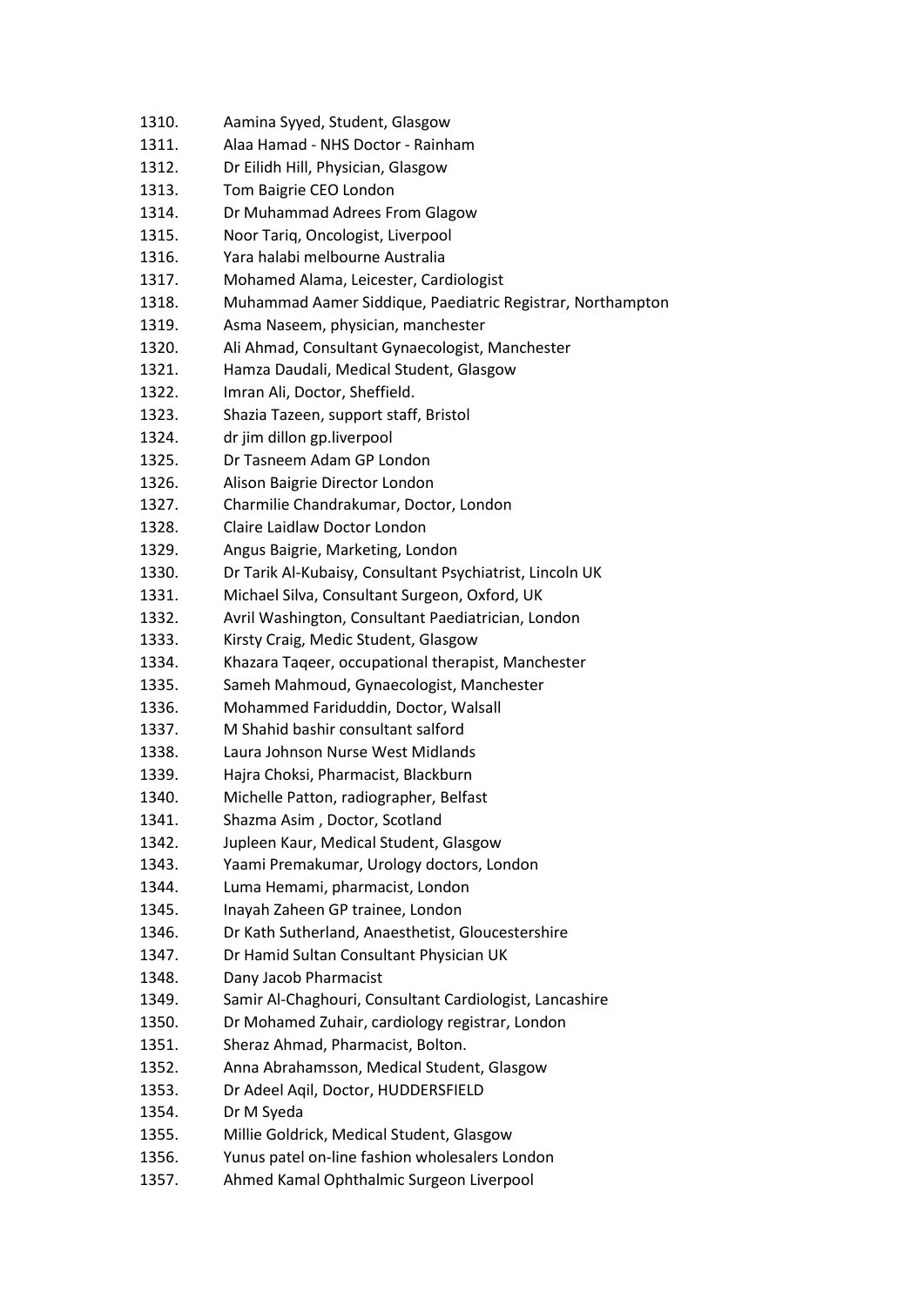| 1358. | Ranya Al-Jamal Dearborn                                                        |
|-------|--------------------------------------------------------------------------------|
| 1359. | Tayyaba Khan, doctor, st helens                                                |
| 1360. | Ahmed dowedar Birmingham                                                       |
| 1361. | Rebecca Winn, Neonatal Nurse, London                                           |
| 1362. | Suhail kaba pharmacist Preston                                                 |
| 1363. | Dr Rubi Rafique Riyadh                                                         |
| 1364. | Asma Amer Doctor Rawalpindi                                                    |
| 1365. | Junnat aamir medical student glasgow                                           |
| 1366. | Shazia Hanif, GP, Glasgow                                                      |
| 1367. | Muhammad Hamid Doctor Manchester                                               |
| 1368. | Asima Patel, RMN Clinical Lead, Blackburn                                      |
| 1369. | Nasir Malik. Pediatric Surgeon, Pakistan                                       |
| 1370. | Juan Larraz, Medical student & researcher, Glasgow Uk                          |
| 1371. | Umar aziz project manager london                                               |
| 1372. | Kashif Ashraf Radiologist Norwich                                              |
| 1373. | Bárbara Láinez, Medical Student, Glasgow                                       |
| 1374. | Fadi Elkhatib-doctor -Doha                                                     |
| 1375. | Leicester, Soliman Ahmed                                                       |
| 1376. | Tabindah Shah, housewife, High Wycombe                                         |
| 1377. | Tahir Butt Paediatric Dentist Liverpool                                        |
| 1378. | Muhammad Asif, NHS Consultant, Leicester                                       |
|       |                                                                                |
| 1379. | Ambreen Hussain, Hospital doctor (Medicine), Glasgow                           |
| 1380. | Aliyah Choudhary, Doctor, Birmingham                                           |
| 1381. | Ismail Patel retired Blackburn                                                 |
| 1382. | Anita Makins, consultant OBGYN, Oxford                                         |
| 1383. | Dawn Eadie, medical student, Glasgow                                           |
| 1384. | Nadia Masood, Consultant Anaesthetist, Edinburgh UK                            |
| 1385. | Anila Akram, Pharmacist, Edinburgh                                             |
| 1386. | Zainab khanji, Pharmacist, Preston                                             |
| 1387. | Naveed Rai, doctor, London                                                     |
| 1388. | Dalia Elbeih, doctor, Manchester                                               |
| 1389. | Zainab Khanji, Pharmacist, Preston                                             |
| 1390. | Susie Ferguson, Research Nurse, Edinburgh                                      |
| 1391. | Dr Adel El- Alfy, medical doctor, Stafford                                     |
| 1392. | Mohammed Hanif, doctor, Glasgow                                                |
| 1393. | Hazim Rahbi cardiologist Swindon                                               |
| 1394. | Dr Maira Arshed, Foundation Year 2 Doctor, Dundee                              |
| 1395. | Muhammad Hasan, Doctor, Cambridge                                              |
| 1396. | Emmanouela Mathioudaki 1st year medical student university of Glasgow, Glasgow |
| city  |                                                                                |
| 1397. | Faisal Majid, Radiologist, Birmingham                                          |
| 1398. | Alia Qamar, Economist, Edinburgh                                               |
| 1399. | Paul Lamp Pensioner Heemstede                                                  |
| 1400. | Zunaira Shahid Doctor London                                                   |
| 1401. | Noor ul ain, Doctor, Scotland                                                  |
| 1402. | Saira Bibi Doctor Dundee                                                       |
| 1403. | Muhsin Asmar doctor dewsbury                                                   |
| 1404. | Imran Ilyas, GP, Glasgow                                                       |
|       |                                                                                |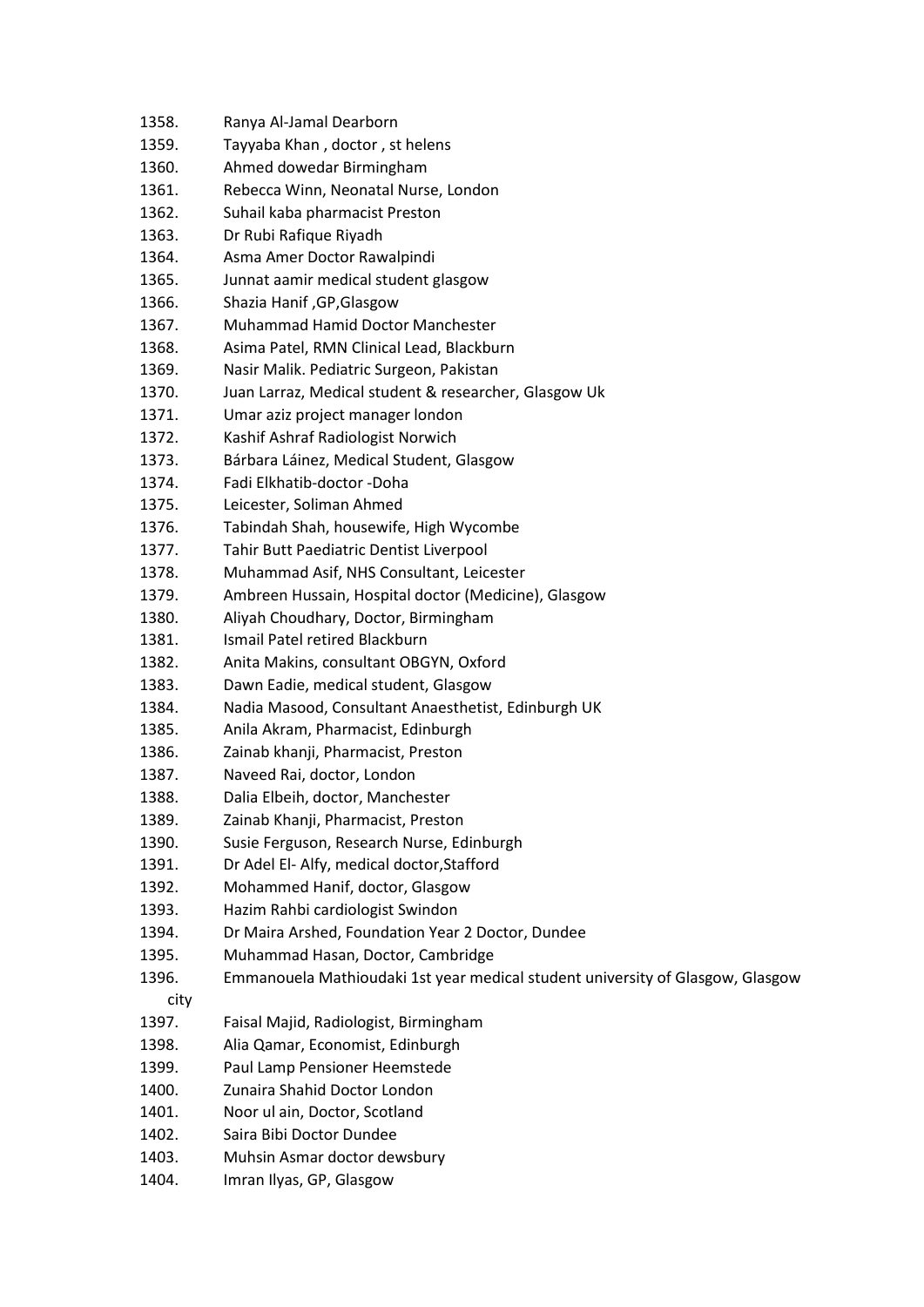1405. Javed Ibrahim, Doctor, Walsall 1406. Beenish Ashraf GP Manchester 1407. Zaffar H/ Consultant /London, UK 1408. Dr. Wasim Haider, Family Physician, Edinburgh UK 1409. Naisrin Elsafty, Surgeon, Dublin 1410. Sahira Dar, GP, Glasgow 1411. Afshan suleman, birmingham 1412. Samreen Nasim, medical doctor, glasgow 1413. Sh3hla Ali . Childminder. Bristol 1414. Dr Sarah Hussain, Dental Surgeon, Manchester 1415. Sadaf Gill, Doctor, Dundee 1416. Rumina Hassan-Ali, consultant paediatrician, London 1417. Tayyib Masood, Medical Student, Newcastle upon Tyne 1418. Calum Robertson, Student, Glasgow 1419. Sara Wynne, doctor, London 1420. Jessica Bartlett, Registered Nurse, Darwin, Australia. 1421. Kiran Altaf, Colorectal surgeon, Liverpool 1422. Amraiz Iqbal, Doctor, Bolton 1423. Sara Pervaiz, Doctor, Rotherham 1424. Dr Mohamed Bassiony, GP, Kent 1425. Hoda Najjar ,operations manager , London 1426. Aniqa Rahman, Pharmacist, Newcastle 1427. ShaZia Jamil ,Rickmansworth 1428. Hashim Iqbal,Doctor,Cardiff 1429. Ashok Karupaiah, Doctor, lichfield 1430. Thian Siang Lim 1431. Saima Shah, Doctor, Norwich 1432. Sami Khan, Consultant Radiologist, Basildon, UK 1433. Dr .Rehab Jamil GP 1434. Thian Siang Lim, shares dealer, Kota Kinabalu, Malaysia 1435. Anam Siddiqui, GP trainee, Colchester 1436. Mohammad Latif, Doctor, Manchester 1437. Anna Livingstone medical practitioner London 1438. Mohammed Khattak, Specialist Registrar Trauma & Orthopaedic Surgery, Liverpool 1439. Mostafa Khalafalla, General practitioner, Melbourne, Australia 1440. Dr Zahraa Al Ali, Dentist, Hatfield 1441. Ruqaiyah Behranwala medical student Birmingham 1442. Suhail Abdul Wahab, Medical Registrar, East Midlands 1443. Ijaz Mahmood MD. Louisville KY. 1444. Mutaher Khatib -Retired Obstetrician &Gynaecologist, Cardiff 1445. Fateha Yasmin, Pharmacist, Birmingham 1446. Aroona Arfan, GP, Glasgow 1447. Josephine Shakur Doctor Glasgow 1448. Atif Khalil 1449. Kamal Bilal, surgical registrar, Rotherham 1450. Tofail Awan, doctor, Douglas 1451. Tareq El Hussari, Consultant General Surgeon, Brighton 1452. Saleh Abu Romeh Nephrologist Amman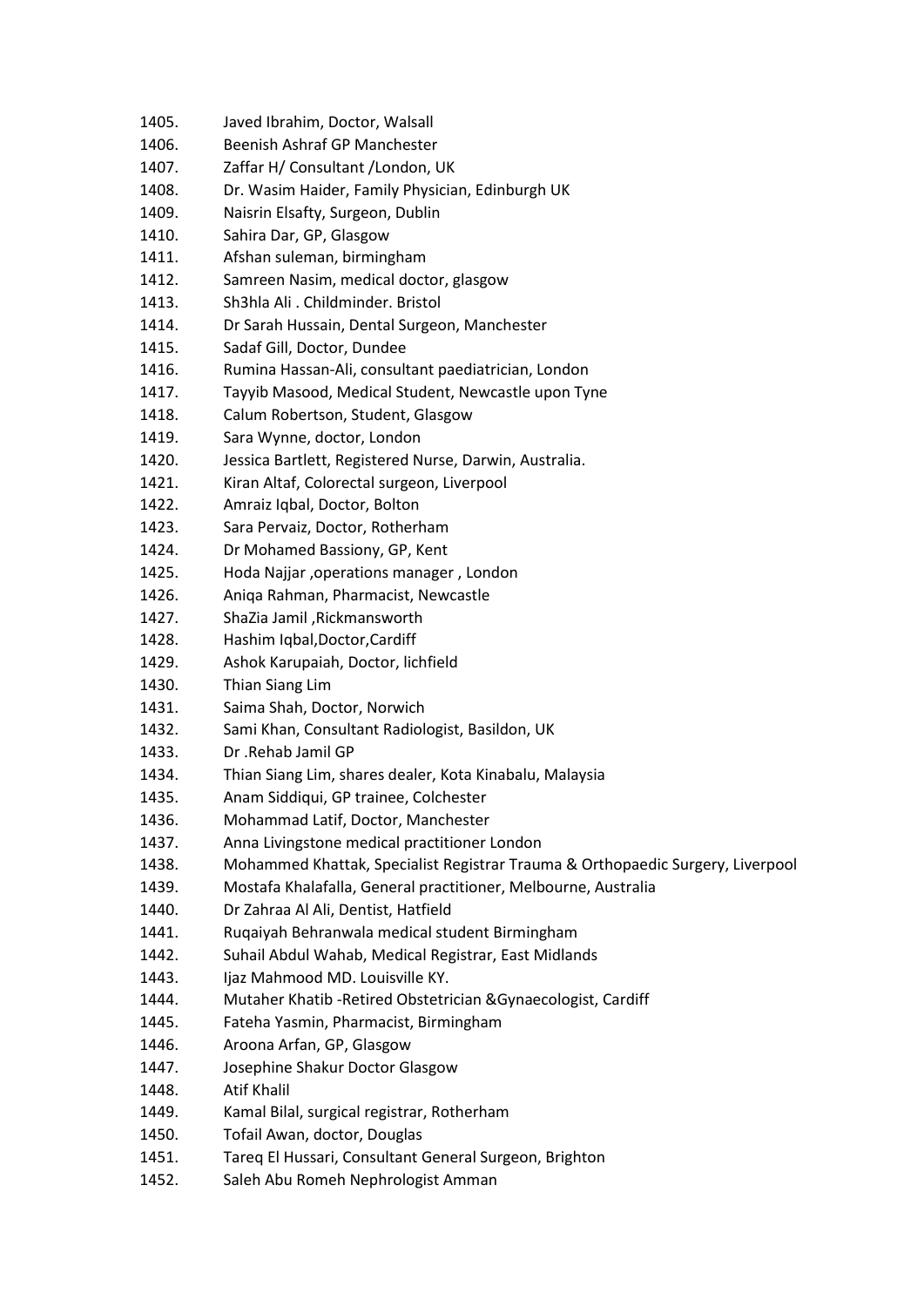1453. Dr Siti Noraida Habibullah, Senior Lecturer, Kuala Lumpur 1454. Abdul Machher, Chief Financial Officer, Toronto, Canada 1455. Arwa kayali 1456. Katherine Martin, Medical student, Glasgow 1457. Asif Parkar, Doctor, London 1458. Duaa Saeed-Chesterman, Doctor, London 1459. Nida Rashid,doctor ,Manchester 1460. Fiaza Manzoor Social Care staff Manchester 1461. Dr Raja Coumine, Othopaedic Surgeon, Surrey,Uk 1462. Sarah Wysling, Doctor, Bangor, Wales 1463. Ayub Lulat, Laboratory Director, Whitby 1464. Misbah Mohammad, ED Consultant, Birmingham 1465. Burhan Durrani, GP Registrar, north yorkshire 1466. Sundus Ahmad Healthcare worker Manchester 1467. Saba Iqbal biomedical scientist, Dudley 1468. Raheela Aqeel, consultant radiologist, Islamabad. 1469. Jannah Radzif, internal medicine trainee, Scotland 1470. Lloyd Bridgemohan 1471. Imtiaz Haniff—Postal supervisor-Scarborough 1472. Shabir Hussain 1473. Farida Bobat, retired, Bolton 1474. Mohammed Hussain, Student, Bolton 1475. Samir Afify, Doctor, Gloucester 1476. Humaira iqbal, house wife, Birmingham 1477. Aamir Kamora, GP, London 1478. Aamna Hussain, student, bolton 1479. Dr Babar Majeed Emergency physician, Winchester 1480. Farah Khan ED Physician 1481. Hashmat Ali student glasgow 1482. Mona Al Banna, Neurology Resident, Minneapolks 1483. Usmi Sahid, Psychologist, Solo Indonesia 1484. Pavlina Ntallakosta, Medical Student, Glasgow 1485. Hamidah Bahashwan, Senior Counselor, Singapore 1486. Colette Burke. RN. Chicago Illinois. 1487. Sahra Jabbar, Dentist, London 1488. Dr Abdul Hafeez GP Bolton 1489. Yusoff Sultan, Publisher, Petaling Jaya 1490. Mohamad Yusoff, Trading, Kuala Lumpur 1491. Suraya Alam, Toronto 1492. Wijdan Abdallah, School Psychologist, Clifton USA 1493. Mohammad Chouthry 1494. Syeda khatun, doctor, Birmingham 1495. Dr Raja Alang Ya'akub, Healthcare I.T. Consultant 1496. Jun Hung Ng, University of Glasgow Medical Student, Kuala Lumpur, Malaysia 1497. Dr Taj Saber, Rheumatologist, Birmingham 1498. Nadeem Bhatti, GP, Glasgow 1499. Bohari Jaon 1500. M Salikimen Rafii, Specialist Associate IT, Singapore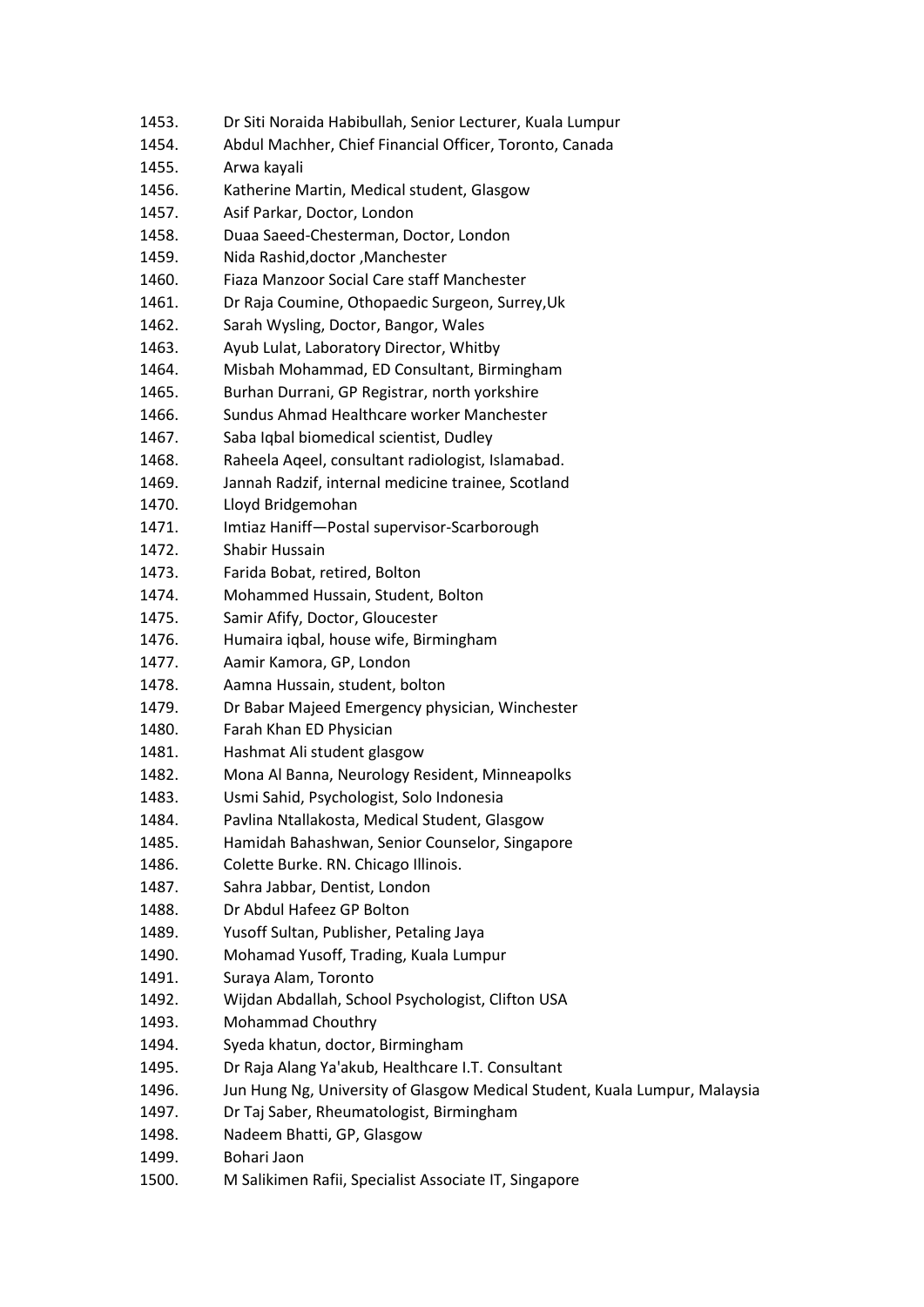| 1501. | Samar Bukhari, Medical Registrar, Sheffield                         |
|-------|---------------------------------------------------------------------|
| 1502. | Rizwana Ali, Glasgow, UK                                            |
| 1503. | ROSLAN ABD RAHIM, SELF EMPLOYED .S'PORE                             |
| 1504. | <b>MANSOR ESA</b>                                                   |
| 1505. | Sarah Hassan, Pharmacist, Melbourne                                 |
| 1506. | Muhammad Ghazzali                                                   |
| 1507. | Tom Fidlers, Obstetrics and Gynaecology trainee, Frimley            |
| 1508. | Munawer latif, doctor, wah cantt                                    |
| 1509. | Shazia seemi, home maker, Bristol                                   |
| 1510. | Yap Xin Yue, Medical Student, Glasgow                               |
| 1511. | Dr Anam Sadia, GP, London                                           |
| 1512. | Rehana Mahmood, accountant, Glasgow                                 |
| 1513. | Dr Nazia Mohammed, Clinical Oncologist, Glasgow, Scotland.          |
| 1514. | Zahid Habib, Consultant Family Medicine, Doha                       |
| 1515. | Muhammad Shafiq, NHS Doctor, Basildon                               |
| 1516. | Nadeem Pasha, Plastic Surgeon, Rawalpindi                           |
| 1517. | Mustajib Ali Medical doctor Dehradun                                |
| 1518. | AKBAR BADAT                                                         |
| 1519. | Asma Ali, Project manager, London                                   |
| 1520. | Ambrose Agweyu, Paediatrician, Nairobi                              |
| 1521. | S Mahmood Doctor                                                    |
| 1522. | DR MUHAMMAD ASGHAR, Birmingham                                      |
| 1523. | Yvonne Wekesa Doctor Nairobi                                        |
| 1524. | Teo Soh Lung Singapore                                              |
| 1525. | Sophia Nazir, Doctor, Birmingham                                    |
| 1526. | Mohammed Malik Doctor Nottingham                                    |
| 1527. | Alishba Ali, Speech and Language Pathologist, Lahore                |
| 1528. | Muntasir Abdelaziz                                                  |
| 1529. | <b>Consultant Emergency Medicine</b>                                |
| 1530. | Hannah Hay, Support Worker, Brighton                                |
| 1531. | Samuel NWAOMU Paediatrician Walsall                                 |
| 1532. | Reena Aggarwal, Dentist, Manchester                                 |
| 1533. | Christel Domon, Psychotherapist psychologist, Lausanne, Switzerland |
| 1534. | Shaymaa Obousy, consultant psychiatrist, Cork city                  |
| 1535. | Sophie Ladbrooke, GP registrar, London                              |
| 1536. | Rahet Noor                                                          |
| 1537. | Wai Han CHAN, publisher, Singapore                                  |
| 1538. | Sajida Sawafta, doctor, Nottingham/UK                               |
| 1539. | Soumayya Alhajeh, Associate dentist, Birmingham                     |
| 1540. | Haroon Zafar, GP, Glasgow                                           |
| 1541. | Mohammad Saleem, GP Glasgow                                         |
| 1542. | Wim Lankamp, retired, Delft - The Netherlands                       |
| 1543. | Shazia Majeed, nurse, london                                        |
| 1544. | Mohamed Salim Bobat, ilford                                         |
| 1545. | Amina Khalid, Doctor, Dundee                                        |
| 1546. | Jane Moore, gynaecologist, oxford                                   |
| 1547. | Josiane Cassini. Infirmiere. Paris                                  |
| 1548. | Zeinab Iqbal Doctor norwich                                         |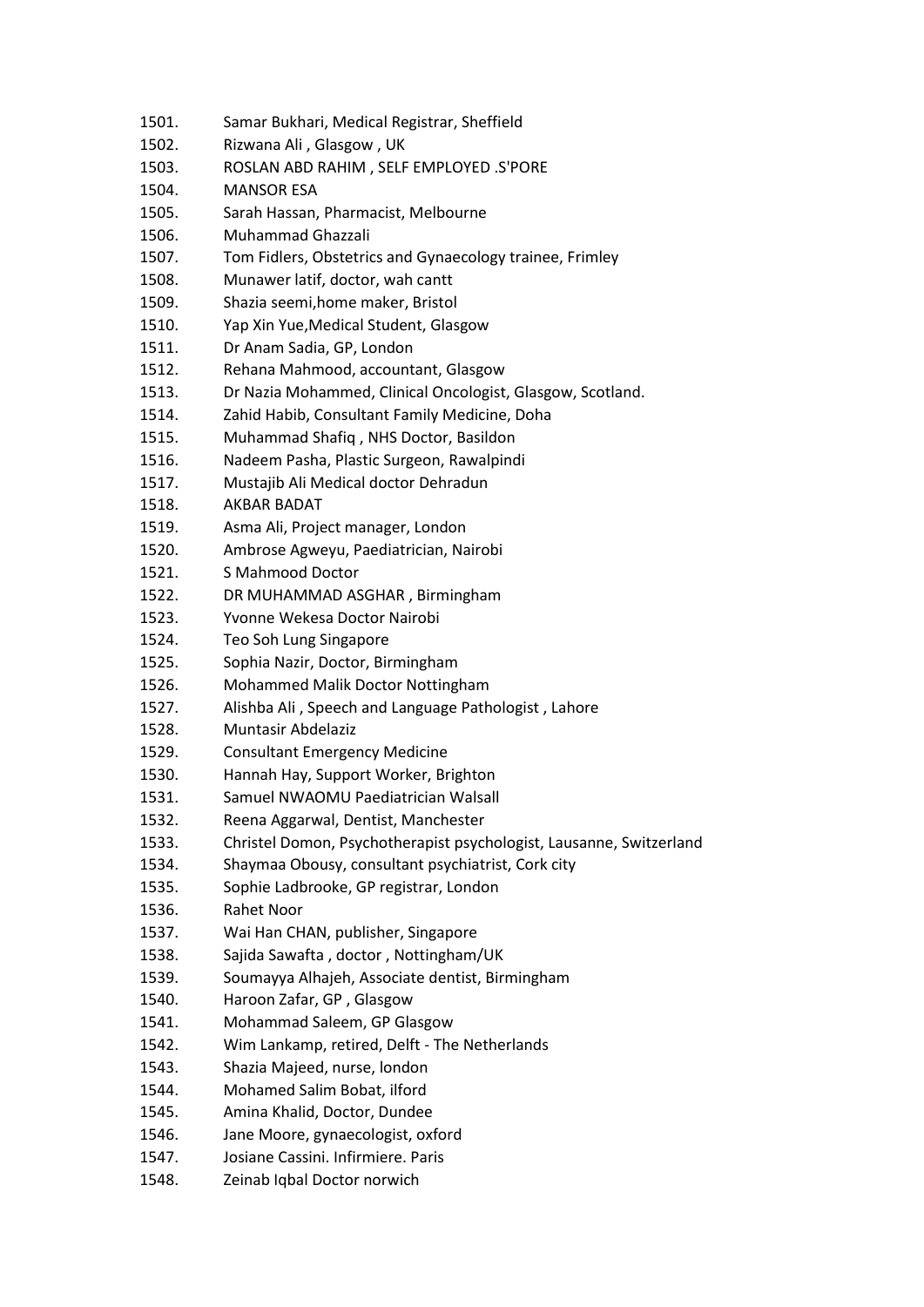- 1549. Meenakshi Adenwala, account assistant, Glasgow
- 1550. Jezeera Ibralebbe,Doctor,London
- 1551. Osama razek., paeds. Peterborough
- 1552. Sobia rafiq doctor sheffield
- 1553. Amal Ibnelafif Nurse London
- 1554. Faris Almallah, Consultatnt Radioogist, Birmingham
- 1555. Rehana Mahmood, Accountant, Glasgow
- 1556. Hossam Elgebali, radiologist, Huddersfield
- 1557. Jeanne-Cassandre Turquet, 1st year medical student and home carer, Glasgow
- 1558. Zakia,Doctor,jiddah KSA
- 1559. Kathleen Thomas, Doctor, London
- 1560. Rajab Kerwat, Consultant General Surgeon, London
- 1561. Zaraq Khan, Medical Student, Birmingham
- 1562. Kate Jardine, paediatric cardiac physiologist, Bristol
- 1563. Dr Wassim Malas, General Practitioner, Manchester
- 1564. Gerard Jonkman, director, Utrecht, The Netherlands
- 1565. Jane Hassell, Paediatrician, London
- 1566. Niamh Rennie, Medical student, Glasgow
- 1567. Farheen idrees
- 1568. Ambreen Rashid, Doctor, Birmingham
- 1569. Amanda Chakkoria, Medical Student, Glasgow United Kingdom
- 1570. Muhammad shafiq, doctor, stockton on tees
- 1571. Naila Rasul GP Glasgow
- 1572. Dr Ameen Chekroud, Foundation Doctor, Nottingham
- 1573. Yasmeen Arif, Pharmacist, Blackburn
- 1574. Shila Begum GP Greater Manchester
- 1575. Dr Khalid malik, pharmaceutical physician, Dubai UAE
- 1576. Kochen-Zebib Wadad Psychanalyste Paris
- 1577. Mohammed Kattan, consultant gynaecologist, Leeds
- 1578. SuanTze Chng
- 1579. Faiza Nasim, Accountant, Glasgow
- 1580. Eve Tulloch, medical student, Glasgow
- 1581. Faridah Baba, retiree, Kuala lumpur
- 1582. Adelina el Bachir Baker london
- 1583. Rashida Omar, support worker, Glasgow
- 1584. Dr Anuradha Krishnan GP, Glasgow
- 1585. Aadil Naeem, Medical Student, Glasgow
- 1586. Hasan Ahmed Doctor London
- 1587. Callum Williams, Medical Student, Glasgow
- 1588. Dr David Toorawa, Retired General Medical Practitioner
- 1589. Hilary Bower, Epidemiologist, London
- 1590. Sehar Ramzan, GP, Glasgow
- 1591. Sameera Sidat, Biomedical scientist, Lancashire
- 1592. Farah Abdul-Quayum, property developer, Glasgow
- 1593. Abdullah Aziz Medical student Glasgow
- 1594. Aysha Rawn Business development Executive London
- 1595. Samina Gulfraz, Practice Manager, Largs
- 1596. Emma Blake, 1st Year Medical Student, Glasgow